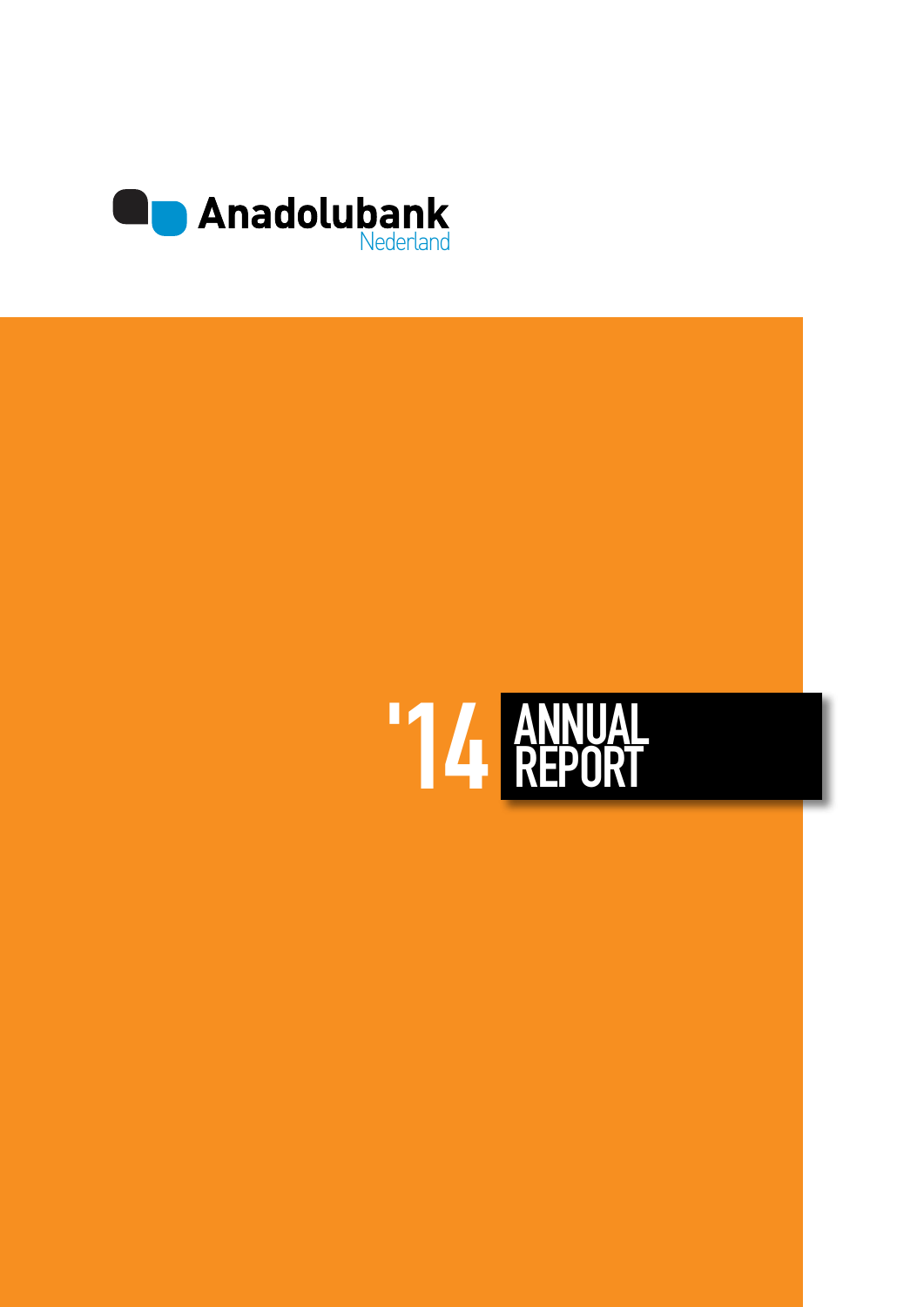# **Contents** Vision, Mission, Our Values

- 
- Corporate Governance, Supervisory Board and Management Board
- Management Board Report
- Supervisory Board Report 5
- Five-Year Key Figures 7
- Economic Developments
- Financial Institutions
- Trade Finance
- Corporate Banking
- Retail Banking
- Compliance 10
- Internal Audit 10
- Information Technology
- Summary of the Financial Performance
- Internal Capital Adequacy Assessment Process (Icaap) and Solvency Ratio
- Risk Management 12
- Credit Committee 13
- Asset & Liability Committee 13
- Banking Code
- Expectations 2015
- Statement of Financial Position
- Statement of Profit or Loss and Other Comprehensive Income
- Statement of Cash Flow
- Statement of Changes In Equity
- Notes to Financial Statements 19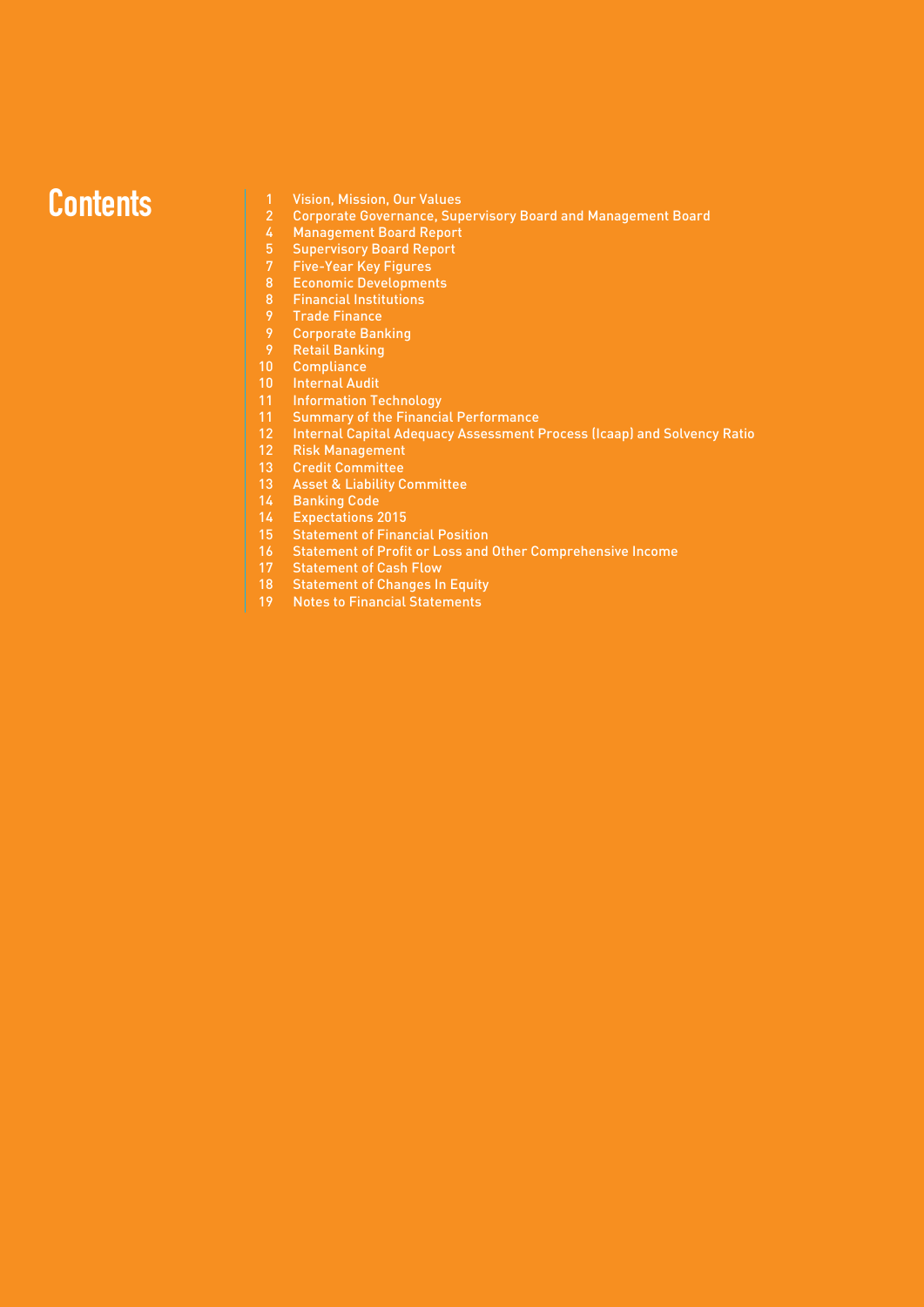Annual Report 2014 1

# Vision to become the bank of choice for customers

As the international banking arm of Habaş Group/ Anadolubank A.Ş., our vision is to be recognized for our quality, reliability and excellence, and to become the Bank of choice for customers.

# Mission setting new standards

In order to become the Bank of choice for customers, it is crucial that we set new standards for banking operations that benefit our customers, shareholders, society and our own organization. Our principal commitment is to deliver a return on equity on a sustainable basis.

In lieu of this, new standards will be at the core of everything we do in the future. The Bank will focus on setting new standards in four key areas: our team's expertise, our knowledge of local and global markets, meticulous building of exceptional customer relations, and robust and prudent risk management.

# Our Values

Integrity: be fair, honest, and sincere in all of our business relationships.

Working together: we firmly believe that working together, and inspiring each other to generate collective strength is essential for banking. We can support each other and serve our clients as one. We want long-term relationships with our customers that create value for both parties.

Products and services: we will always strive for excellence in serving our internal and external customers, through professionalism, innovation and creativity.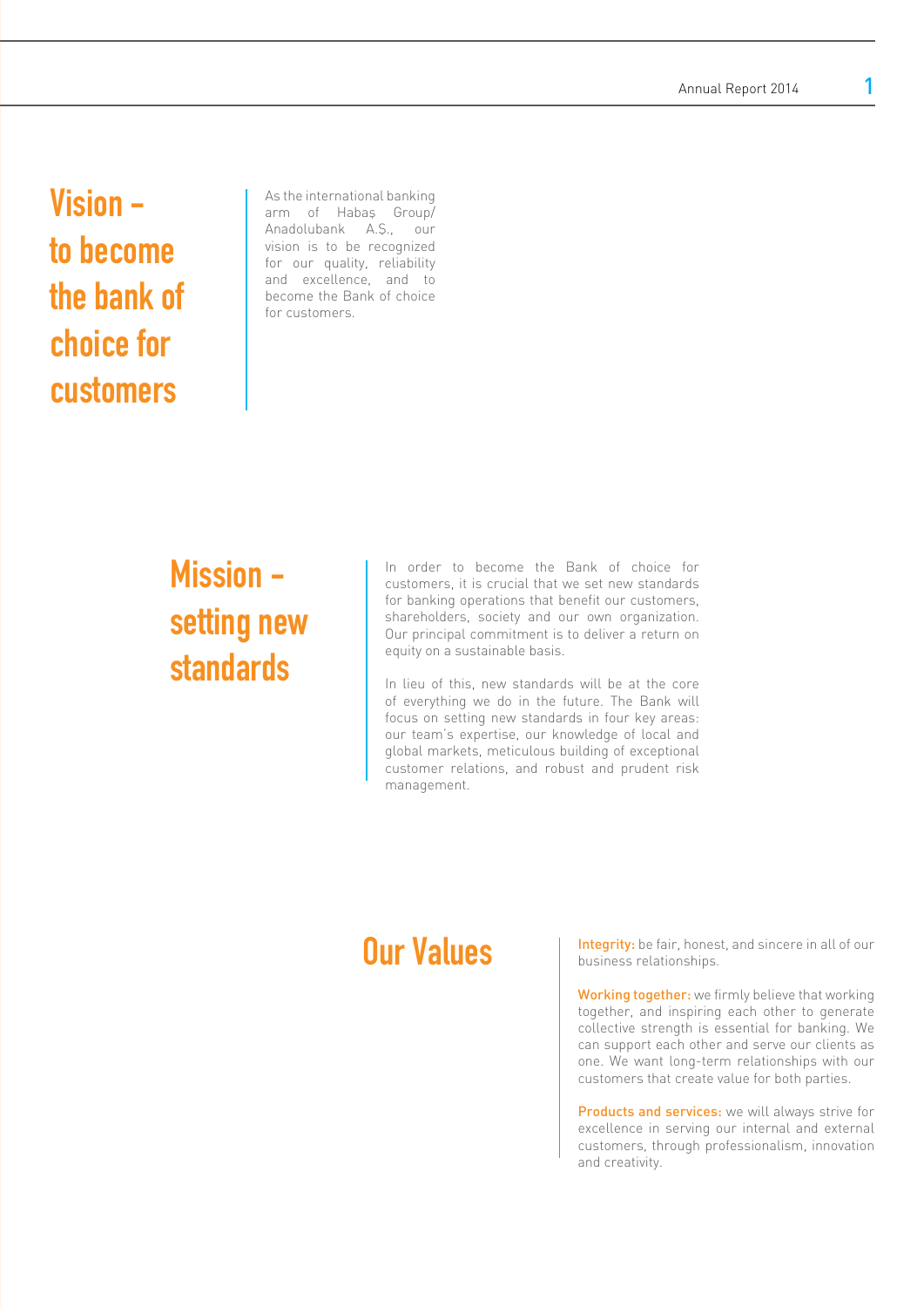# **CORPORATE** GOVERNANCE, **SUPERVISORY** BOARD AND MANAGEMENT **BOARD**

The Bank follows international practices with regard to corporate governance, considering its size. The Bank has a two-tiered management structure, the Management Board and the Supervisory Board.

The Supervisory members is comprised of three members, one of them also holds positions on Management Board of the parent company: Mr. P Akçin. Two members are independent: Mr. A.J. Smith and Mr. A.B. Star. (As of March 30, 2015 Mr. C Doğru resigned as a Member of the Supervisory Board)

The Supervisory Board members met several times during the year together with the Management Board. The Board discussed a diverse range of matters at these meetings including strategy, the crisis, customer base, solvency, liquidity, credits, profitability and reports of internal, external auditors, reports from regulator.

Focus on supervising the activities of the Management Board with respect to:

- Reviewing the implementation and maintenance of the risk management framework and internal control system throughout the Bank;
- Reviewing risk appetite, limits and authority levels;
- Reviewing compliance activities, ensuring they address all key areas of risk;
- Reviewing the engagement of the external auditor annually, particularly in respect of their independence;
- Monitoring the establishment and maintenance of an appropriate independent internal audit framework, aligned with the relevant standard;
- Reviewing the annual internal audit plan, including scope and materiality level of the audit plan, ensuring it addresses all key areas of risk.

The Management Board, composed of three members, is responsible for the day-to-day executive management of the Bank, for the development of strategies, and for the fulfillment of the Bank's obligations towards regulatory bodies.

# Permanent training

The Bank has a permanent training program for its Supervisory Board, Management Board and executive management, thereby complying with principles 3.1.3 and 3.1.4 of the Banking Code. The permanent training program consists of various training programs and courses intended to maintain the level of expertise of executive directors, and improve this where necessary. In 2014, Ernst & Young drew up the life-long training program during a day's session. The governance of Management Board is in compliance with the 'Executive Board principles' of the Dutch Banking Code. The Management Board consists of three persons, and during the year all members attended external meetings/seminars and followed external trainings to maintain and improve their banking and managerial expertise.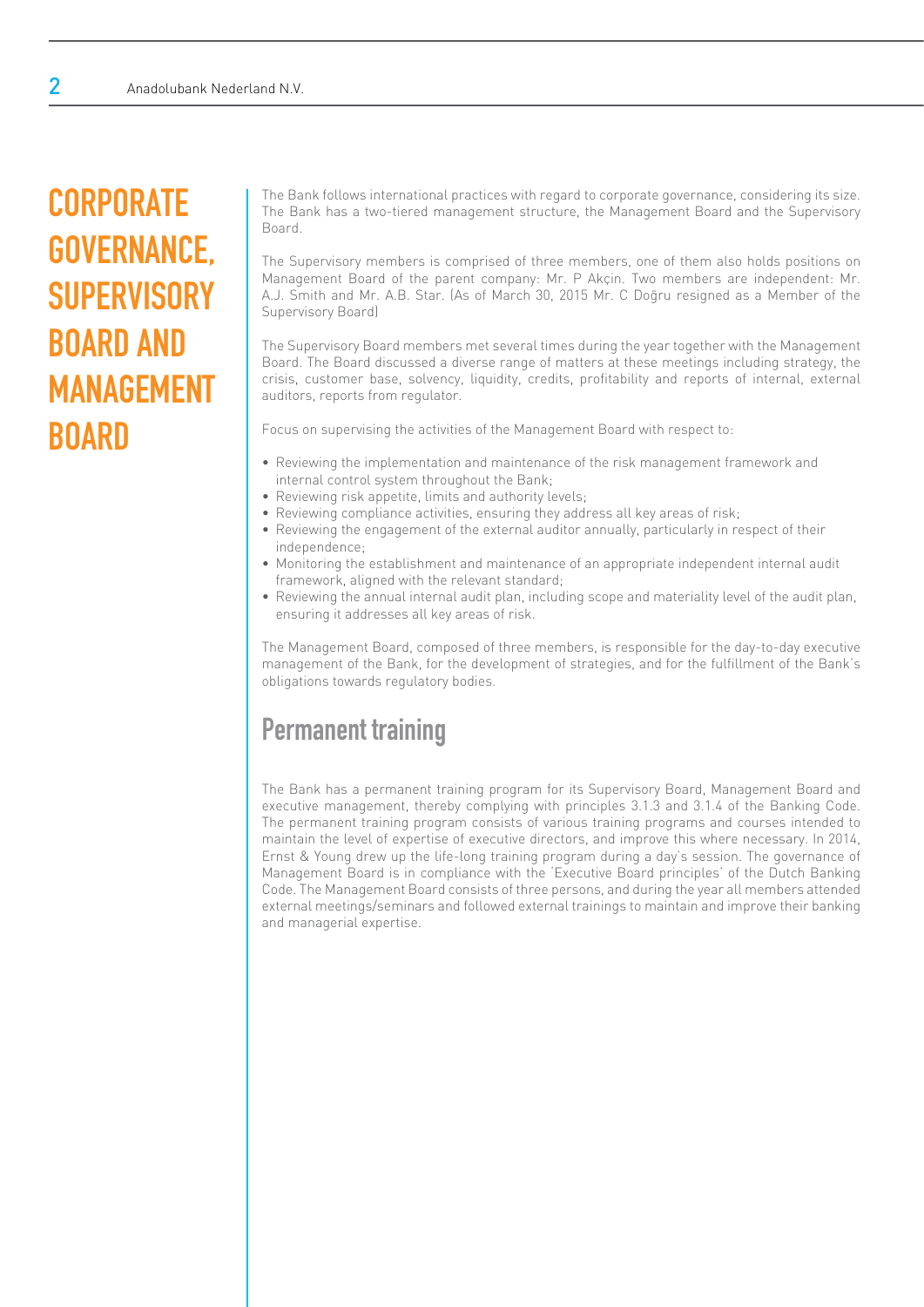# Declaration of moral and ethical conduct

The members of the Supervisory Board and Management Board have signed the declaration of moral and ethical conduct (principle 3.2.3 of the Dutch Banking Code). By this declaration, the members are committed to perform their duties as a banker with integrity and care, and they will place importance on customers' interests. The declaration of moral and ethical conduct is published on the Bank's website (www.Anadolubank.nl).

# Remuneration policy

The Management Board has implemented a remuneration policy that was approved by the Supervisory Board in 2014 and published in on our webpage. The principles of the Bank's remuneration policy reflect its objectives of good corporate governance and sustained, long-term value creation for shareholders. The Supervisory Board is responsible for amending the policy, if required, and for submitting amended versions of the policy to the general meeting for approval. Members of the Supervisory Board receive a fixed fee. They are not covered by incentive programs and do not receive performance-based compensation. The remuneration of the Supervisory Board (a fixed fee) is subject to the approval of the General Meeting of Shareholders. The Supervisory Board determines the Management Board's remuneration, which consists of a fixed salary, as the main remuneration component.

In compliance with the rules for reporting remuneration practices, the Bank has issued an internal remuneration report for 2014 outlining the principles for remuneration of staff covered by the rules. Note 17 of the financial statements provide individual remuneration and salary details for the members of the Supervisory Board and the Management Board.

On the basis of guidelines issued by the EBA, the rules on financial sector remuneration in the Netherlands, the rules on financial sector remuneration in the Netherlands in the Restrained Remuneration Policy Regulations (Financial Supervision Act) 2014 (RBB 2014), the Dutch Financial Supervision Act (Wft) and self-regulation such as the Banking Code have become more strict. Consequently, the Bank must comply with new remuneration rules and more extensive disclosure requirements regarding the remuneration of the Supervisory Board, the Management Board and other key staff. The Management Board will adopt a new remuneration policy in 2015 that will be approved by the General Meeting of shareholders in 2015.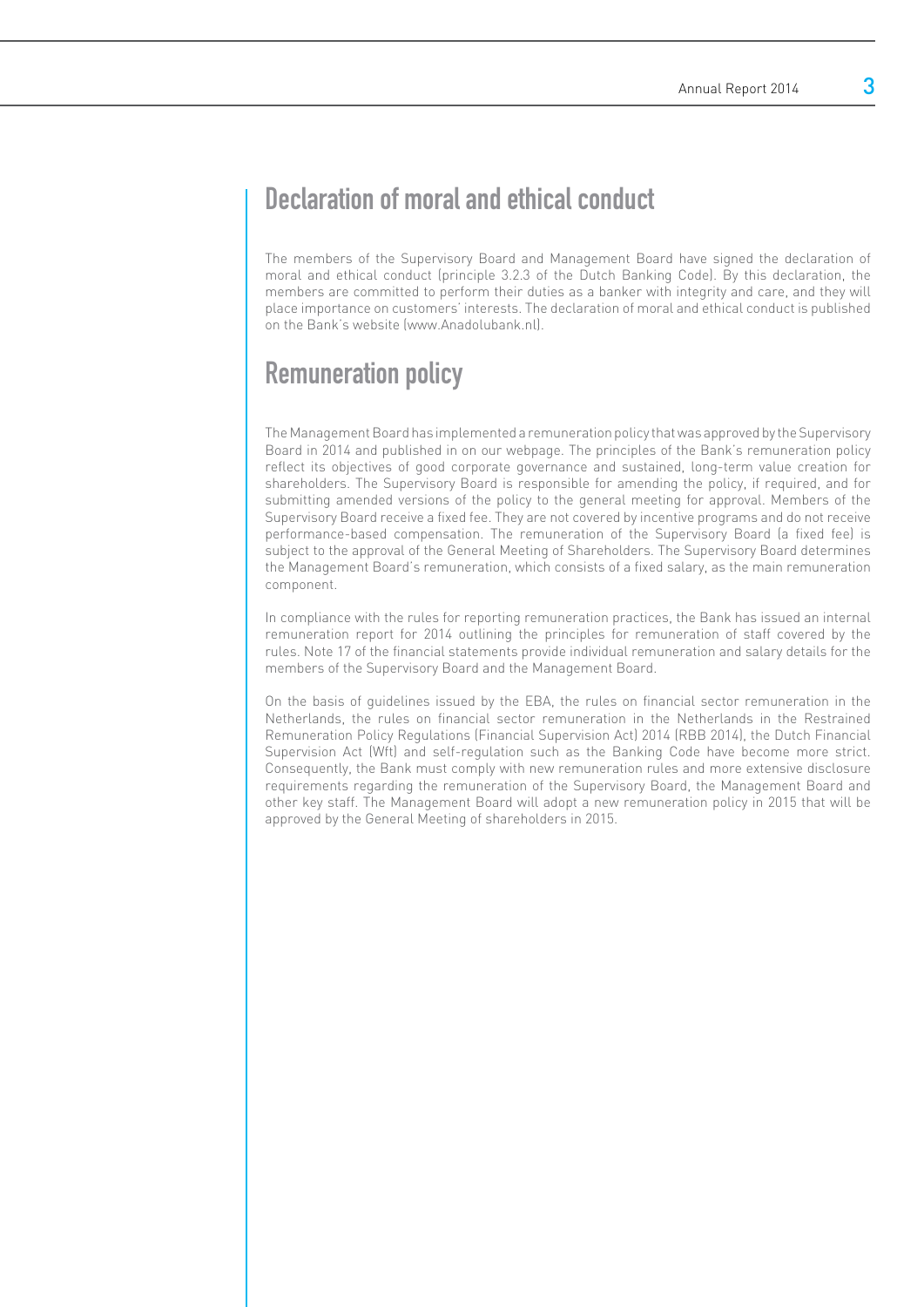# MANAGEMENT BOARD REPORT

We are pleased to inform you that due to our approach in expanding activities, combined with a sustainable policy on client services handling, subsequently assets size grew by 16% in 2014 to EUR 621 million. Financial results improved significantly despite the challenging market environment. Net profit rose to EUR 5.8 million, and return on equity (before impairments and tax) rose 2.5 percentage points to 10.0%. Given the dynamic in the financial markets, in which numerous challenges crossed our path, we are rightly proud of the overall result.

The Bank has established new corporate values to further expand a loyal customer base by always acting honestly, sincerely and fairly. We will continue to focus relentlessly on meeting customer needs, simplifying operations, and becoming more efficient. A new strategic five-year plan was prepared by the Management Board and approved by the Supervisory Board. We have a strong management team and a clear strategy, and as a consequence the Management Board remains confident about our ability to respond and adapt to the environment, manage regulatory change and to innovate for customers. Thus, it is projected that our expansive approach will also lead to a larger staff quotient. At yearend, total FTE was 39 (Average: 37). For 2015 we expect to have 45 on board.

In 2014, we continued to maintain a strong risk management. To meet the challenges of the current environment and deliver on our strategy, we have a set of strategic priorities that are reviewed and refreshed each year. We will maintain strong levels of capital, to meet the needs of all our stakeholders and regulators, and we will continue to enhance our funding and liquidity position, including ensuring a diversity of funding pools. This includes preparation for Basel III requirements, and maintains a high quality asset portfolio. The Risk Management and Compliance functions were further enhanced, and related frameworks were further updated.

We would like to express our deepest gratitude to all our employees for their dedication and hard work during these challenging times.

#### Composition of the Management Board:

| <b>Name</b> | <b>Position</b>   | <b>Membership Since</b> |
|-------------|-------------------|-------------------------|
| S. Yakar    | CEO.              | 2013                    |
| N. Plotkin  | Managing Director | 2013                    |
| A.H. Otten  | Managing Director | 2013                    |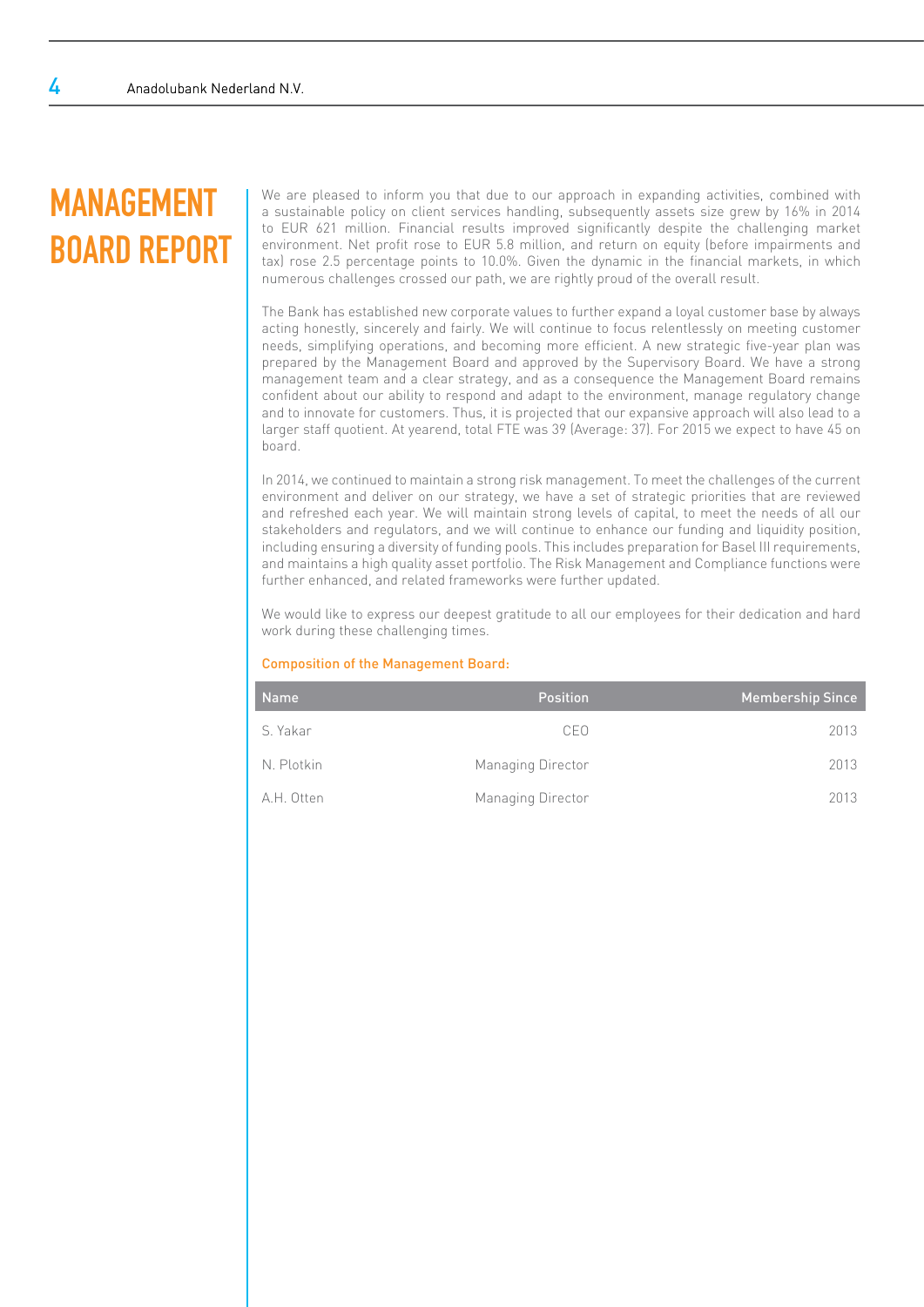# **SUPERVISORY** BOARD REPORT

We are pleased to present Anadolubank Nederland N.V.'s Annual Report for the year ended December 31, 2014. The Annual Report includes the statement of the financial position as of this date and the statement of profit or loss and other comprehensive income for the year. The Bank's financial statements have been prepared by the Management Board and they have been audited by KPMG Accountants N.V. The opinion of the independent auditors is discussed in the Supervisory Board.

The Bank reported a net profit EUR 5.8 million for 2014. We recommend to the General Meeting of Shareholders the approval of Anadolubank Nederland N.V.'s Annual Accounts for 2014 and propose that the profit after tax and impairments (EUR 5.8 million) be added to the Bank's reserves. The Supervisory Board recommends the approval of the Bank's accounts by the Annual General Meeting of Shareholders and that the Management Board will be discharged from liability with respect to its management activities and the Supervisory Board with regard to its supervision thereof.

The Management Board members have full executive responsibilities over the business direction and operational decisions of managing the Bank. The Supervisory Board supports the separation of the roles in the Management Board.

Thanks to all efforts and the experience of the Members of the Management Board, Anadolubank Nederland N.V. maintained a sustainable growth and has focused on long-term value creation. The Supervisory Board is confident about the strategy and that the Bank's long-term health, growth and profitability will be ensured well into the future.

# Organizational Structure of Anadolubank Nederland N.V.

Both the Management Board and the Supervisory Board pay diligent attention to a strong but efficient organizational structure. Due to its relatively small size, Anadolubank faces key challenges in maintaining a robust risk control framework, in line with best practices. The Risk Management function and Compliance function were further enhanced and related frameworks were further updated. A strong Internal Audit function has already been in place for a number of years. Both the Internal Audit function and the Compliance function have a functional reporting line to the Supervisory Board. Despite all these efforts the Bank achieved substantially higher profit.

Culture within an organization has become a priority for DNB in recent years. As part of their audit, a culture check was performed by KPMG. The follow up on the results from the survey and subsequent interviews will be conducted during 2015.

# Supervisory Board

During the year under review, the Supervisory Board met periodically (in principle at least once per quarter) with the Management Board to review the interim figures, management reports, and reports of the internal and external auditors and audits by DNB. These meetings were attended by all the Members of the Supervisory Board. Moreover, various meetings were held in the absence of the Management Board. The Chairman of the Supervisory Board and the other Board members also maintain regular contact with the Management Board (mostly individually, but also with the full Board) apart from formal meetings. Various meetings between the Management Board and the external auditor were attended by one or more Members of the Supervisory Board.

Mr. A.B. Star commenced duties as a Member of the Supervisory Board as per January 1, 2014.

The Supervisory Board consists of four members, of which two are independent and two are dependent, according to the Corporate Governance code. All members share equal responsibility for the execution of the Supervisory Board's functions.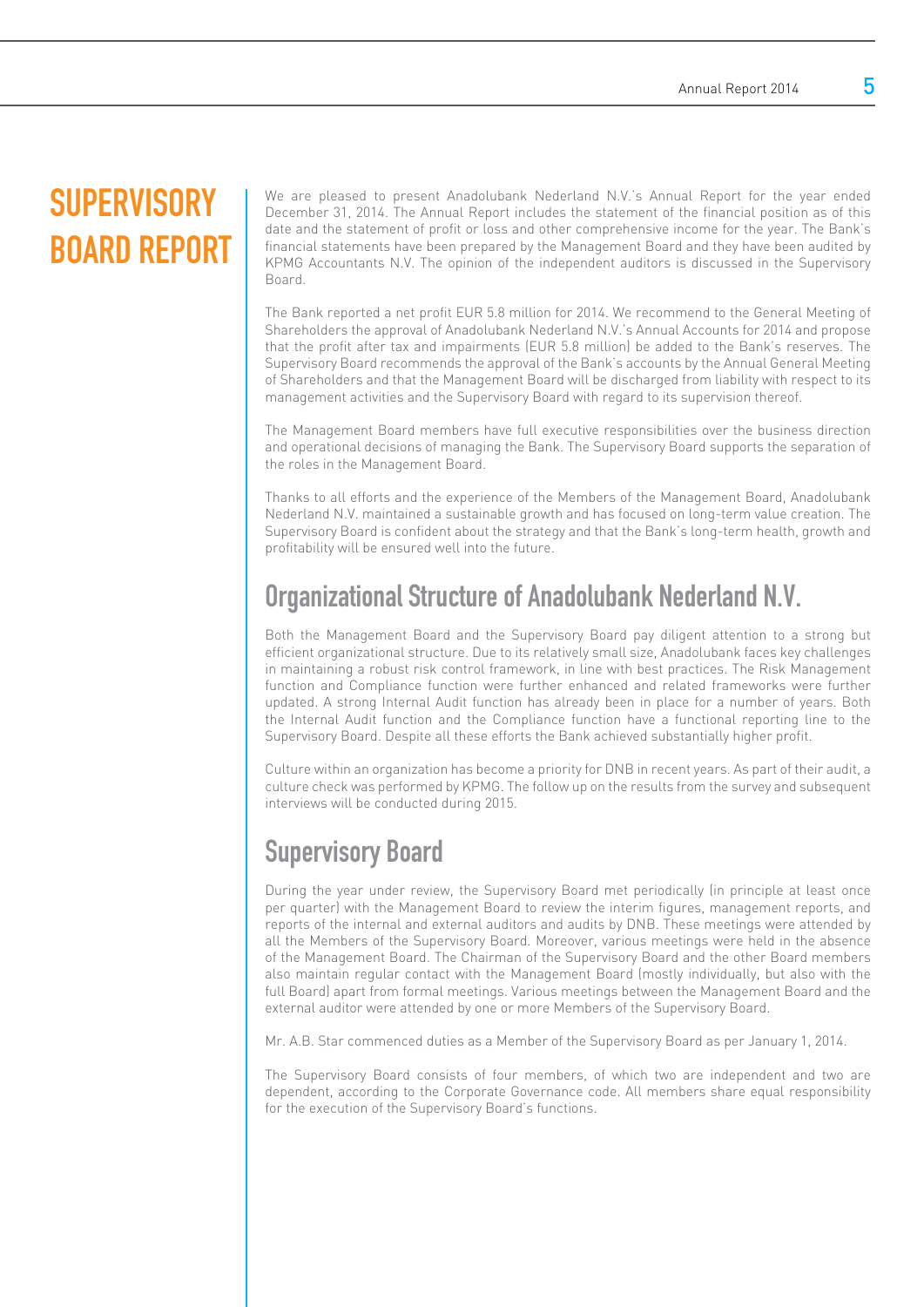Due to the size and composition of the Supervisory Board, no separate committees have been established. Instead, all members have been assigned specific fields of attention. Each field of attention is in principle assigned to two members, an independent member together with a dependent member.

The Supervisory Board performed a self-assessment without the support of an independent consultant.

Since January 1, 2013 the Dutch Civil Code, book 2 ('company law'), has been amended with a regulation on gender diversity in the Management Board and Supervisory Board of a 'large' public or private limited company. Anadolubank N.V. qualifies as a 'large' public limited company, and hence must satisfy the requirements of the said regulation, aiming for a minimum of 30% female board membership by 2016.

In 2014, the Supervisory Board of Anadolubank N.V. consisted, albeit unintentionally, of men only. This is a consequence of appointing the right talent and relevant expertize to the right position. Nevertheless, in this day and age, such representation is considered to be 'imbalanced' by the new regulation in the Dutch Civil Code. The respective Boards in Anadolubank N.V. are aware of this imbalance, and the non-compliance with the new regulation.

As of March 30, 2015 Mr. Cengiz Doğru resigned as a Member of the Supervisory Board. We would like to thank him for his contribution to the Bank during the period when he was a Member of the Supervisory Board.

#### Composition of the Supervisory Board:

| <b>Name</b> | <b>Position</b> | Membership<br><b>Since</b> | End of<br><b>Term</b>            |
|-------------|-----------------|----------------------------|----------------------------------|
| A.J. Smith  | Chairman        | 2013                       | 2017                             |
| P. Akcin    | Member          | 2007                       | 2017                             |
| C. Doğru    | Member          | 2013                       | Resigned as of<br>March 30, 2015 |
| A.B. Star   | Member          | 2014                       | 2018                             |

We would like to take this opportunity to express our deepest appreciation to the management and staff of Anadolubank Nederland N.V. for their dedication, and to thank them sincerely for their sterling work during the year under review.

Amsterdam, 11 June 2015 A. J. Smith, Chairman P. Akçin, Member A.B. Star, Member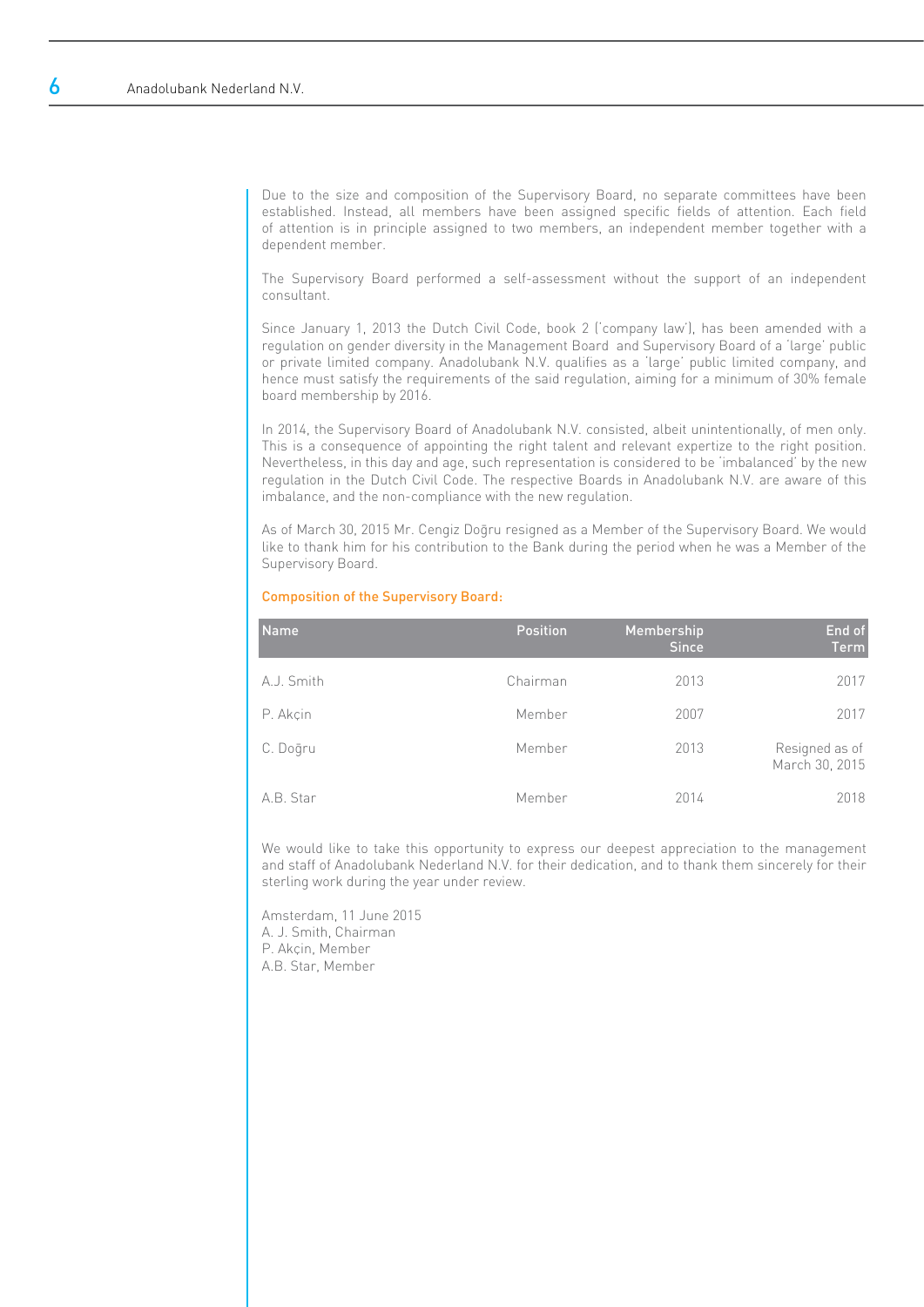# FIVE-YEAR KEY **FIGURES**

| in thousands of EURO             | 2014    | 2013     | 2012     | 2011      | 2010    |
|----------------------------------|---------|----------|----------|-----------|---------|
| Total assets                     | 620,662 | 534,055  | 460,686  | 370,362   | 332,362 |
| Loans                            | 381,312 | 359,626  | 325,440  | 278,839   | 247,342 |
| <b>Securities</b>                | 126,817 | 99,439   | 76,108   | 42,964    | 52,504  |
| Deposits                         | 409,285 | 321,123  | 312,031  | 277,744   | 272,629 |
| Shareholders' equity             | 79,712  | 73.780   | 56,350   | 60,769    | 40,087  |
| Operating result before tax      |         |          |          |           |         |
| and impairments                  | 7.698   | 5,326    | 6.812    | 4.979     | 9,480   |
| Impairments                      | 262     | (1, 504) | [12.981] | (10, 797) |         |
| Result after tax and impairments | 5,810   | 2,877    | (4, 419) | (4, 318)  | 7.074   |
| $\%$                             |         |          |          |           |         |
| Return on average equity         |         |          |          |           |         |
| before impairments and tax       | 10.0    | 7.5      | 11.6     | 9.9       | 26.1    |
| Loans/deposit                    | 93.2    | 112.0    | 104.3    | 100.4     | 90.7    |
| Cost/income ratio                | 43.0    | 46.1     | 33.6     | 34.9      | 23.6    |
| Cost /average assets             | 1.0     | 0.9      | 0.8      | 0.8       | 0.9     |
| Capital adequacy ratio           | 18.8    | 19.4     | 17.8     | 23.2      | 17.0    |
|                                  |         |          |          |           |         |

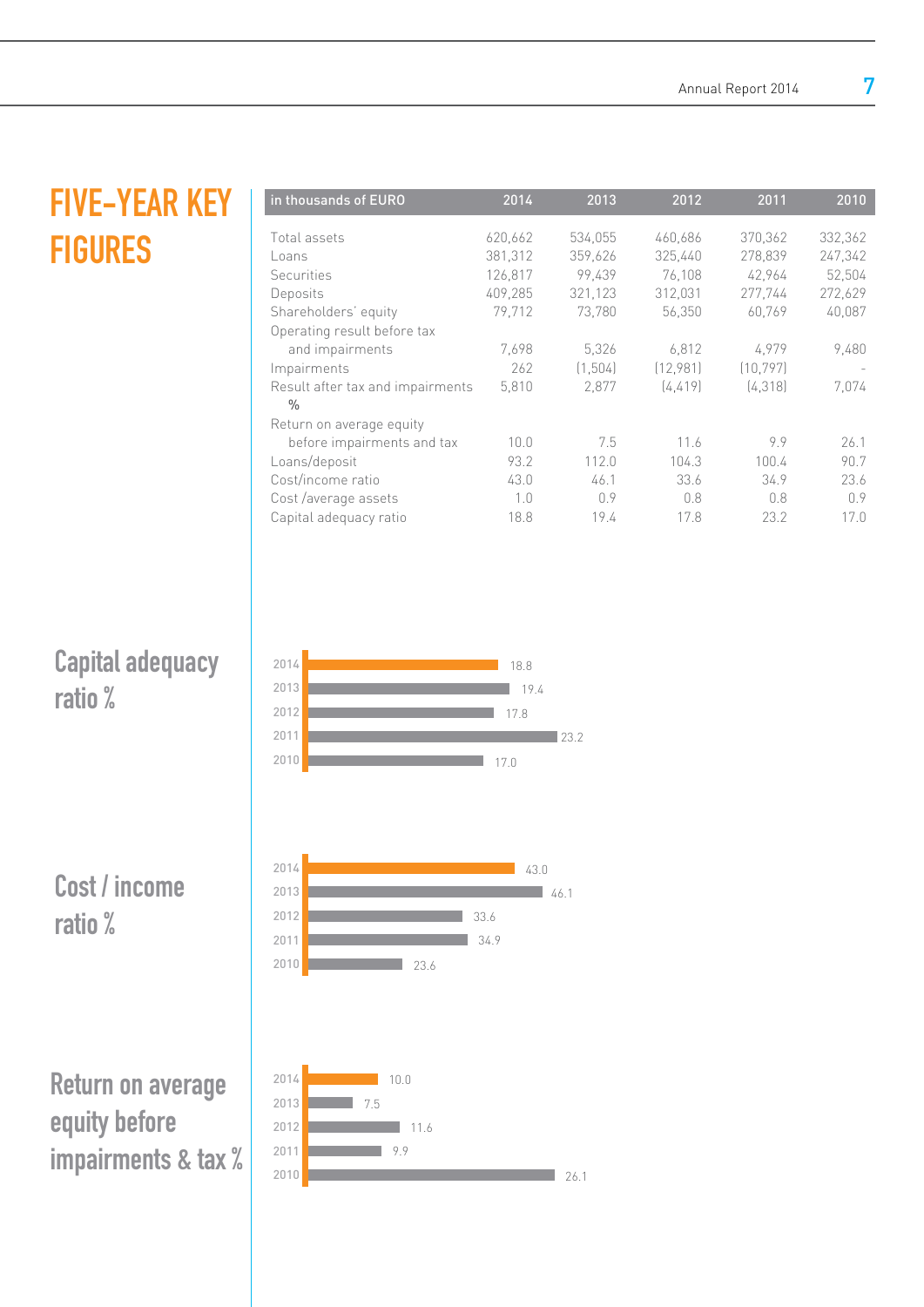# ECONOMIC **DEVELOPMENTS**

The Global Economy in 2014 did not perform to expectation. World Economic Growth, which was 2.5% in 2013, grew only 1 basis point to 2.6% in 2014.

The United States and the United Kingdom (for part of the year at least) displayed some momentum as labor markets healed, unlike the other major economies. Particularly in the United States, the Housing Market also recovered more than expected, in addition to Labor Market data reaching the FED's desired level.

Unfortunately during 2014, the Euro-Zone and Japan were still struggling with the financial crisis due to structural dilemmas. China, on the other hand, was attempting to manage a slowdown, while other emerging markets tried to find solutions for disappointing growth.

One of the biggest surprises of 2014 was the huge decline in oil prices in the second half of the year from \$ 110 to \$ 55 (Brent). Lower oil prices in the 4th quarter had no major impact on energy importer countries due to average costs of 2014.

The IMF also deemed 2014 global growth "mediocre" in its latest outlook in October.

During 2014, the 5<sup>th</sup> largest economy and 3<sup>rd</sup> biggest exporter in the EU, the Netherlands, posted moderate growth. Dutch GDP went up by 0.5% compared to 2013, and unemployment fell from 7.3% (Feb 2014) to 6.5%. The export driven Dutch economy suffered less than expected from international sanctions against Russia. The boycott of agricultural products affects only 0.1% of total Dutch exports. The ECB's low interest rate policy helped the mortgage market to boost home sales in the Netherlands.

Turkey suffered from exacerbated volatility in capital flow and political uncertainties in 2014. The economy lost momentum in 2014 on the back of weakening domestic and external demand. GDP grew 2.8% considering the first three quarters (4.1% in 2013). The Turkish Lira plumbed fresh depths with severe pressure from politicians on the Central Bank to reduce interest rates, and the expectation of a FED rate hike in early 2015.

# FINANCIAL **INSTITUTIONS**

The Bank's Financial Institutions Department (FI) is responsible for participating in syndications, purchasing of bank and corporate syndications from the secondary market and forfeiting of these assets, and the generation of bank-to-bank loans via various products.

The Department also administers the Bank's relationships with its correspondent banks, which encompasses expanding and optimizing the correspondent network, enhancing the range of products for international business, and improving the cost of external funding; all of which are integral parts of bolstering these relationships.

In 2014, the Financial Institutions Department participated in syndicated loans in the European Union and Turkey, both at corporate level and on a financial institution basis. Promissory notes and bills of exchange were released in the forfeiting market. For issuance of LCs, LGs, BA, FI acted as an intermediary between Bank's customers and International financial institutions. FI has generated wholesale funding with content rate. In 2014, total transaction volume from FI was nearly EUR 1 billion, generating total profit of EUR 550K.

Origination activities account for some 35% of the Bank's portfolio. The Department has always strived for sustainable profitability while simultaneously assisting other departments.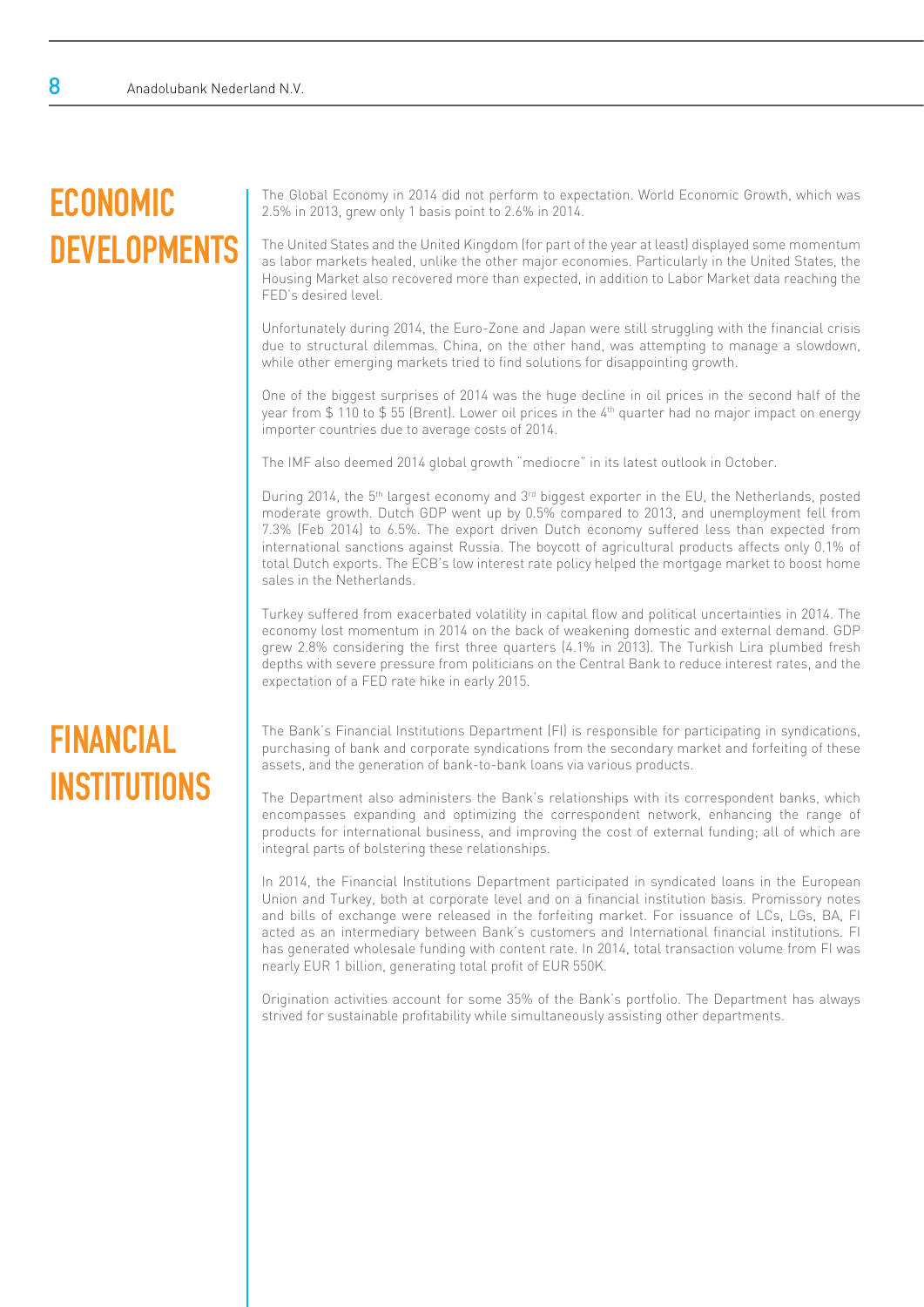# **TRADE FINANCE**

Trade Finance has been one of the key business lines consistently adding value to the Bank, both financially and in terms of reputation. While diversifying the trade finance product range, execution and understanding of customer requirements have also improved dramatically. Many steps have been taken to expand the Bank's trade finance business. Although competition among lenders in providing trade financing to borrowers was intense, 2014 was the Trade Finance Department's best ever year, excelling in areas such as client acquisition, asset quality, revenues, profits and return on allocated capital. The commission income generated by the Trade Finance Department has advanced by about 50%, reaching a level of EUR 2 million by the end of the year. The addition of new clients to the customer portfolio, as well as activation of some existing inactive customers, had a major positive impact on trade finance volumes.

Our efforts to broaden our customer base and sector coverage during 2014 resulted in greater sector diversification and reduced country concentration in our non-bank exposures. This strategy will be further pursued during 2015, and new customers from various new geographies, as well as existing and prospective sectors, will contribute further to the success of the Trade Finance team. One of the greatest challenges for 2015 will be acquiring new customers in the Dutch and European markets. In 2015, the Trade Finance team will intensify focus on the Dutch and European entities.

# **CORPORATE** BANKING

Corporate Banking offers customers an extensive range of products and services, including corporate loans, trade finance, and project finance as well as treasury products.

The objective of the Bank's Corporate Banking Department is to create a solid customer portfolio both with its existing and prospective clients. The Corporate Banking Department works in line with other departments in order to offer tailor made corporate banking products, and provide the best service to its customers. Consequently, sustainable customer satisfaction is our ultimate goal.

2014 was the first whole year for the Corporate Banking Department, and indeed has been a successful year. We have disbursed corporate loans of EUR 65 million to our new clients (this figure excludes the Turkish currency loans portfolio).

Moreover, we have flavored our product mix with three new products; pool deposit, overdraft loans and export factoring loans.

In 2015 we expect to concentrate our focus on Dutch and European companies.

Ultimately, the Corporate Banking Department aims to maximize customer satisfaction by meeting their needs with the best quality products and service level.

# RETAIL BANKING

In 2014, the Retail Banking Department maintained its focus on fast, reliable and consistent customer service and competitive pricing.

The Bank continued to enhance customer-oriented lines of communication and straightforward solutions to customer requests. Reaping the benefits of a cost efficient direct banking business model supported by centralized workflow systems, Retail Banking Department was able to offer competitive interest rates throughout 2014.

All processes pertaining to the segment were thoroughly reviewed and redesigned to enable better delivery of prompt, high quality service. The internet continued to be the main platform for customer acquisition and activity in 2014. The Retail Banking Department maintains its short- and long-term plans for ongoing expansion of its customer base and deposits volume.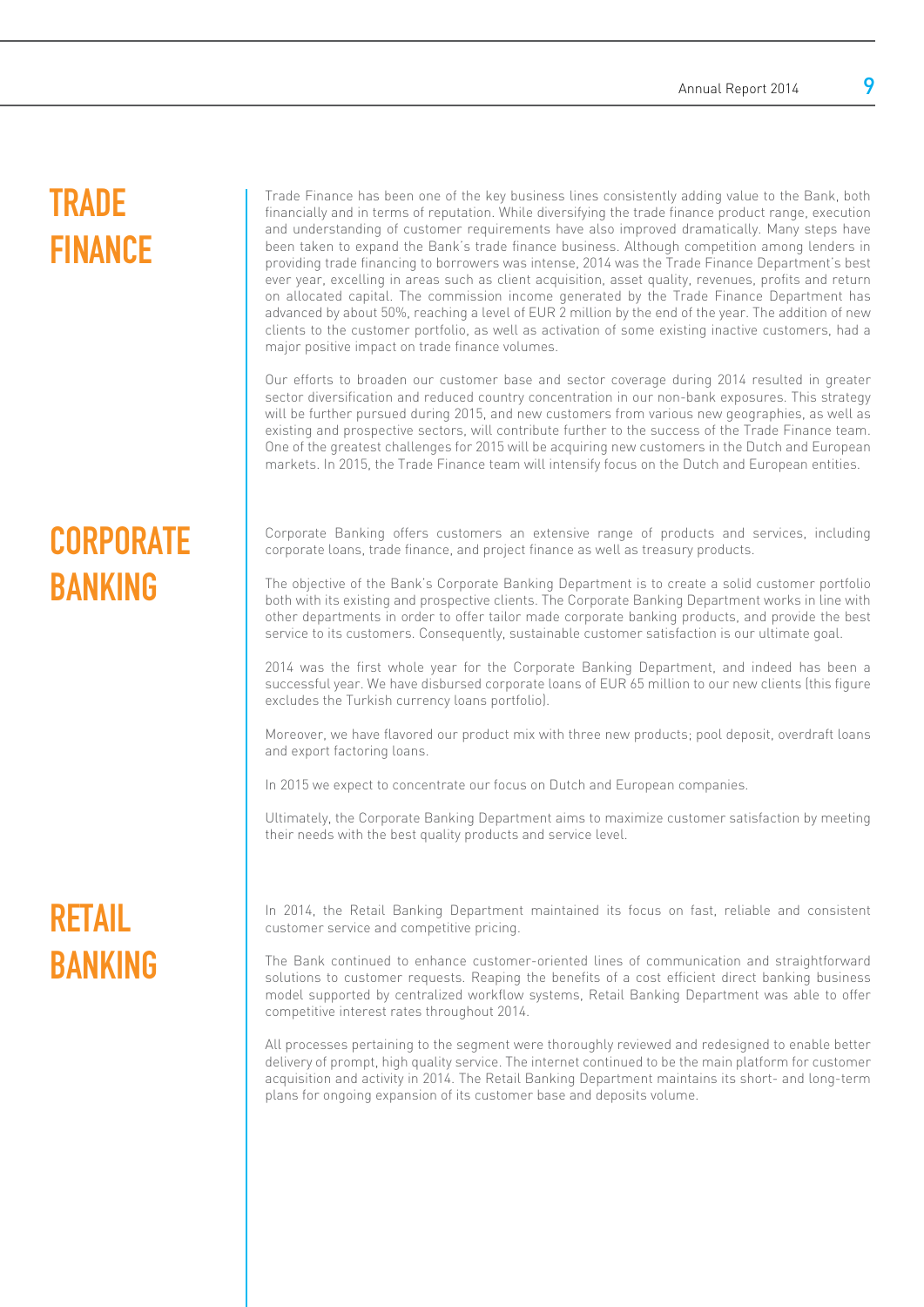# **COMPLIANCE**

To comply with anti-money laundering laws, the Bank has developed and implemented an antimoney laundering program consisting of policies, procedures, and internal controls and systems. Among other things, the program includes customer identification and verification, Identification of Ultimate Beneficiary Owners, identification of Politically Exposed Persons, procedures for monitoring and reporting suspicious transactions and/or activities, and an anti-money laundering training program for all staff. The Bank has transaction monitoring systems in place to detect unusual transactions. Sanctions alerts are included in this system. The Compliance Department conducted anti-money laundering training for all staff.

The Compliance function is mandated in the Compliance Charter. The Compliance Monitoring Year Plan is created according to the outcome of at least annually performed risk assessments. In 2014, the Compliance Department invested in software tooling to assist with monitoring activities.

# INTERNAL **AUDIT**

The Internal Audit Department is an independent and objective assurance and advisory function designed to add value to the Bank. It assists the organization in accomplishing its objectives by bringing a systematic and disciplined approach to evaluating and improving the effectiveness of the organization's governance, risk management, and control processes. With the key progress that the Bank is currently undergoing, the Internal Audit Department's mission is to continually support the management, to ensure that risks are appropriately identified, managed and monitored. The Internal Audit department is also focused on raising awareness of risks and controls, providing advice to management in developing control solutions, and monitoring the implementation of management's corrective actions to further mitigate risks and enhance controls.

The Internal Audit Department's approach to develop the annual Internal Audit plan and the related procedures has evolved over the past three years. There were 8 engagement reports delivered in the previous year, comprising reviews of key Bank operations, core corporate and administrative processes, and information technology areas. A Payment Processor Report Review, Organizational Structure Review, Tax Data Delivery Process agreed upon Procedures, Information Security Audit, ILAAP, Credit Risk Management Audit and Corporate Governance Audit were conducted in 2014. Completed audit engagements were provided to Management Board and Supervisory Board and, when necessary, to related third parties.

The Internal Audit Department will also facilitate the establishment of the Internal Control department in the first quarter of 2015. Policies and procedures are prepared for this establishment. The system of internal controls will be supported by the Internal Audit department, which conducts periodic audits of all aspects of the Bank's operations.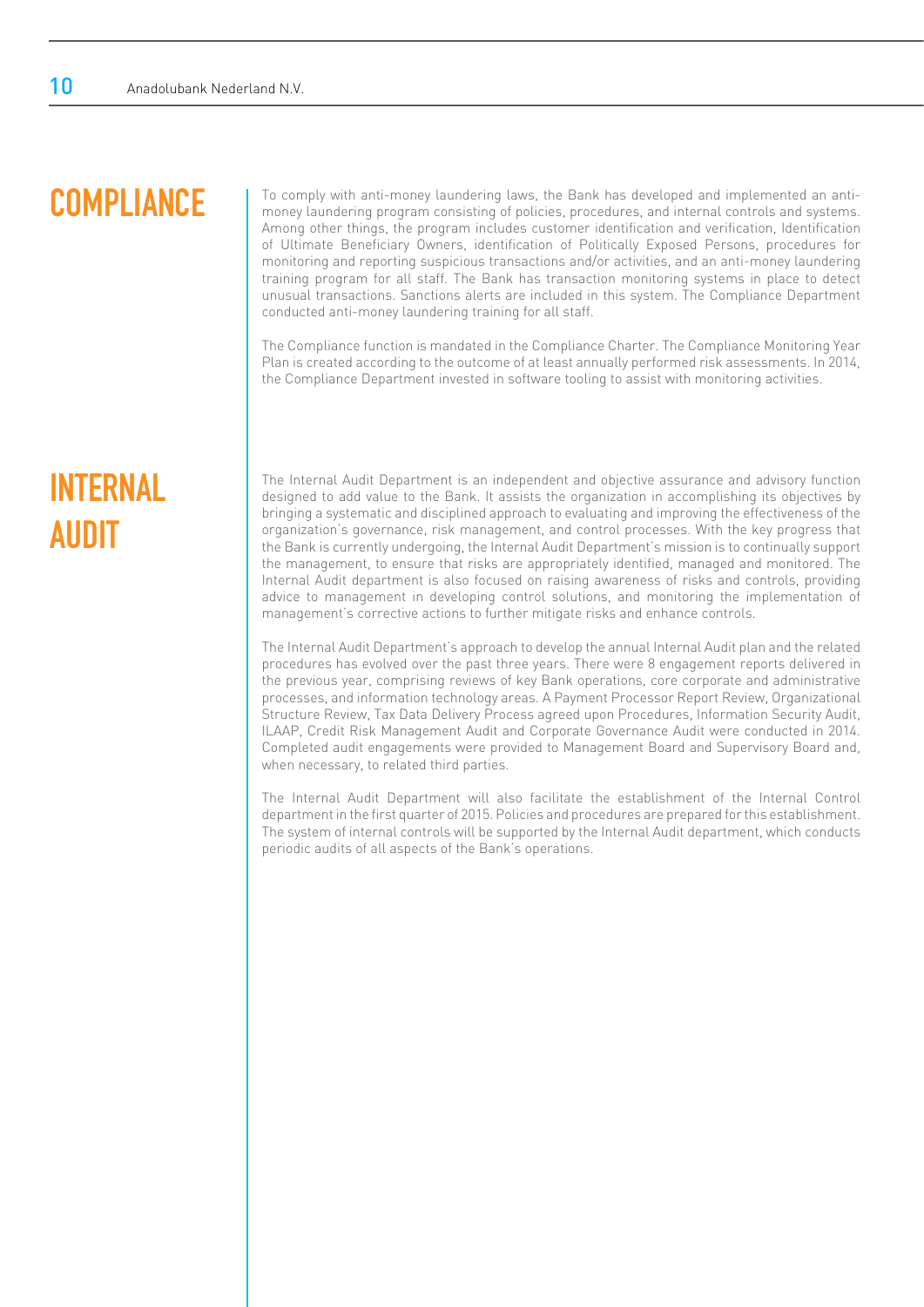# INFORMATION **TECHNOLOGY**

The Information Technology (IT) Department has invested major effort into developing both hardware and software systems during 2014. More than 200 user requirements have been completed.

The IT Department successfully conducted the Bank's Disaster Recovery Test. The test report has been prepared and sent to DNB with the Test Certificate that we received from IBM.

In terms of security, the firewall has been upgraded to the latest version (both disaster and head office). We have separated the VLANs for additional security. We have expanded the capacity of hard disks and memory for more performance. CISCO switches IOS has been upgraded to the latest version.

The IT Department has also implemented Oracle Application Express for real time reporting, and created reports according to business needs.

In light of new projects, 2015 will be a challenging year for the IT Department. However, we are confident in the IT Department's ability to cope with these projects and responsibilities.

# SUMMARY OF THE FINANCIAL **PERFORMANCE**

In 2014, net profit after tax amounted to EUR 5.8 million, double the figure for 2013 (EUR 2.9 million). The key factors behind this jump are the significantly reduced impairments on loans in 2014 (EUR 0.3 million compared to EUR (1.5) million in 2013), and a EUR 3.6 million increase on the operating income (EUR 13.5 million in 2014, as against EUR 9.9 million in 2013)

The Bank's total assets on December 31, 2014 were EUR 621 million, which is 16% higher than last year. (2013: EUR 534 million)

Cash and cash equivalents climbed to EUR 108 million at the end of 2014, from EUR 66 million at the end of 2013. The Bank continues to focus on maintaining a good level of liquidity. With a high level of stable funding, and a well-managed maturity profile, the Bank already meets the upcoming liquidity requirements.

Through a prudent risk appetite and strong capital structure, the Tier 1 ratio has decreased slightly from 19.4% to 18.8% in 2014.

Diversifying funding sources, the Bank has significantly expanded corporate funding to EUR 132 million at the end of 2014, from EUR 26 million at the end of 2013. In the meantime deposits from customers were slightly reduced, by 6%. Due to healthy diversification in the funding structure, the Bank already meets the 25% requirement (maximizing the deposits and exposures ratio under the Wft) as of 2014 year end. The Bank will continue to focus closely on this ratio in 2015.

Total administrative expenses amounted to EUR 5.8 million, which is EUR 1.2 million higher than in 2013. The Bank paid EUR 0.7 million for a one-off resolution levy (SNS Reaal) which had a significant effect on the hike.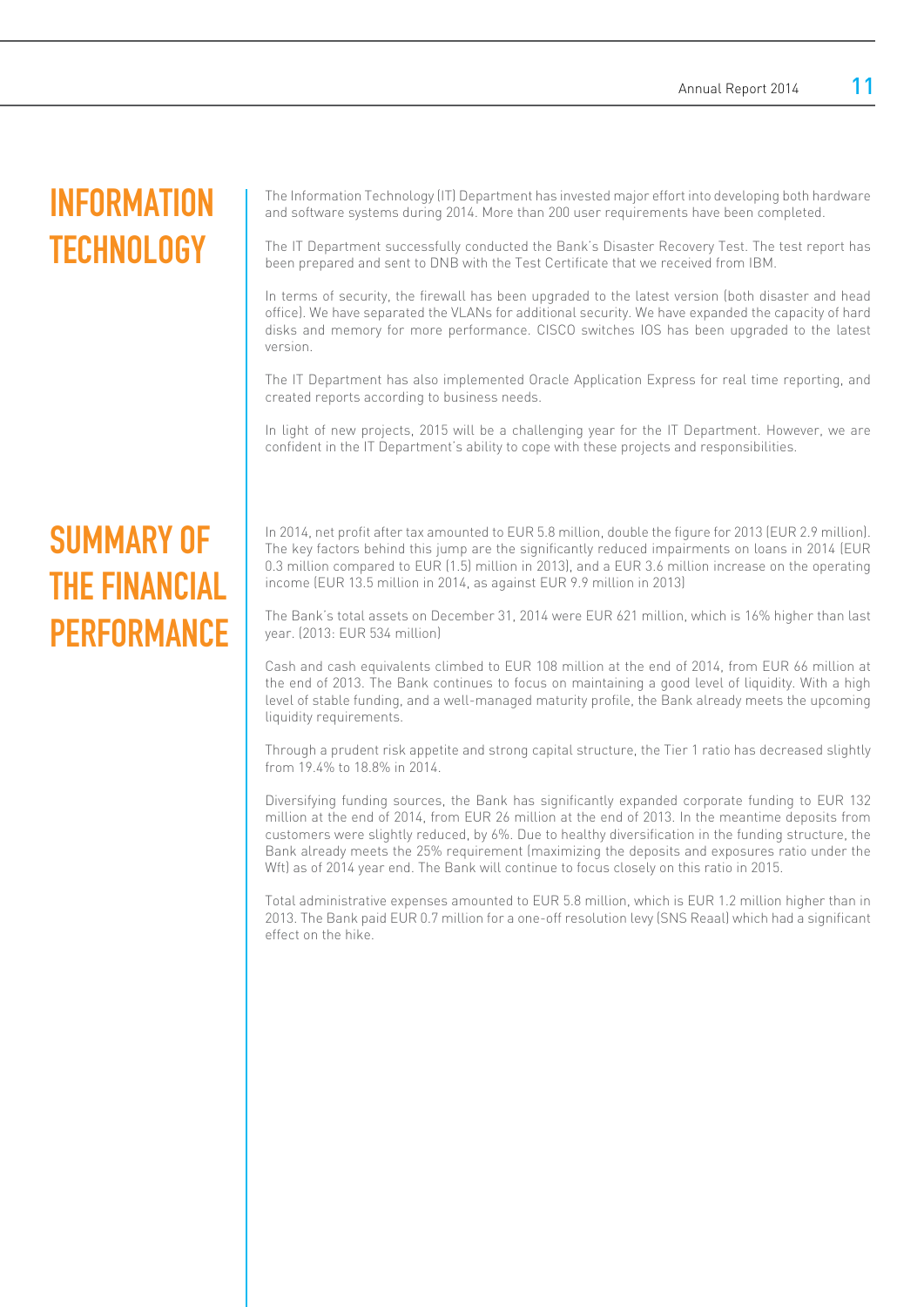# INTERNAL CAPITAL ADEQUACY ASSESSMENT PROCESS (ICAAP) AND **SOLVENCY RATIO**

The Tier 1 ratio of Anadolubank Nederland N.V stands at 19.8% as of year-end 2014.

The Bank calculates its ICAAP quarterly. We define risks the Bank is exposed to such as credit, liquidity, interest, reputation, market and operational risk, and calculate their impact on the Bank's profitability, equity position and solvency ratio. Extensive stress tests are conducted to analyze the worst case scenario. An extensive ICAAP report is presented to Management Board at every quarter end.

Currently, the Bank follows the Standardized Approach for credit risk, the Basic Indicator Approach for operational risk, and the Standardized Duration Approach for market risk when computing the capital adequacy ratio. The Bank computes the Capital Adequacy Ratio in parallel with Basel II and Basel III as per the DNB guidelines.

| <b>Capital Requirements</b><br>In thousands of EURO | 2014    | 2013<br>Restated* |
|-----------------------------------------------------|---------|-------------------|
| Total risk weighted assets                          | 419,862 | 375,527           |
| Credit risk                                         | 399,550 | 353,342           |
| Market risk                                         | 1,449   | 3,229             |
| Operational risk                                    | 18,863  | 18,956            |
| Tier 1 capital                                      | 78,990  | 72,985            |
| Paid-in capital                                     | 70,000  | 70,000            |
| Retained earnings                                   | 4,019   | 1,142             |
| Revaluation reserves                                | (117)   | [239]             |
| Net profit                                          | 5,810   | 2,877             |
| Regulatory adjustments                              | [722]   | (795)             |
| Tier 2 capital                                      |         |                   |
| Regulatory capital                                  | 78,990  | 72,985            |
| Tier 1 ratio %                                      | 18.8%   | 19.4%             |
| Solvency ratio %                                    | 18.8%   | 19.4%             |

• See prior year restatement 2.e.ii

The calculation of the sensitivity analysis as of December 31, 2014 shows that, assuming an unchanged structure of assets, liabilities and off-balance sheet items, an interest rate hike of two percent, taking into account a parallel movement of the yield curves for all currencies.

|                     | 200 bp parallel<br>increase | 200 bp parallel<br>decrease |
|---------------------|-----------------------------|-----------------------------|
| At 31 December 2014 | [4.202]                     | 1.907                       |
| At 31 December 2013 | [1 4.38]                    | 286                         |

The Bank uses the 'three lines of defense' principle, which provides a clear division of activities and responsibilities in risk management at different levels within the Bank. This was achieved by initiating the 'Risk Management Review Project' in 2013. The Bank's risk governance framework was established according to the risk strategy and appetite, which is embedded in the risk policies and methodologies, such as Credit Risk Policy, Liquidity Risk Policy and Market Risk/ALM Policy. The framework defines the roles and responsibilities of each line of defense, safeguards and controls the Bank's risk profile, supports efficient and effective risk management throughout the Bank, and ensures consistency between the Bank's risk management processes and risk appetite.

Following that, 2014 was the year of 'implementation'. In order to manage risk more proactively, internal controls were improved and the number and scope of the risk dashboards were enlarged. To promote transparency, the 'Capital and Risk Management Pillar III Disclosure' report was published for the first time. This document provides a complete overview of the risks, risk measurements

# RISK MANAGEMENT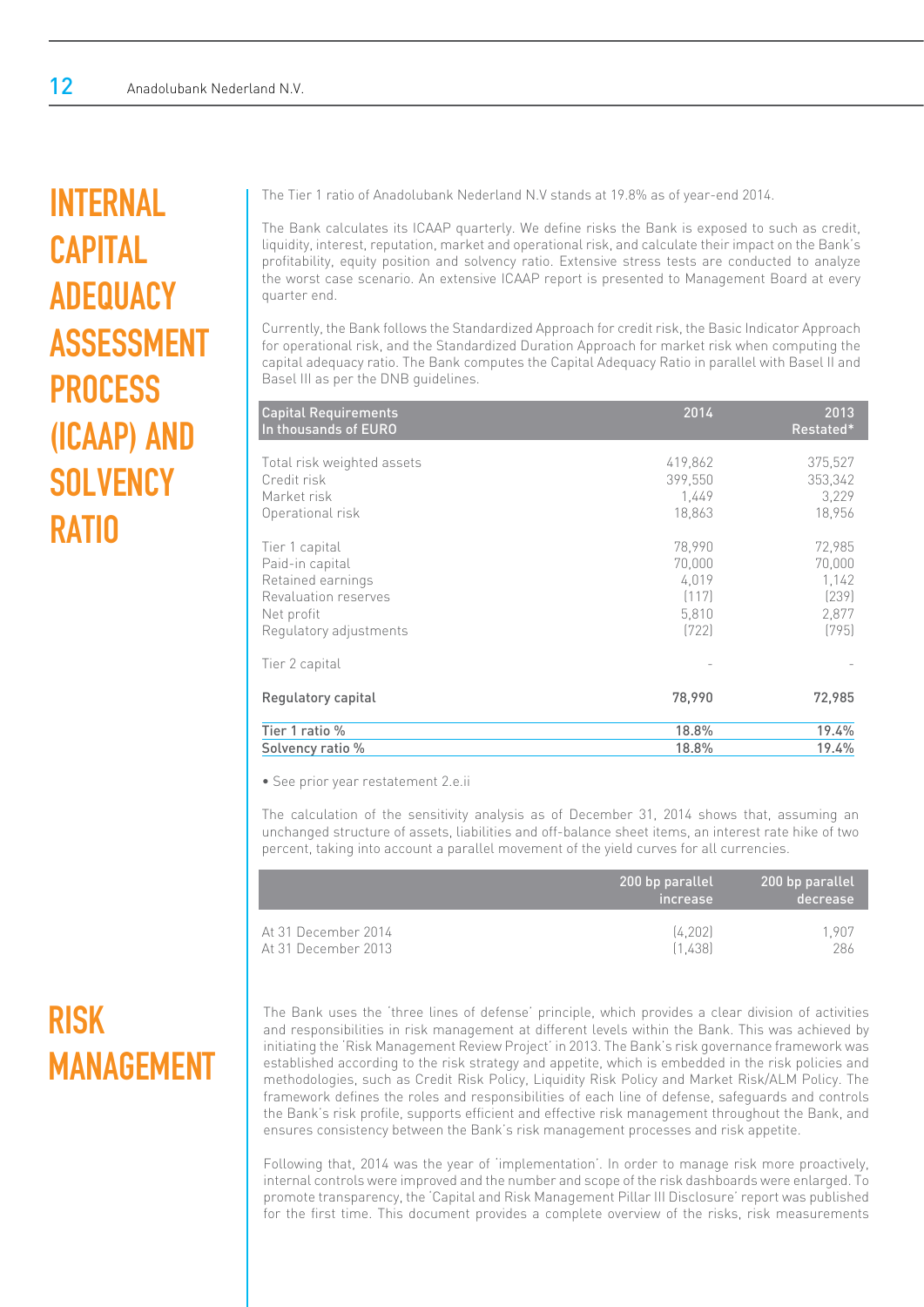and management of the Bank. A 'Recovery Plan' was drawn up to improve the capacity of the Bank to withstand a severe financial crisis. The 'Recovery Plan' is a living document, and the Risk Management Department is responsible for monitoring recovery plan triggers and yearly updates of the document.

Management Board acknowledges that the regulators will continue to challenge financial institutions, and for that reason sustained effort is required to maintain high quality standards in the area of risk management. In this respect, the Bank places emphasis on the DNB Supervisory Themes. It also initiates yearly objectives to improve the current framework. As part of this, the 2015 agenda will focus on promoting risk culture in the organization by improving risk knowledge and awareness, and enhancing the operational risk management framework to boost the effectiveness of internal controls.

# CREDIT **COMMITTEE**

Credit Risk Management expresses the usual three lines of defense model. Decisions about individual proposals stem from the Bank's own business analyses and independent risk assessments.

The Tier-1 Credit Committee (consisting of the Bank's top management) is concerned with both the approval of new credit proposals and the renewal of existing facilities (including any type of credit exposure such as loans and bonds), and also decides on sector & country risk proposals within its delegated authorities.

The committee recommends the Tier-2 Credit Committee (composed of a member of the Board of the Parent Bank plus two managers of the Parent Bank's Credit Risk Department) with respect to individual proposals that exceed its approval authorities.

As such, the Tier-2 Credit Committee is the highest approval authority regarding individual credit proposals. Regarding Credit Risk Policies, Tier-1 is the initiator and Tier-2 may be consulted for advice by the Supervisory Board.

# ASSET & **LIABILITY COMMITTEE**

The Asset & Liability Committee (ALCO) is comprised of two members of Management Board, and the heads of the Treasury & Financial Institutions, Trade Finance, Corporate Banking, Retail Banking, Risk Management and Financial Control & Accounting departments. The Committee convenes on a biweekly basis to set and review strategies on asset and liability management (ALM). If necessary, additional meetings may be convened.

The ALCO is a decision-making unit responsible for balance sheet planning from a risk-return perspective, including the strategic management of interest rate and liquidity risks. It will provide the Bank with the ability to continuously assess current asset and liability management (ALM) direction and balance sheet structure. The ALCO discusses a wide variety of issues at meetings throughout the year, including the projected solvency, liquidity and results of the Bank, projected loans and loan repayments, interest rate risk, foreign currency risk, foreign exchange and main equity markets, macro-economic developments, market outlook in the main markets where the Bank operates, and the savings market. ALCO reviews the results of and progress in implementation of decisions made in the previous meetings.

The Bank deems it prudent to keep a high level of liquidity, and maintains liquidity significantly above the minimum requirements of the Dutch Central Bank. It also keeps an eye on diversification, cost robustness of funding sources and funding structure.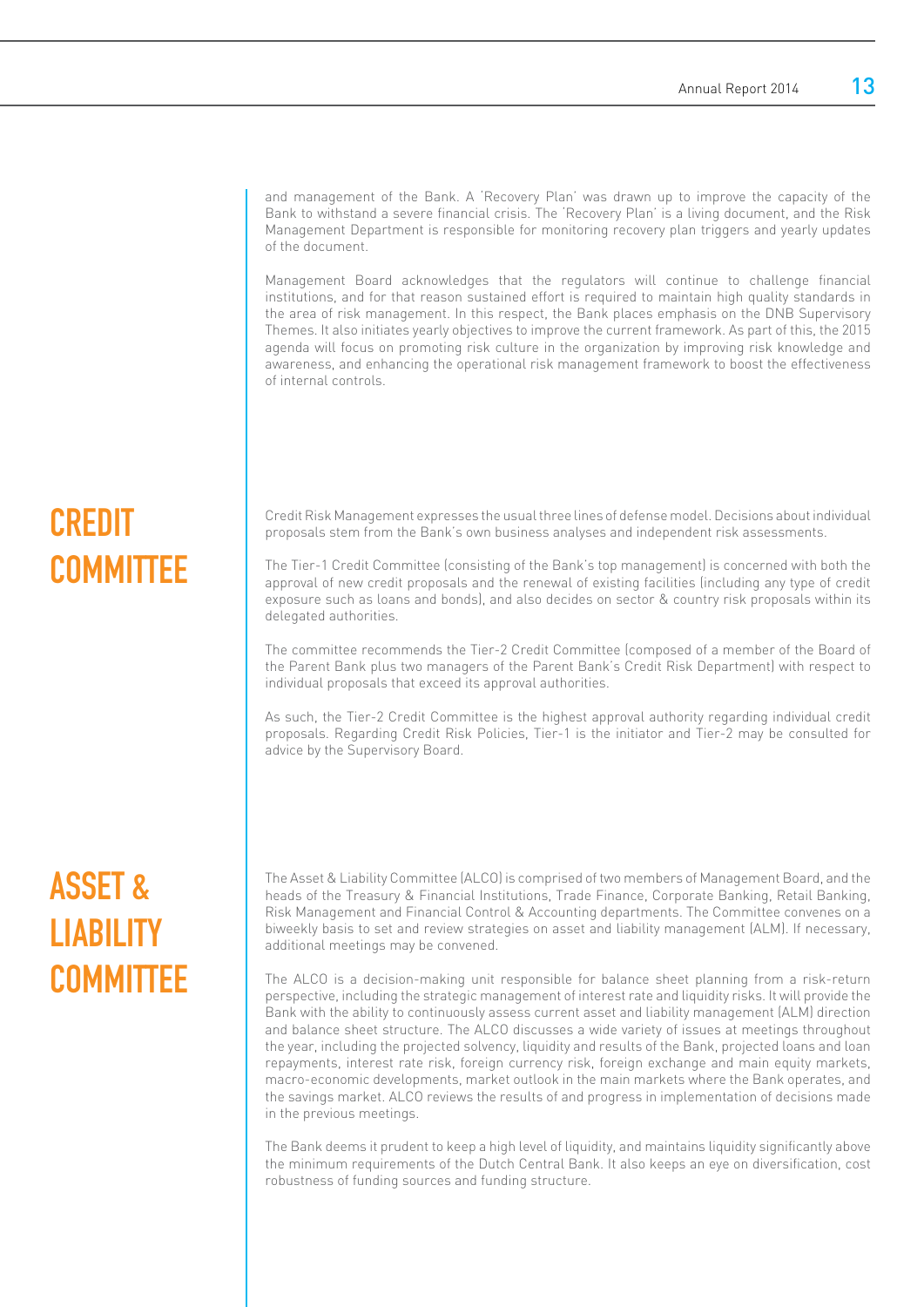# BANKING CODE

The Dutch Banking Code was drawn up by the Netherlands Banking Association (Nederlandse Vereniging van Banken, NVB) and determined on September 9, 2009. It came into effect on January 1, 2010.

The Banking Code includes the set of principles on corporate governance, remuneration, risk management, and audit issues that apply to all Dutch banks possessing a banking license granted under the Financial Supervision Act (Wft). The Bank complies with the main principles of the Code. Establishment of the Internal Audit function and the revision of the New Product Policy were the further improvements implemented in 2013 to leverage the alignment of the processes with the Banking Code. Please refer to the website for an overview of all Banking Code requirements and our implementation.

# **EXPECTATIONS** 2015

In 2015, global growth is expected to rise to 3.0%, and to reach 3.3% in 2017. Key economic factors at play are the FED's possible rate hike, which has already caused significant appreciation in the USD against every currency, and contrary to the FED, ECB's new quantitative easing program. In addition, there are high geopolitical uncertainties, both in Eastern Europe due to the Russia-Ukraine crisis, and in the Middle East.

Since 2010, the FED's main concern was the labor market. The United States unemployment rate declined from 9.93% (12/2009) to 6.17% (09/2014), which is considered a reasonable rate. As a result of this development in the jobs market, as of 29 October 2014, the FED finished in the third quarter. It is highly likely that the FED will start hiking rates during Q3 2015.

Unlike the US, the Eurozone is still languishing in the legacy of the 2008 crisis. The ECB's new program will lead to much lower rates. Greek withdrawal from the Eurozone is another key concern in the Eurozone. The IMF has warned about the probability of the Eurozone re-entering a recession in the next 6 months (probability of recession is 38%). The looming scenario of the Eurozone's economy contracting in the first half of 2015 is due in part to the three largest economies (Germany-France-Italy) facing lower growth prospects than the fund had previously estimated.

Turkey's economy is widely dependent on the EU and the United States. As stated in the OECD report; Growth is projected to remain subdued through mid-2015, while the current account deficit will remain very high. The decline in energy prices lowered consumer price index figures, but due to USD strength this effect will be limited during the year.

The Dutch 2015 Budget offered only limited new policy measures. With the improvement of the economic outlook, an additional austerity package was not deemed necessary. Both the economic outlook and the European rules do not provide much room for the government to improve shortterm economic growth in a meaningful way.

The key word for the financial markets in 2015 will be 'FED rate hike' and the reality of the USD strength pressuring the United States and Emerging Markets economies.

The Bank is conservative in 2015 projections advisedly additional regulatory restrictions at national and European level. We will continue to closely monitor the developments in emerging markets, particularly in Turkey.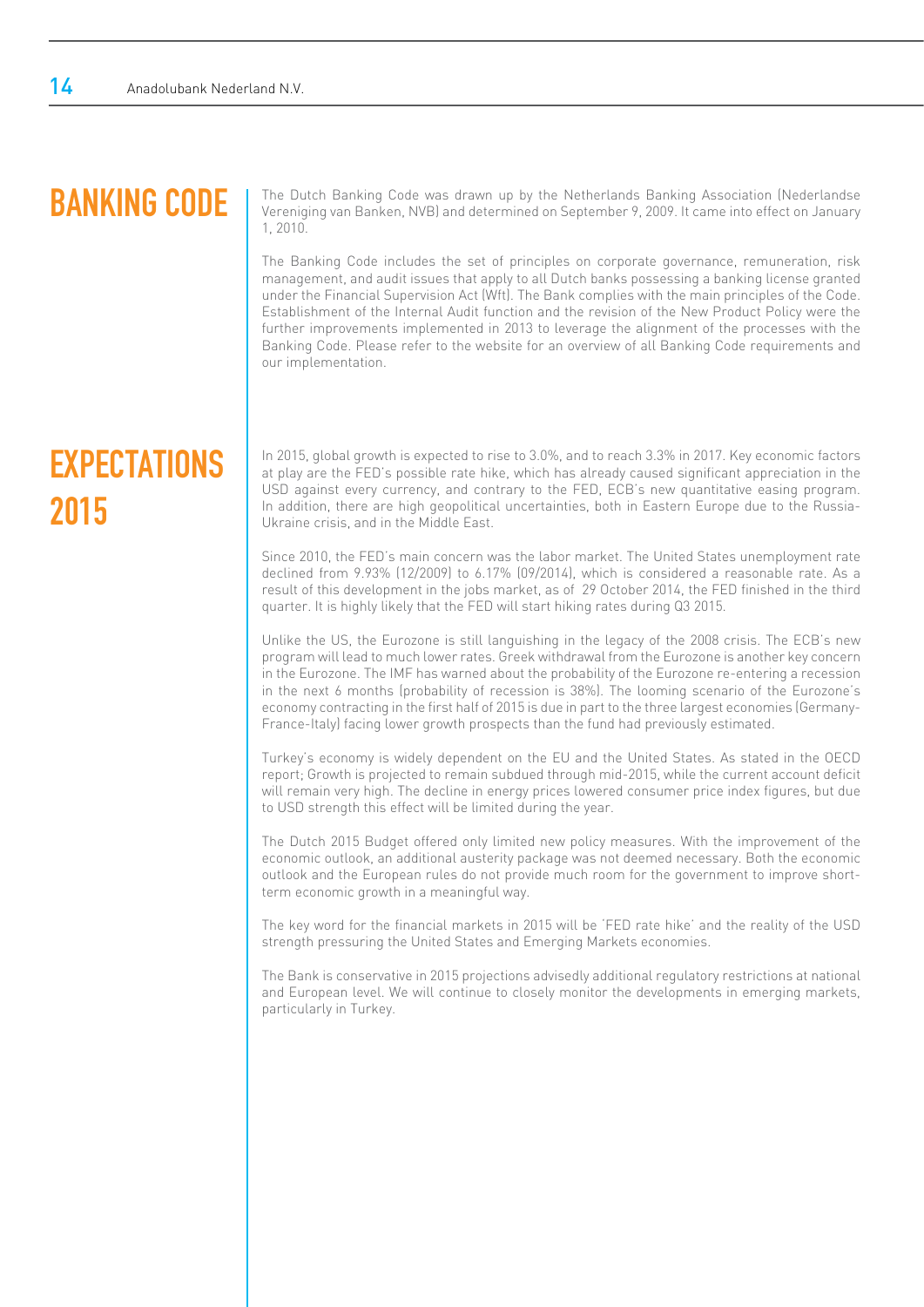# STATEMENT OF FINANCIAL **POSITION**

| <b>Assets</b>                       | <b>Note</b> | 31.12.2014 | 31.12.2013 |
|-------------------------------------|-------------|------------|------------|
|                                     |             |            | Restated*  |
| Cash and cash equivalents           | 5           | 108,428    | 66,362     |
| Derivative financial assets         | 6           | 1.999      | 3,708      |
| Loans and advances to banks         | 7           | 142,250    | 154,569    |
| Loans and advances to customers     | 8           | 239,062    | 205,057    |
| Interest bearing securities         | 9           | 126,817    | 99,439     |
| Property and equipment              | 10          | 140        | 116        |
| Intangible assets                   | 10          | 43         | 76         |
| Current tax assets                  |             |            | 1,603      |
| Deferred tax assets                 | 25          | 1,581      | 1,622      |
| Other assets                        | 11          | 342        | 1,503      |
| <b>Total assets</b>                 |             | 620,662    | 534,055    |
| Liabilities                         |             |            |            |
|                                     |             |            |            |
| Derivative financial liabilities    | 6           | 8,045      | 28         |
| Deposits from banks                 | 12          | 107,281    | 128,075    |
| Deposits from customers             | 13          | 409,285    | 321,123    |
| Current tax liabilities             |             | 170        |            |
| Other liabilities                   | 14          | 16,169     | 11,049     |
| <b>Total liabilities</b>            |             | 540,950    | 460,275    |
| Equity                              |             |            |            |
|                                     |             |            |            |
| Share capital and share premium     | 15          | 70,000     | 70,000     |
| Retained earnings                   | 15          | 4,019      | 1,142      |
| Revaluation reserves                | 15          | (117)      | (239)      |
| Net profit                          | 15          | 5,810      | 2,877      |
| Shareholders' equity                |             | 79,712     | 73,780     |
|                                     |             |            |            |
| <b>Total liabilities and equity</b> |             | 620,662    | 534,055    |
| Off-balance sheet liabilities       | 16          | 14,486     | 5,081      |

• See prior year restatement 2.e

thousands of Euros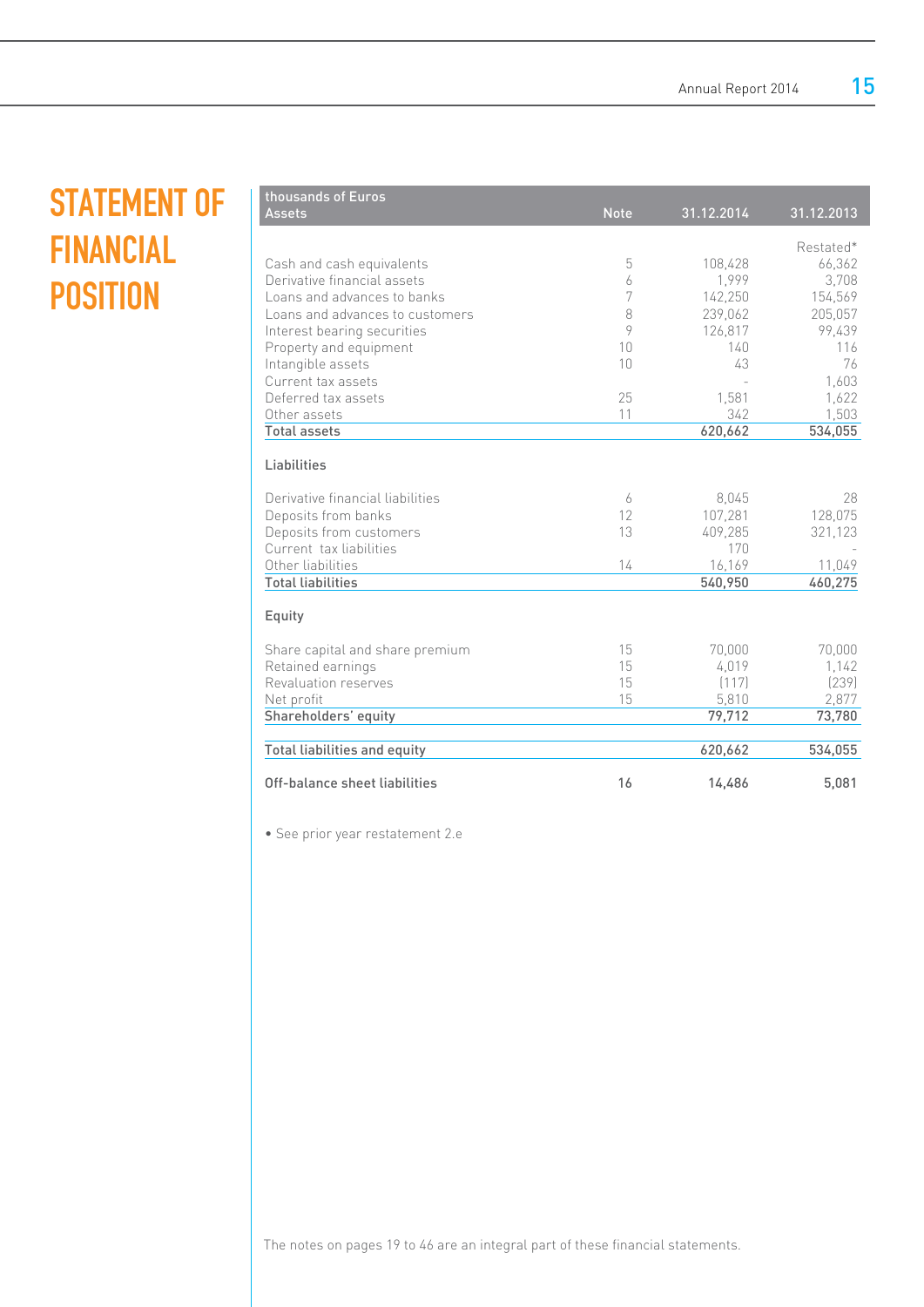# STATEMENT OF PROFIT OR LOSS AND OTHER **COMPREHENSIVE** INCOME

| thousands of Euros                       | <b>Note</b> | 2014      | 2013       |
|------------------------------------------|-------------|-----------|------------|
|                                          |             |           | Restated * |
| Interest income                          | 19          | 24,486    | 22,556     |
| Interest expense                         | 19          | (10, 838) | (9, 221)   |
| Net interest income                      | 19          | 13,648    | 13,335     |
| Fee and commission income                | 20          | 1,118     | 796        |
| Fee and commission expense               | 20          | [211]     | [118]      |
| Net fee and commission                   | 20          | 907       | 678        |
| Net trading income                       | 21          | 2,804     | 976        |
| Results from financial transactions      | 22          | (3,848)   | (5, 106)   |
| Operating income                         |             | 13,511    | 9,883      |
| Net impairment loss on loan and advances | 8           | 262       | (1, 504)   |
| Personnel expenses                       | 23          | [3, 344]  | (2,909)    |
| Depreciation and amortisation            |             | (69)      | (103)      |
| Other expenses                           | 24          | (2,400)   | (1, 545)   |
| Profit before income tax                 |             | 7,960     | 3,822      |
| Tax expense                              | 25          | (2, 150)  | (945)      |
| Profit for the period                    |             | 5,810     | 2,877      |
| Other comprehensive income               |             |           |            |
| Movement in available for sale reserve   | 15          | (156)     | [319]      |
| Related tax                              | 15          | 39        | 80         |
| Total comprehensive income (after tax)   |             | 5,693     | 2,638      |

|                                                                      | 2014  | 2013  |
|----------------------------------------------------------------------|-------|-------|
| Profit attributable to:                                              |       |       |
| Equity holders of the Bank                                           | 5.810 | 2.877 |
| Total comprehensive income (after tax)<br>Equity holders of the Bank | 5.693 | 2.638 |

• See prior year restatement 2.e.ii

The notes on pages 19 to 46 are an integral part of these financial statements.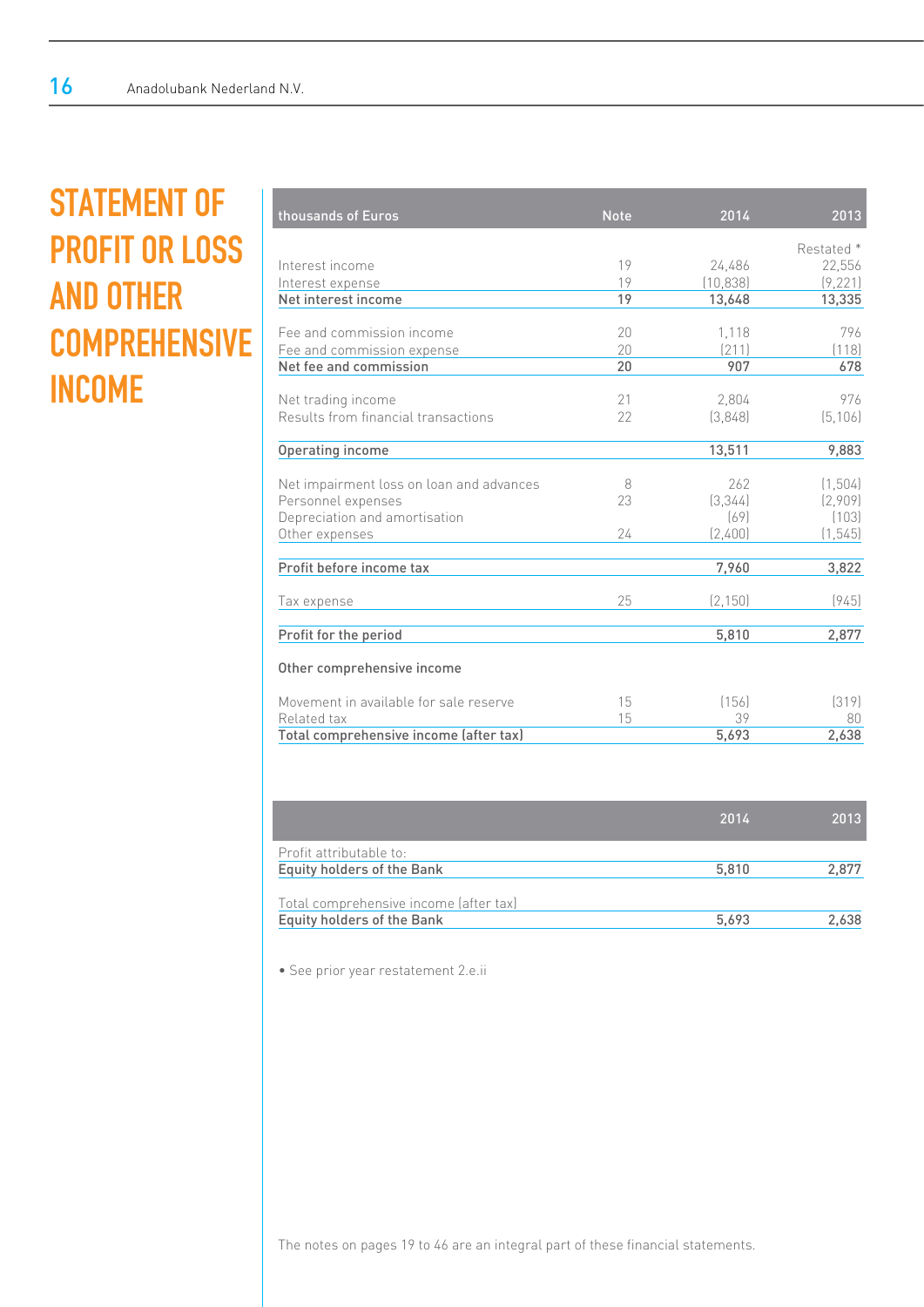# STATEMENT OF CASH FLOW

| thousands of Euros                                                                                       | <b>Note</b>           | 2014            | 2013              |
|----------------------------------------------------------------------------------------------------------|-----------------------|-----------------|-------------------|
|                                                                                                          |                       |                 | Restated*         |
| Cash flows from operating activities                                                                     |                       |                 |                   |
| Profit/(loss) for the period                                                                             |                       | 5,810           | 2,877             |
| Adjustments for:                                                                                         |                       |                 |                   |
| - Depreciation and amortisation<br>- Net interest & commissions income                                   | 10 <sup>°</sup><br>19 | 69<br>(14, 555) | 103<br>(14, 013)  |
| - Results from financial transactions                                                                    | 22                    | 1.044           | 4,130             |
| - Net impairment loss on loans and advances                                                              | 8                     | [262]           | 1,504             |
| - Net impairment loss on investment securities                                                           | 9                     |                 |                   |
| - Income tax income/expense [-/+]                                                                        | 25                    | 2,150           | 945               |
|                                                                                                          |                       | (5, 744)        | (4, 454)          |
|                                                                                                          |                       |                 |                   |
| Changes in operating assets and liabilities                                                              |                       |                 |                   |
| Change in derivative financial instrument (assets)                                                       | 6<br>7                | 1.709<br>12,319 | (1.998)<br>47,832 |
| Change in loans and advances to banks<br>Change in loans and advances to customers                       | 8                     | (34,005)        | (77, 556)         |
| Change in available for sale and trading portfolio                                                       |                       | [28,085]        | (14,890)          |
| Change in other assets and deferred tax assets                                                           | 11                    | 1,202           | (43)              |
| Change in derivative financial instrument (liabilities)                                                  | 6                     | 8,017           | (396)             |
| Change in deposits from banks                                                                            | 12                    | [20, 794]       | 36,573            |
| Change in deposits from customers                                                                        | 13                    | 88,162          | 9,092             |
| Change in other liabilities and provisions                                                               | 14                    | 5,121           | 10,671            |
|                                                                                                          |                       | 27,902          | 4,831             |
| Interest & commissions received                                                                          |                       | 24,243          | 24,373            |
| Interest & commissions paid                                                                              |                       | (10, 436)       | (9,449)           |
| Realised result on financial transactions and trading income                                             |                       | (3,514)         | (10, 957)         |
| Tax paid                                                                                                 |                       | (135)           | (694)             |
| Net cash from operating activities                                                                       |                       | 38,060          | 8,104             |
|                                                                                                          |                       |                 |                   |
| Cash flows from investing activities                                                                     |                       |                 |                   |
| Acquisition of investment securities                                                                     | 9                     | (5,914)         | (12,608)          |
| Proceeds from the sale and redemptions of investment securities<br>Acquisition of property and equipment | 21<br>10              | 9,524<br>[61]   | 8,967<br>(12)     |
| Acquisition of intangible assets                                                                         | 10                    |                 | (9)               |
| Net cash used in investing activities                                                                    |                       | 3,549           | (3,662)           |
|                                                                                                          |                       |                 |                   |
| Cash flows from financing activities                                                                     |                       |                 |                   |
| Increase in share capital                                                                                | 15                    |                 | 15,000            |
| Net cash from financing activities                                                                       |                       |                 | 15,000            |
| Net increase in cash and cash equivalent                                                                 |                       | 41,609          | 19,442            |
| Cash and cash equivalents at 1 January                                                                   | $\overline{5}$        | 66,362          | 47,588            |
| Effect of exchange rate fluctuations on cash and cash equivalents held                                   |                       | 457             | [668]             |
| Cash and cash equivalents at 31 December                                                                 | 5                     | 108,428         | 66,362            |

• See prior year restatement 2.e

The notes on pages 19 to 46 are an integral part of these financial statements.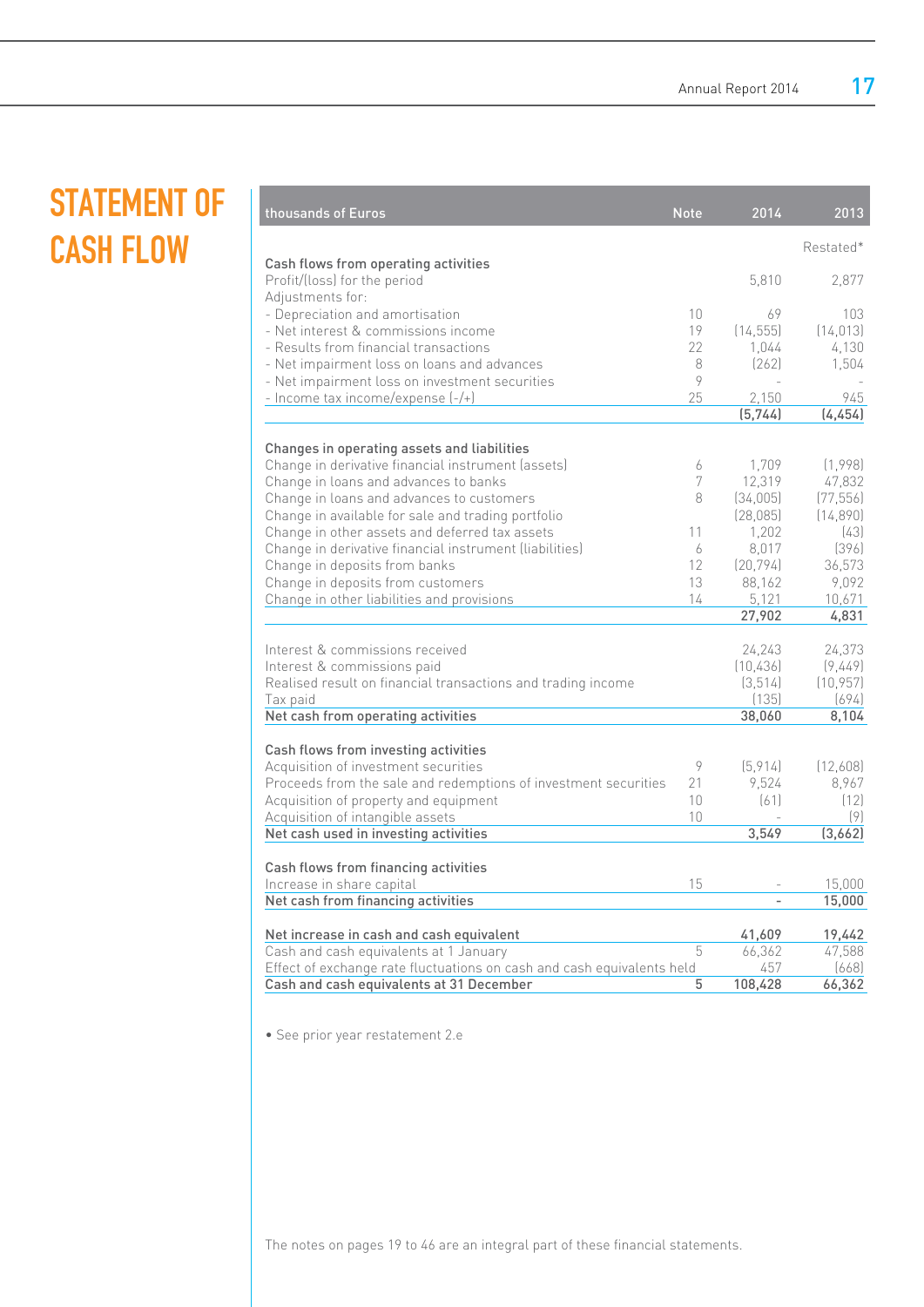# STATEMENT OF CHANGES IN **EQUITY**

|                                                     |        | <b>Share Retained</b><br>capital earnings | <b>Profit for</b><br>the year | <b>Reserves</b><br>for<br>available<br>for sale<br>portfolia | Total  |
|-----------------------------------------------------|--------|-------------------------------------------|-------------------------------|--------------------------------------------------------------|--------|
| Balance at 1 January 2013                           | 55,000 | 5,769                                     | (4,627)                       | 208                                                          | 56,350 |
| Share capital increase                              | 15,000 |                                           |                               |                                                              | 15,000 |
| Profit allocation                                   |        | (4,627)                                   | 4,627                         |                                                              |        |
| Net income for the year                             |        |                                           | 2.749                         |                                                              | 2,749  |
| Revaluation of reserves                             |        |                                           |                               | (447)                                                        | [447]  |
| Correction of an error related to previous years    |        |                                           | 128                           |                                                              | 128    |
| Balance at 31 December 2013 (Restated)              | 70,000 | 1,142                                     | 2,877                         | (239)                                                        | 73,780 |
|                                                     |        |                                           |                               |                                                              |        |
| Balance at 1 January 2014<br>Share capital increase | 70,000 | 1,142                                     | 2,877                         | (239)                                                        | 73,780 |
| Profit allocation                                   |        | 2.877                                     | [2,877]                       |                                                              |        |
| Net income for the year                             |        |                                           | 5,810                         |                                                              | 5,810  |
| Revaluation of reserves                             |        |                                           |                               | 122                                                          | 122    |
| Balance at 31 December 2014                         | 70,000 | 4,019                                     | 5,810                         | (117)                                                        | 79,712 |
|                                                     |        |                                           |                               |                                                              |        |

• See prior year restatement 2.e.ii

The notes on pages 19 to 46 are an integral part of these financial statements.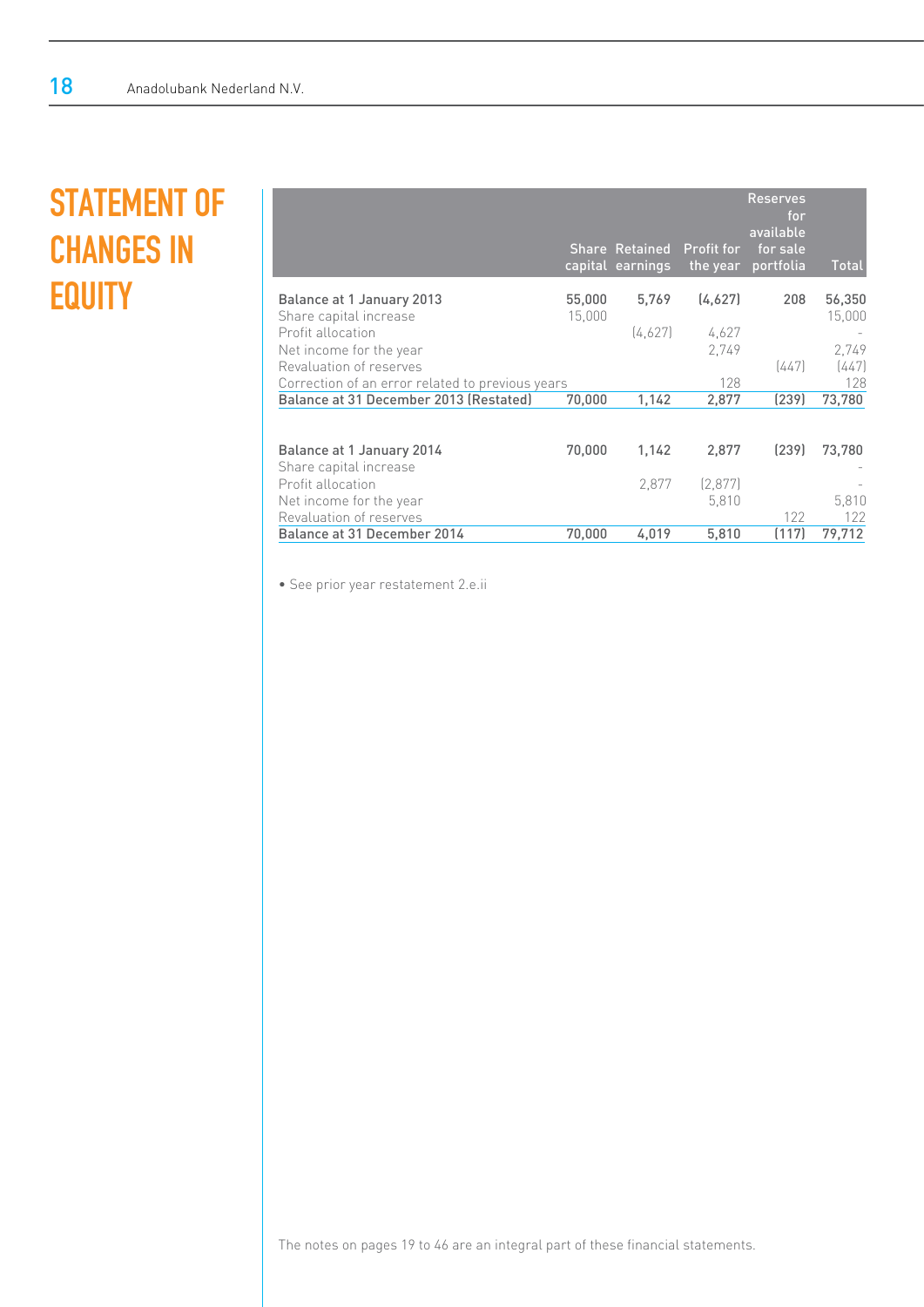## 1. Reporting entity

Anadolubank Nederland N.V. (the "Bank") is a public limited liability company domiciled in the Netherlands. The Bank was established on April 5, 2006 and was granted a full banking license by De Nederlandsche Bank (Dutch Central Bank) on August 2, 2007. The Bank has been operational since early 2008. The Bank is primarily involved in corporate and retail banking – retail banking deposit activities. The registered office of the Bank is at De Boelelaan 7, 1083 HJ Amsterdam, The Netherlands.

The Bank is 100% owned by Anadolubank A.Ş. incorporated in Turkey. Anadolubank A.Ş. belongs to Habaş Sınai ve Tıbbi Gazlar İstihsal Endüstrisi A.Ş., which is one of the biggest industrial conglomerates in Turkey, operating in industrial and medical gases production, LPG and natural gas distribution, electricity generation, iron and steel manufacturing, and industrial facilities construction. Anadolubank A.Ş. is a commercial bank, and its branch network is still expanding. The Bank is relatively young in the industry, but has already reached a leading position in the sector, thanks to the strength of its shareholders, well-chosen experienced management team, and most diligent employees.

The Bank provides small to medium sized companies with short-term working capital and trade finance facilities. The financial information of the Bank will be consolidated in the financial statements of Anadolubank A.Ş.

## 2. Basis of preparation

### (a) Statement of compliance

The financial statements of the Bank have been prepared in accordance with International Financial Reporting Standards (IFRS) as adopted by the European Union (EU), and in accordance with the legal requirements for the annual accounts of banks contained in Part 9, Book 2 of the Netherlands Civil Code. They were authorized for issue by the Bank's Management Board on June 11, 2015.

### (b) Basis of measurement

The financial statements have been prepared under the historical cost convention, except for financial assets designated at fair value through profit and loss, and derivative financial instruments that have been measured at fair value. The financial figures and tables are stated in thousands.

#### (c) Functional and presentation currency

The financial statements are presented in Euros, which is the Bank's functional and presentation currency, and all values are rounded to the nearest thousand euro unless otherwise stated.

### (d) Use of estimates and judgments

The preparation of financial statements requires management to make judgments, estimates and assumptions that affect the application of accounting policies, and the reported amounts of assets, liabilities, income and expenses. Actual results may differ from these estimates. Estimates and underlying assumptions are reviewed on an ongoing basis. Revisions to accounting estimates are recognized in the period in which the estimate is revised, and in any future periods affected.

The most significant judgments and estimates are as follows;

#### A-Judgments

### i. Fair value of financial instruments

The fair value of financial instruments is based on their quoted market price at the balance sheet date without any deduction for transaction costs. If a quoted market price is not available, the fair value of the instrument is estimated using pricing models or discounted cash flow techniques. Where discounted cash flow techniques are used, estimated future cash flows are based on management's best estimates. The discount rate is a market related rate at the balance sheet date for an instrument with similar terms and conditions. Where pricing models are used, inputs are based on market related measures at the balance sheet date.

### ii. Deferred tax assets

Deferred tax assets are recognized for all tax losses to the extent that it is probable that taxable profit will be available against which the losses can be utilized.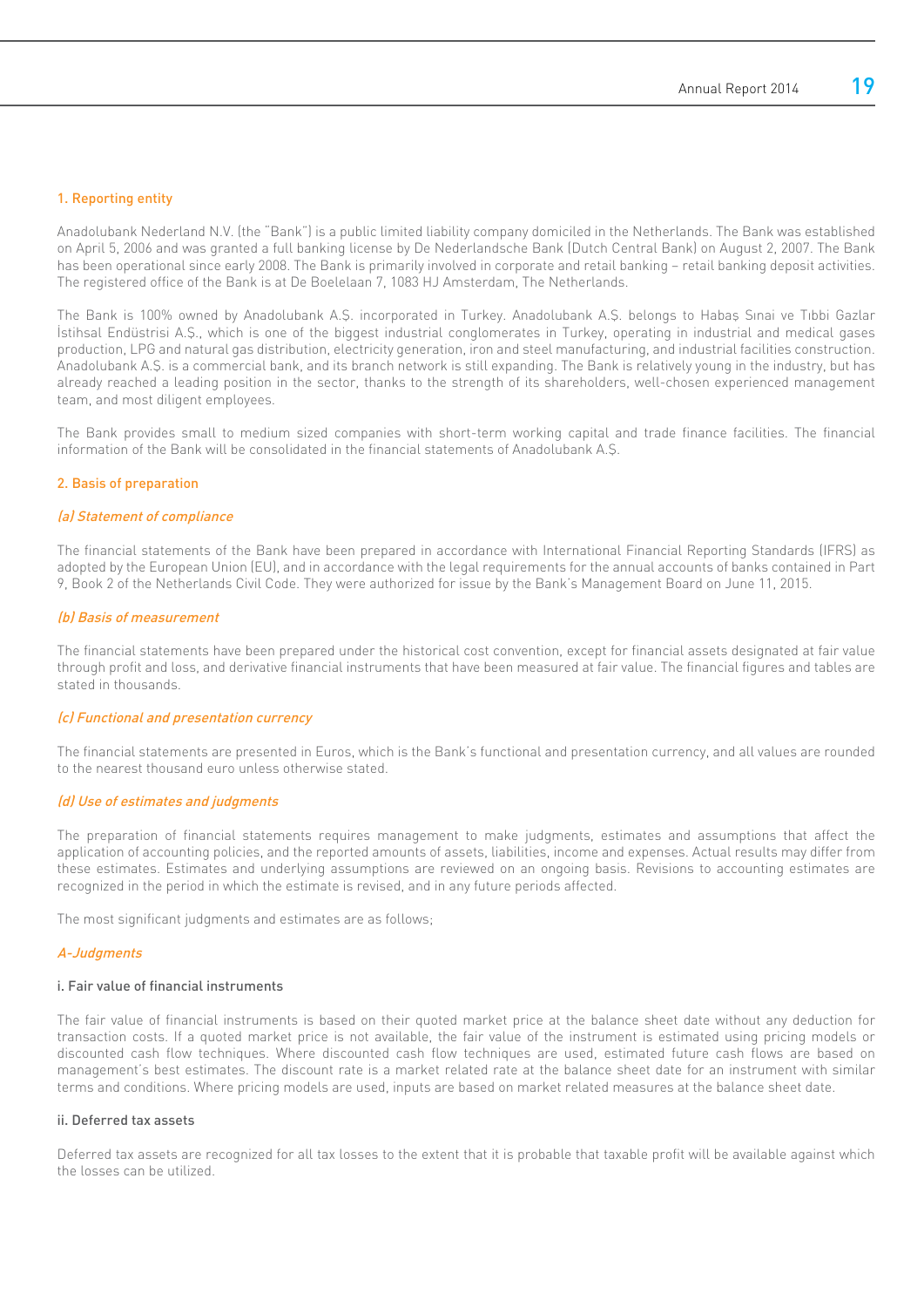## B-Assumptions and estimate uncertainties

#### i. Impairment of financial instruments

The Bank evaluates the assets, which are accounted for at amortized cost, for impairment. The individual component of the total allowance for impairment applies to financial assets evaluated individually for impairment, and is based on the best estimate of the present value of the future cash flow. In estimating these cash flows, management makes judgments about a debtor's financial situation and net realizable value of any underlying collateral. Each impaired asset is assessed on its own merits, and the workout strategy and estimate of cash flows considered recoverable are independently approved by the Management board.

## (e) Prior period restatement

(i) The Bank has restated loans and advances to customers, other liabilities and contingent liaibilties in view of missapplication of accounting policies in relation to recognition of financial assets and financial liabilities.

A financial asset or financial liability is recognised in the statement of financial position when the entity becomes party to the contractual provisions of a financial instrument. At the financial yearend, it was noted that the Bank was party to contractual provisions of certain irrecovable letters of credit which were disclosed as contingent liabilties since the Bank committed to settle dues on determined maturity dates and all required conditions for settlement have been met.

The Bank corrected this material error retrospectively by recognising in the statement of financial position. The application of the adjustment on the prior year figures results in an increase of total assets and total liabilities, and a reduction in the contingent liabilities. Adjustment of error in prior year figures:

- Loans and advances 10,662
- Other liabilities 10,662<br>• Contingent liabilities (10.662)
- Contingent liabilities

Recognition, measurement and disclosure of a Contingent Asset: Contingent assets should not be recognized, but should be disclosed.

(ii) Reversal of expenses pertaining to the previous financial year corrected retrospectively; a rise in the net profit for 2013 as a result. Impact of correction of error in prior year figures

- Profit current year 128<br>• Other liabilities (170)
- Other liabilities
- Current tax liabilities 42

### 3. Significant accounting policies

The Bank has consistently applied the following accounting policies to all periods presented in these financial statements.

### (a) Foreign currency transactions

Transactions denominated in foreign currencies are recorded at the exchange rates prevailing on the dates of the transactions. Monetary assets and liabilities denominated in foreign currencies are converted into Euros at the exchange rates prevailing on the balance sheet date, with the resulting exchange differences recognized in the profit or loss as foreign exchange gain or loss. Gains and losses arising from foreign currency transactions are reflected in the profit or loss as realized during the course of the period.

### (b) Interest

Interest income and expense are recognized in the profit or loss using the effective interest rate method. The effective interest rate is the rate that precisely discounts the estimated future cash payments and receipts through the expected life of the financial asset or liability (or, where appropriate, a shorter period) to the carrying amount of the financial asset or liability. The effective interest rate is established on initial recognition of the financial asset and liability, and is not revised subsequently.

The calculation of the effective interest rate includes all fees paid or received regarding transaction costs, and discounts or premiums that are an integral part of the effective interest rate. Transaction costs include incremental costs that are directly attributable to the acquisition, issue or disposal of a financial asset or liability.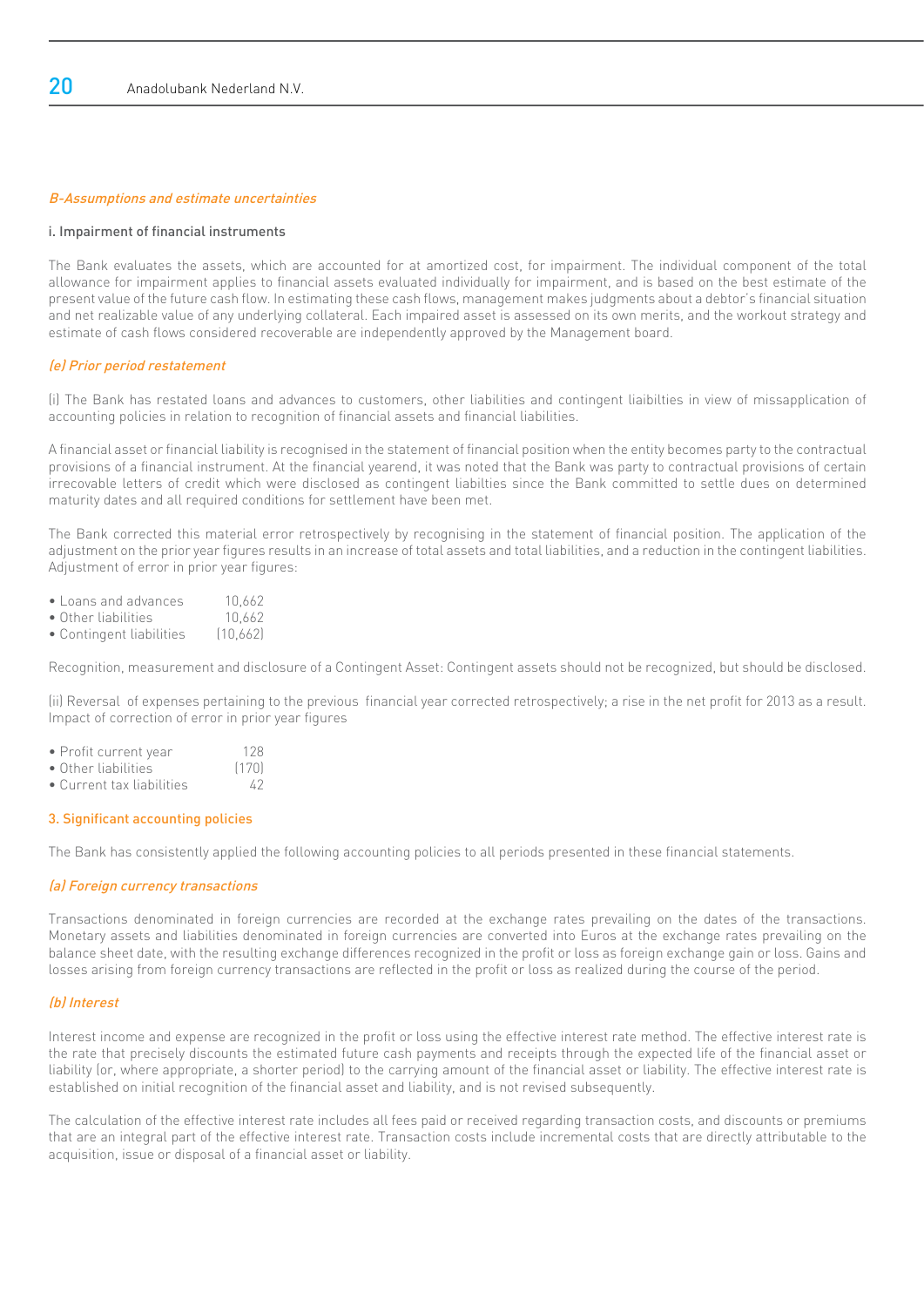## (c) Fees and commission

Fees and commission income and expenses that are integral to the effective interest rate on a financial asset or liability are included in the measurement of the effective interest rate. (see 3b.)

Other fees and commission income including account servicing fees, investment management fees, sales commission, placement fees and syndication fees, are recognized as the related services are performed. When a loan commitment is not expected to result in the draw-down of a loan, loan commitment fees are recognized on a straight-line basis over the commitment period.

Other fees and commission expenses pertain mainly to transaction and service fees, which are expensed as the services are received.

### (d) Net trading income

'Net trading income' comprises gains less losses related to trading assets and liabilities, and includes all realized and unrealized fair value changes, and foreign exchange differences.

## (e) Lease payments made

Payments made under operating leases are recognized in the profit or loss on a straight-line basis over the term of the lease. Lease incentives received are recognized as an integral part of the total lease expense, over the term of the lease.

### (f) Income tax

Income tax expense comprises current and deferred tax. It is recognised in profit or loss except to the extent that it relates to items recognised directly in equity or in OCI Tax is calculated according to the current Dutch nominal tax rate of 20% for the first EUR 200,000 and 25% of all profits above this amount.

### (g) Financial assets and financial liabilities

### (i) Recognition

The Bank initially recognizes loans and advances, deposits, available-for-sale portfolio and held-to-maturity investment securities on the date at which they are originated. All other financial instruments are recognized on the trade date at which the Bank becomes a party to the contractual provisions of the instrument. From this date, any gains and losses arising from changes in fair value of the assets are recognized.

A financial asset or financial liability is measured initially at fair value plus, for an item note at fair value through profit or loss, transaction costs that are directly attributable to its acquisition or issue.

### (ii) Classification

#### Financial assets

The Bank classifies its financial assets into one of the following categories:

- loans and receivables
- held to maturity
- available-for-sale; and
- at fair value through profit or loss; held for trading

#### Financial liabilities

The Bank classifies its financial liabilities, other than financial guarantees and loan commitments, as measured at amortized cost or fair value through profit or loss.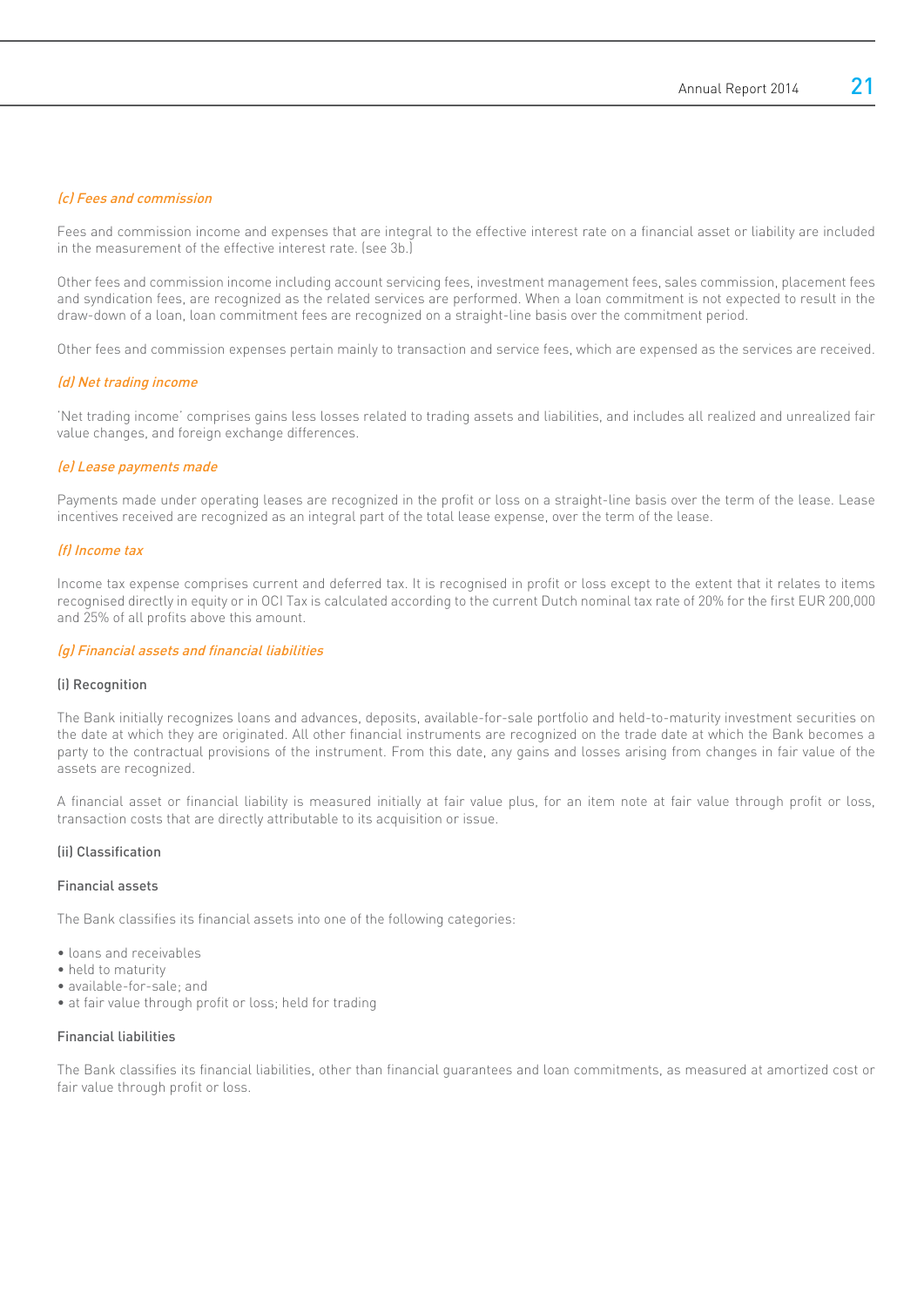### (iii) Derecognition

# Financial assets

The Bank derecognizes a financial asset when the contractual rights to the cash flows from the asset expire, or it transfers the rights to receive the contractual cash flows on the financial asset in a transaction in which all the risks and rewards of ownership of the financial asset are substantially transferred or in which the Bank neither transfers nor retains substantially all of the risks and rewards of ownership and it does not retain control of the financial asset.

On derecognition of a financial asset, the difference between the carrying amount of the asset (or the carrying amount allocated to the portion of the asset derecognized) and the sum of (i) the consideration received (including any new asset obtained less any new liability assumed) and (ii) any cumulative gain or loss that had been recognized in OCI is recognized in profit or loss. Any interest in transferred financial assets that qualify for derecognition that is created or retained by the Bank is recognized as a separate asset or liability.

The Bank enters into transactions whereby it transfers assets recognized on its statement of financial position, but retains either all or substantially all of the risks and rewards of the transferred assets or a portion of them. In such cases, the transferred assets are not derecognized. Examples of such transactions are securities lending and sale and repurchase transactions.

When assets are sold to a third party with a concurrent total rate of return swap on the transferred assets, the transaction is accounted for as a secured financing transaction similar to sale and repurchase transactions because the Bank retains all or substantially all of the risks and rewards of ownership of such assets.

## Financial liabilities

The Bank derecognizes a financial liability when its contractual obligations are discharged or cancelled, or expire.

### (iv) Offsetting

Financial assets and financial liabilities are offset, and the net amount presented in the statement of financial position when, and only when, the Bank currently has a legally enforceable right to set off the amounts, and it intends either to settle them on a net basis or to realize the asset and settle the liability simultaneously.

Income and expenses are presented on a net basis only when permitted under IFRS, or for gains and losses arising from a Bank of similar transactions such as in the Bank's trading activity.

### (v) Amortized cost measurement

The amortized cost of a financial asset or financial liability is the amount at which the financial asset or financial liability is measured at initial recognition. The principal repayment is deducted, and cumulative amortization is applied by using the effective interest method of any difference between the initial amount recognized and the maturity amount. Any reduction for impairment is deducted. All nontrading financial instruments, loans and receivables and held-to-maturity investment securities are measured at amortized cost less impairment losses.

### (vi) Fair value measurement principles

'Fair value' is the price that would be received to sell an asset or paid to transfer a liability in an orderly transaction between market participants at the measurement date in the principal or, in its absence, the most advantageous market to which the Bank has access at that date. The fair value of a liability reflects its non-performance risk.

When available, the Bank measures the fair value of an instrument using the quoted price in an active market for that instrument. A market is regarded as active if transactions for the asset or liability take place with sufficient frequency and volume to provide pricing information on an ongoing basis.

If there is no quoted price in an active market, then the Bank uses valuation techniques that maximize the use of relevant observable inputs and minimize the use of unobservable inputs. The chosen valuation technique incorporates all of the factors that market participants would take into account in pricing a transaction.

The best evidence of the fair value of a financial instrument at initial recognition is normally the transaction price - i.e. the fair value of the consideration given or received. If the Bank determines that the fair value at initial recognition differs from the transaction price and the fair value is evidenced neither by a quoted price in an active market for an identical asset or liability nor based on a valuation technique that uses only data from observable markets, then the financial instrument is initially measured at fair value, adjusted to defer the difference between the fair value at initial recognition and the transaction price. Subsequently, that difference is recognized in profit or loss on an appropriate basis over the life of the instrument but no later than when the valuation is wholly supported by observable market data or the transaction is closed out.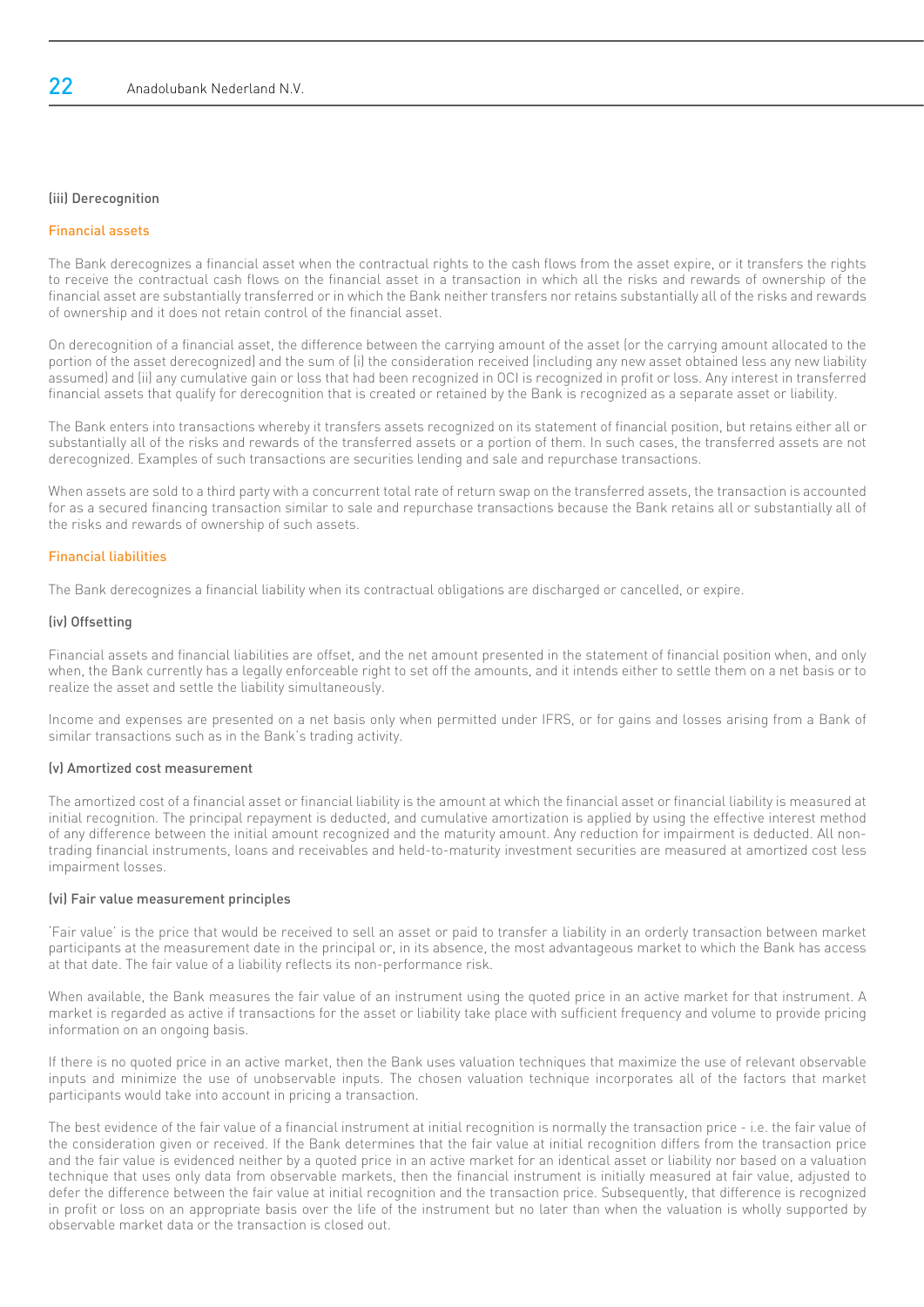If an asset or a liability measured at fair value has a bid price and an ask price, then the Bank measures assets and long positions at a bid price and liabilities and short positions at an ask price.

Portfolios of financial assets and financial liabilities that are exposed to market risk and credit risk that are managed by the Bank on the basis of the net exposure to either market or credit risk are measured on the basis of a price that would be received to sell a net long position (or paid to transfer a net short position) for a particular risk exposure. Those portfolio-level adjustments are allocated to the individual assets and liabilities on the basis of the relative risk adjustment of each of the individual instruments in the portfolio. The fair value of a demand deposit is not less than the amount payable on demand, discounted from the first date on which the amount could be required to be paid.

The Bank recognizes transfers between levels of the fair value hierarchy as of the end of the reporting period during which the change has occurred.

## (vii) Identification and measurement of impairment

At each reporting date, the Bank assesses whether there is objective evidence that financial assets not carried at fair value through profit or loss are impaired. A financial asset is 'impaired' when objective evidence demonstrates that a loss event has occurred after the initial recognition of the asset(s), and that the loss event has an impact on the future cash flows of the asset(s) that can be estimated reliably.

Objective evidence that financial assets are impaired includes:

- Significant financial difficulty of the borrower or issuer;
- Default or delinquency by a borrower;
- Restructuring of a loan or advance by the Bank on terms that the Bank would not consider otherwise;
- Indications that a borrower or issuer will enter bankruptcy;
- Disappearance of an active market for a security; or
- Observable data relating to a bank of assets such as adverse changes in the payment status of borrowers or issuers in the

Bank, or economic conditions that correlate with defaults in the Bank.

In addition, for an investment in an equity security, a significant or prolonged decline in its fair value below its cost is objective evidence of impairment. In general, the Bank considers a decline of 20% to be 'significant' and a period of nine months to be 'prolonged'. However, in specific circumstances a smaller decline or a shorter period may be appropriate.

The Bank considers evidence of impairment for loans and advances and held-to-maturity investment securities at both a specific asset and a collective level. All individually significant loans and advances and held-to-maturity investment securities are assessed for specific impairment. Those found not to be specifically impaired are then collectively assessed for any impairment that has been incurred but not yet identified. Loans and advances and held-to-maturity investment securities that are not individually significant are collectively assessed for impairment by grouping together loans and advances and held-to-maturity investment securities with similar risk characteristics.

Impairment losses on assets measured at amortized cost are calculated as the difference between the carrying amount and the present value of estimated future cash flows discounted at the asset's original effective interest rate.

Impairment losses are recognized in profit or loss and reflected in an allowance account against loans and receivables or held-tomaturity investment securities. Interest on the impaired assets continues to be recognized through the unwinding of the discount. If an event occurring after the impairment was recognized causes the amount of impairment loss to decrease, then the decrease in impairment loss is reversed through profit or loss.

Impairment losses on available-for-sale investment securities are recognized by reclassifying the losses accumulated in the fair value reserve in equity to profit or loss. The cumulative loss that is reclassified from equity to profit or loss is the difference between the acquisition cost, net of any principal repayment and amortization, and the current fair value, less any impairment loss previously recognized in profit or loss. Changes in impairment attributable to application of the effective interest method are reflected as a component of interest income.

If, in a subsequent period, the fair value of an impaired available-for-sale debt security increases and the increase can be related objectively to an event occurring after the impairment loss was recognized, then the impairment loss is reversed through profit or loss; otherwise, any increase in fair value is recognized through OCI. Any subsequent recovery in the fair value of an impaired available-forsale equity security is always recognized in OCI.

The Bank writes off a loan or an investment debt security, either partially or in full, and any related allowance for impairment losses, when the Bank determines that there is no realistic prospect of recovery.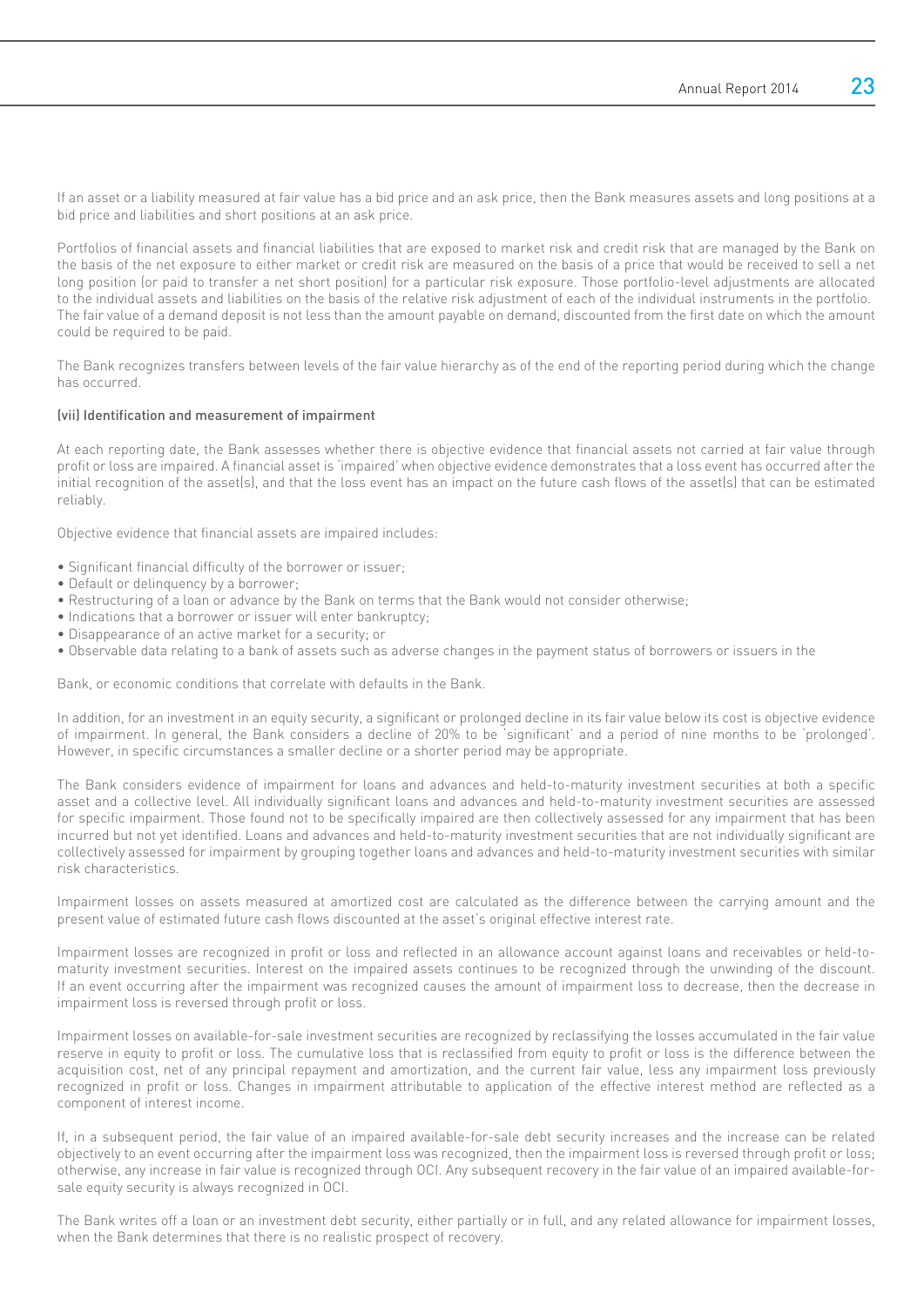# (h) Cash and cash equivalents

Cash and cash equivalents include notes and coins in hand, unrestricted balances held with central banks, and highly liquid financial assets with original maturities of less than three months, which are subject to insignificant risk of changes in their fair value, and are used by the Bank in the management of its short-term commitments.

Cash and cash equivalents are carried at amortized cost in the statement of financial position.

### (i) Derivatives held for risk management purposes

Derivative financial instruments consisting of foreign currency contracts and currency swaps are measured at fair value. All derivatives are separately evaluated and carried as assets when each transaction's fair value is positive and as liabilities when each transaction's fair value is negative. Derivative contracts are included in derivative financial instruments lines of assets and liabilities, and changes in the fair value are included in the profit or loss, under net trading income. No hedge accounting has been applied.

### (j) Loans and advances to banks and customers

These are financial assets with fixed or determinable payments that are not quoted in an active market. They arise when the Bank provides funds directly to a debtor with no intention of trading the receivable. Such assets are carried at amortized cost using the effective interest method, less any impairment in value. Interest income and gains and losses with respect to the amortization of the financial assets, as well as derecognition and impairment costs, are recognized in the profit or loss.

When the Bank purchases a financial asset and simultaneously enters into an agreement to resell the asset (or a substantially similar asset) at a fixed price on a future date (reverse repo or stock borrowing), the arrangement is accounted for as a loan or advance, and the underlying asset is not recognized in the Bank's financial statements.

### (k) Investment securities

Investment securities are initially measured at fair value plus, in the case of investment securities not at fair value through profit or loss, incremental direct transaction costs, and subsequently accounted for according to their classification as either held to maturity, fair value through profit or loss, or available-for-sale.

### i) Held-to-maturity

'Held-to-maturity investments' are non-derivative assets with fixed or determinable payments and fixed maturity that the Bank has the positive intent and ability to hold to maturity, and which are not designated as at fair value through profit or loss, or as available-forsale.

Held-to-maturity investments are carried at amortized cost using the effective interest method, less any impairment losses. A sale or reclassification of a more than insignificant amount of held-to-maturity investments would result in the reclassification of all held-tomaturity investments as available-for-sale, and would prevent the Bank from classifying investment securities as held-to-maturity for the current and the following two financial years. However, sales and reclassifications in any of the following circumstances would not trigger a reclassification:

• sales or reclassifications that are so close to maturity that changes in the market rate of interest would not have a significant effect on the financial asset's fair value;

• sales or reclassifications after the Bank has collected substantially all of the asset's original principal; and

• sales or reclassifications that are attributable to non-recurring isolated events beyond the Bank's control that could not have been reasonably anticipated

### ii) Available-for-sale

'Available-for-sale investments' are non-derivative investments that are designated as available- for-sale, or are not classified under another category of financial assets. Available-for-sale investments comprise equity securities and debt securities. Unquoted equity securities whose fair value cannot be measured reliably are carried at cost. All other available-for-sale investments are measured at fair value after initial recognition.

Interest income is recognized in profit or loss using the effective interest method. Dividend income is recognized in profit or loss when the Bank becomes entitled to the dividend. Foreign exchange gains or losses on available-for-sale debt security investments are recognized in profit or loss. Impairment losses are recognized in profit or loss.

Other fair value changes, other than impairment losses, are recognized in OCI and presented in the fair value reserve within equity. When the investment is sold, the gain or loss accumulated in equity is reclassified to profit or loss.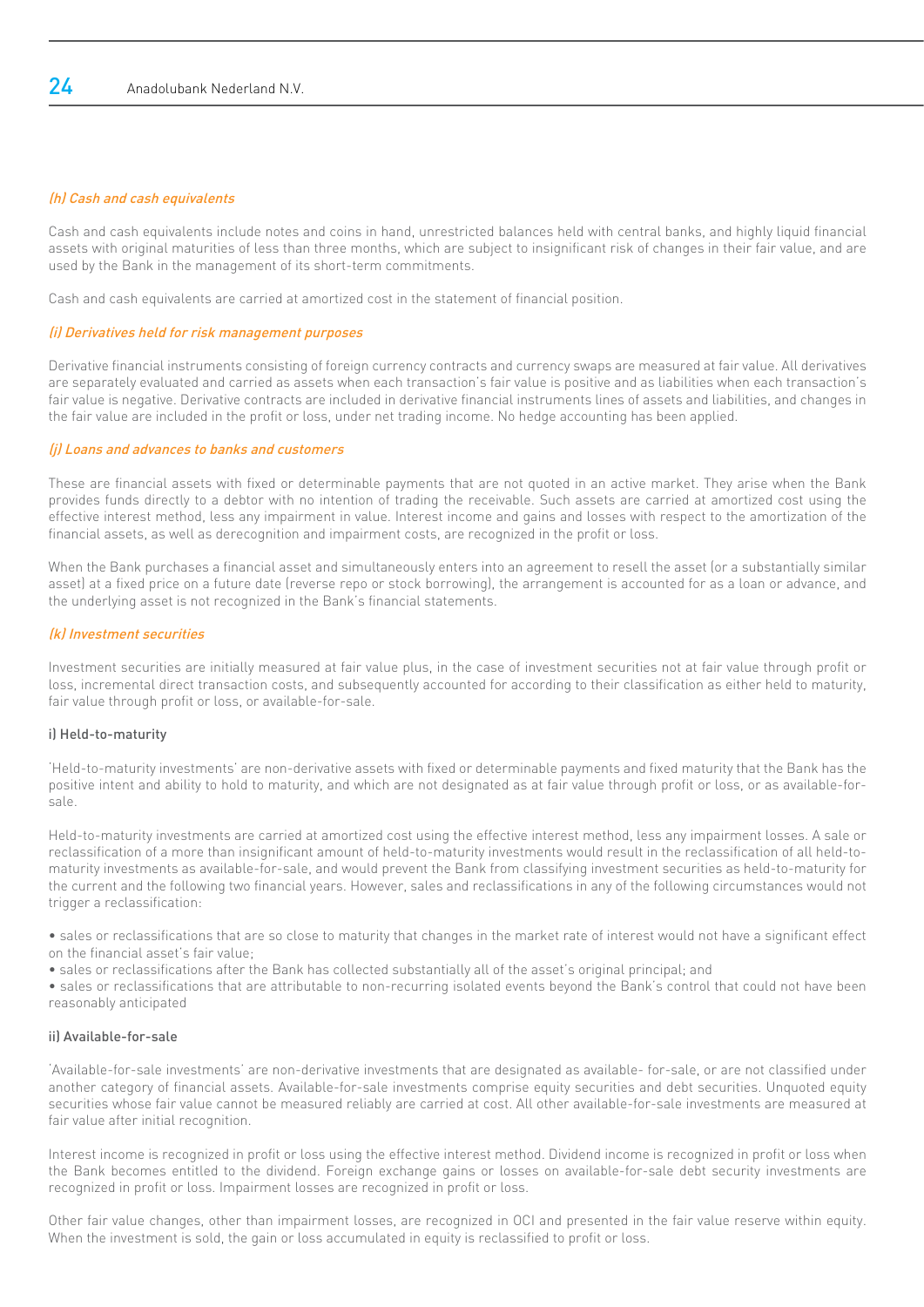A non-derivative financial asset may be reclassified from the available-for-sale category to the loans and receivables category if it would otherwise have met the definition of loans and receivables, and if the Bank has the intention and ability to hold that financial asset for the foreseeable future or until maturity.

### iii) Fair value through profit or loss

The Bank designates some investment securities as at fair value, with fair value changes recognized immediately in profit or loss.

## (l) Property and equipment

The property and equipment purchased are recorded at their historical costs. Accordingly, property and equipment are carried at cost, less accumulated depreciation and accumulated impairment losses, if any.

The initial cost of property and equipment comprises its purchase price, including import duties and non-refundable purchase taxes, and any directly attributable costs of bringing the asset to its working condition and location for its intended use. Expenditures incurred after the fixed assets have been put into operation, such as repairs and maintenance, are normally charged to the profit or loss in the year in which the costs are incurred. Expenditures incurred that have resulted in an increase in the future economic benefits expected from the use of property and equipment are capitalized as an additional cost of property and equipment.

Depreciation is calculated on a straight-line basis over the estimated useful life of the asset. The yearly depreciation percentages are as follows:

|                                                  |                           | Years |
|--------------------------------------------------|---------------------------|-------|
| IT equipment<br>Furniture, fixtures and vehicles | 20<br>20<br>$\sim$ $\sim$ |       |

The useful life and depreciation method are reviewed periodically to ensure that the method and period of depreciation are consistent with the expected pattern of economic benefits from items of property and equipment.

### (m) Intangible assets

Intangible assets mainly comprise acquired computer software. Costs associated with developing or maintaining computer software programs are recognized as an expense when incurred. Intangible assets are recorded at acquisition cost and are amortized on a straight-line basis over their estimated useful lives for a period not exceeding 5 years from the acquisition date. Where an indication of impairment exists, the carrying amount of any intangible asset is assessed and written down immediately against its recoverable amount.

Amortization methods, useful lives and residual values are reviewed at each reporting date and adjusted if appropriate.

### (n) Repurchase transactions

The Bank enters into purchases/(sales) of investments under agreements to resell/(repurchase) substantially identical investments at a certain date in the future at a fixed price. Investments purchased subject to commitments to resell them at future dates are not recognized. The amounts paid are recognized in loans to either banks or customers. The receivables are shown as collateralized by the underlying security. Investments sold under repurchase agreements continue to be recognized in the balance sheet and are measured in accordance with the accounting policy for financial assets. The proceeds from the sale of the investments are reported as liabilities to either banks or customers.

The difference between the sale and repurchase considerations is recognized on an accrual basis over the period of the transaction and is included in interest income.

### (o) Provisions

A provision is recognized when, and only when, the Bank has a present legal or constructive obligation as a result of a past event and it is probable (i.e. more likely than not) that an outflow of resources embodying economic benefits will be required to settle the obligation, and a reliable estimate can be made of the amount of the obligation. Provisions are reviewed at each balance sheet date and adjusted to reflect the current best estimate.

Where the effect of the time value of money is material, the amount of a provision is the present value of the expenditures expected to be required to settle the obligation. When discounting is used, the rise in the provision reflecting the passage of time is recognized as cost. A provision for bank levies is recognized when the condition that triggers the payment of the levy is met. If a levy obligation is subject to a minimum activity, then a provision is recognized when that minimum activity threshold is reached.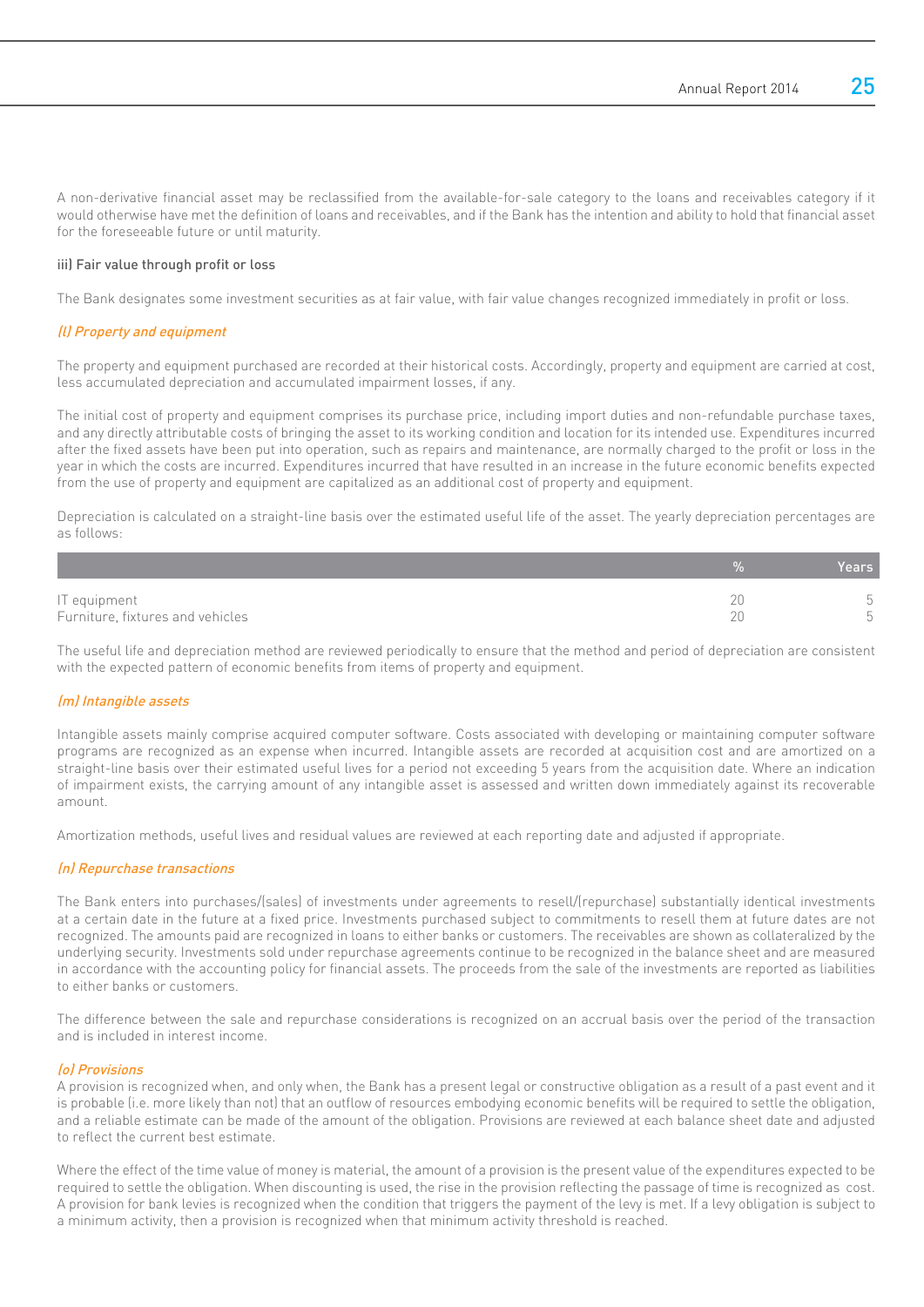# (p) Employee benefits

The Bank's pension plan is based on defined contribution as a percentage of the annual salary depending on the age of the insured, whereby the terms and conditions of the plan are based on each individual's requirements, under a fixed scheme, also allowing the individual staff members to contribute to their own account. The Bank has no legal or constructive obligations to pay further contributions if the fund does not hold sufficient assets to pay all employees the benefits relating to employee service in the current and prior periods. The contributions are recognized as employee benefits expense when employees have rendered services entitling them to the contributions.

# (q) Share capital & reserves

Incremental costs directly attributable to the issue of new shares are shown in equity as a deduction, net of tax, from the proceeds. Dividends on ordinary shares are recognized in equity in the period in which they are approved by the Bank's shareholders. Dividends for the year that are declared after the balance sheet date are disclosed in the events after balance sheet date note, if any.

# (r) Off balance sheet engagements

Transactions that are not currently recognized as assets or liabilities in the balance sheet, but which nonetheless give rise to credit risks, contingencies, and commitments are reported off balance sheet. Such transactions include letters of credit, bonds, guarantees, indemnities, acceptances, trade related contingencies such as documentary credit, etc.

Outstanding and unexpired commitments at year-end in respect of these transactions are shown by way of a note to the financial statements.

Income on off balance sheet engagements is in the form of commission, which is recognized as and when transactions are executed.

# (s) Segment reporting

A segment is a distinguishable component of the Bank that is engaged in providing related products or services (business segment), or in providing products or services within a particular economic environment (geographical segment), which is subject to risk and rewards that are different from those of other segments.

Segment information is presented in respect of the Bank's business and geographical segments. Segment results, assets and liabilities include items directly attributable to a segment, as well as those that can be allocated on a reasonable basis.

# (t) New standards and interpretations not yet adopted

A number of new standards or amendments to standards are issued but not yet adopted which are not expected to have significant impact on the Bank's financial statements except for IFRS 9 Financial Instruments.

IFRS 9 includes revised guidance on the classification and measurement of financial instruments, including a new expected loss model for calculating impairment on financial assets, and new general hedge accounting requirements. It also carries forward the guidance on recognition and derecognition of financial instruments from IAS 39. IFRS 9 is effective for annual reporting for the periods beginning on or after January 1, 2018.

# 4. Operating segments

Segment reporting is a distinguishable component of the Bank. It is engaged in providing products or services in what is referred to as a business segment. Providing products or services within a particular economic environment is called a geographical segment. The Bank's primary format for segment reporting is based on operating segments. Measurement of segment assets and liabilities and segment results is based on the accounting policies set out in the accounting policy notes. For geographical segments, refer to Note 27 (b) Credit risk.

The Bank has the following three divisions, which are reportable segments.

Retail Banking – Loans, deposits, and other transactions and balances with retail customers

Corporate and Commercial Banking – Loans, deposits, and other transactions and balances with corporate customers and bank loans

Treasury – Funding and centralized risk management activities through borrowings, issues of debt securities, use of derivatives for risk management purposes and investing in liquid assets such as short-term placements and corporate and government debt securities

Other – Other is used for non-allocated items such as other liabilities, other assets, shareholder's equity and non-operational profit or loss for reconciliation purpose with the Bank's statement of financial position and the statement of profit or loss and other comprehensive income.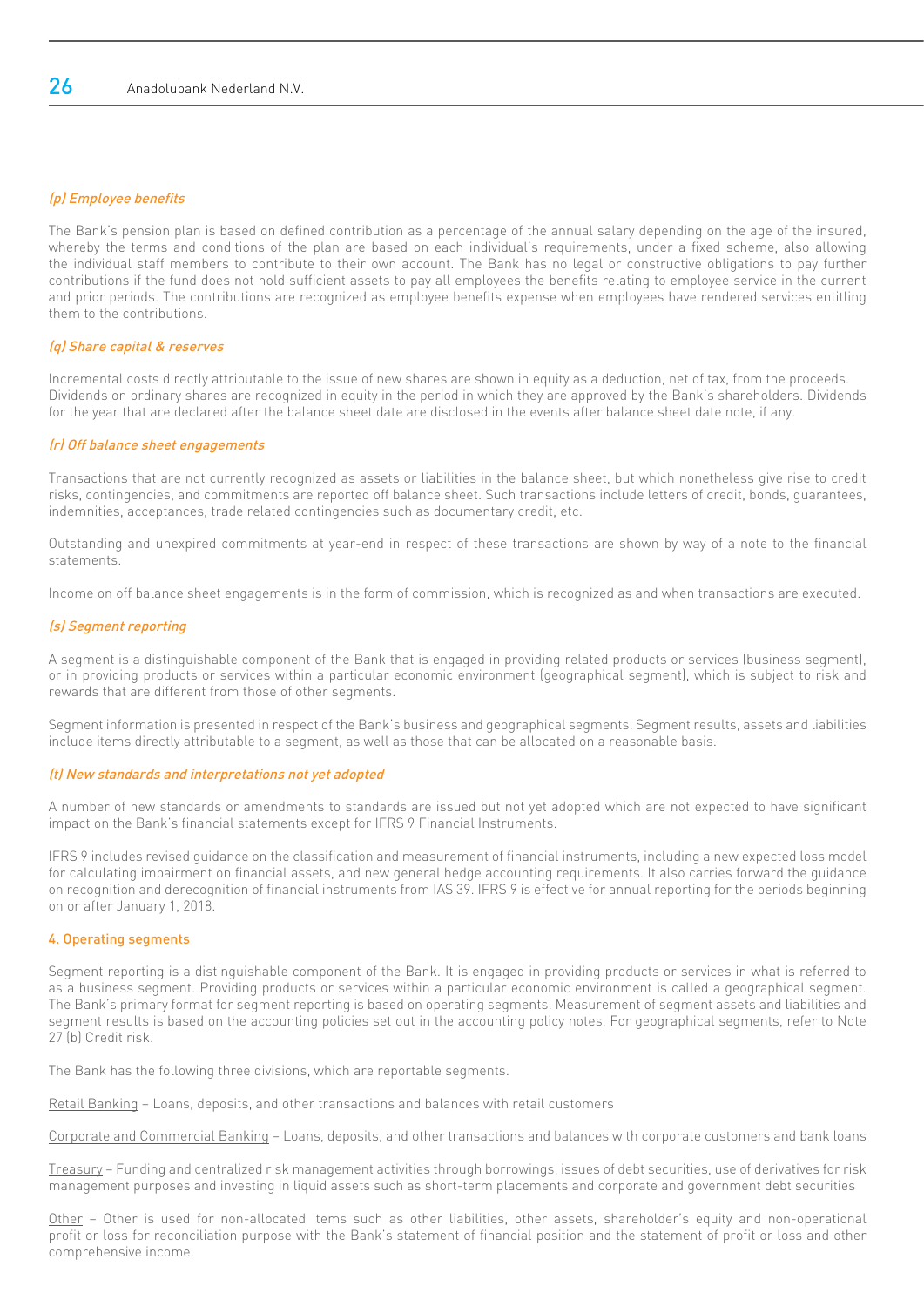|                                             |                                 | <b>Corporate and</b>                |                 |              |              |
|---------------------------------------------|---------------------------------|-------------------------------------|-----------------|--------------|--------------|
| 31 December 2014                            | <b>Retail</b><br><b>Banking</b> | <b>Commercial</b><br><b>Banking</b> | <b>Treasury</b> | <b>Other</b> | <b>Total</b> |
| Net interests, fees, and commissions income | (6, 418)                        | 14,963                              | 4,958           | 8            | 13,511       |
| Other operating income and expenses, net    |                                 | 262                                 |                 | (5, 813)     | (5, 551)     |
| Net operating profit                        | (6, 418)                        | 15,225                              | 4,958           | (5,805)      | 7,960        |
| Provision for taxes                         | 1,605                           | (3,806)                             | (1, 239)        | 1,290        | (2, 150)     |
| <b>Net Profit</b>                           | (4, 813)                        | 11,419                              | 3,719           | (4, 515)     | 5,810        |
|                                             |                                 |                                     |                 |              |              |
| Cash and cash equivalents                   |                                 |                                     | 108,428         |              | 108,428      |
| Loans and advances to banks                 |                                 | 136,798                             | 5,452           |              | 142,250      |
| Loans and advances to customers             |                                 | 239,062                             |                 |              | 239,062      |
| Interest bearing securities                 |                                 |                                     | 126,817         |              | 126,817      |
| Other assets                                |                                 |                                     |                 | 4,105        | 4,105        |
| Total assets                                |                                 | 375,860                             | 240,697         | 4,105        | 620,662      |
| Deposits from banks                         |                                 |                                     | 107,281         |              | 107,281      |
| Deposits from customers                     | 277.175                         | 132,110                             |                 |              | 409,285      |
| Other liabilities                           |                                 |                                     |                 | 24,384       | 24,384       |
| Shareholder's equity                        |                                 |                                     |                 | 79.712       | 79,712       |
| Total liabilities and equity                | 277,175                         | 132,110                             | 107,281         | 104,096      | 620,662      |

|                                             |                | Corporate and  |                 |              |              |
|---------------------------------------------|----------------|----------------|-----------------|--------------|--------------|
| 31 December 2013 (Restated)                 | <b>Retail</b>  | Commercial     |                 |              |              |
|                                             | <b>Banking</b> | <b>Banking</b> | <b>Treasury</b> | <b>Other</b> | <b>Total</b> |
| Net interests, fees, and commissions income | (7, 414)       | 15,783         | 1,502           | 12           | 9,883        |
| Other operating income and expenses, net    |                | (1,504)        |                 | (4, 557)     | (6,061)      |
| Net operating profit                        | (7, 414)       | 14,279         | 1,502           | (4, 545)     | 3,822        |
| Provision for taxes                         | 1.853          | (3,570)        | (375)           | 1,147        | (945)        |
| <b>Net Profit</b>                           | (5, 561)       | 10,709         | 1,127           | (3, 398)     | 2,877        |
| Cash and cash equivalents                   |                |                | 66,362          |              | 66,362       |
| Loans and advances to banks                 |                | 154,569        |                 |              | 154,569      |
| Loans and advances to customers             |                | 205,057        |                 |              | 205,057      |
| Interest bearing securities                 |                |                | 99,439          |              | 99,439       |
| Other assets                                |                |                |                 | 8,628        | 8,628        |
| Total assets                                |                | 359,626        | 165,801         | 8,628        | 534,055      |
| Deposits from banks                         |                |                | 128,075         |              | 128,075      |
| Deposits from customers                     | 295,253        | 25,870         |                 |              | 321,123      |
| Other liabilities                           |                |                |                 | 11,077       | 11,077       |
| Shareholder's equity                        |                |                |                 | 73.780       | 73,780       |
| <b>Total liabilities and equity</b>         | 295,253        | 25,870         | 128,075         | 84,857       | 534,055      |

• See prior year restatement 2.e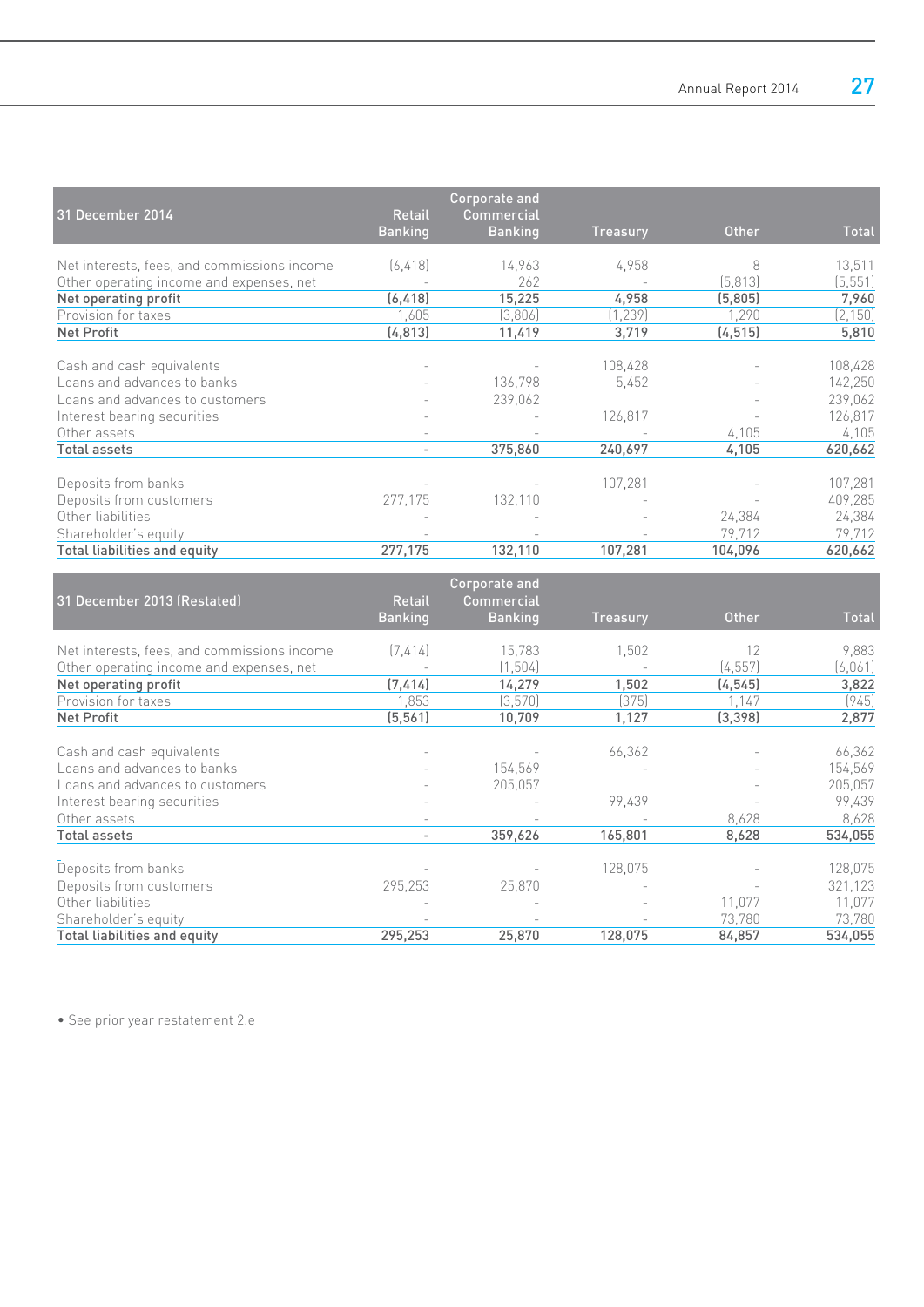# 5. Cash and cash equivalents

|                                             | 2014    | 2013    |
|---------------------------------------------|---------|---------|
| Cash and balances with banks                | 7717    | 5.905   |
| Unrestricted balances with central banks    | 93649   | 58.746  |
| Money market placements within three months | 7.062   | 1 7 1 1 |
| Cash and cash equivalents as at 31 December | 108.428 | 66,362  |

In December 2014 EUR 52 was pledged as collateral for the long-term lease agreement.

# 6. Derivatives held for risk management purposes

In the ordinary course of business, the Bank enters into various types of transactions that involve derivative financial instruments. A derivative financial instrument is a financial contract between two parties where payments are dependent upon movements in price in one or more underlying financial instruments, reference rates or indices.

Derivative financial instruments include swaps. The Bank uses derivative financial instruments to manage it's exposure to foreign currency risk. The notional amounts of long positions in currency and cross currency swaps are:

| 31 December 2014       | <b>Notional</b> | Jo to    | Up to    | Up to  | <b>Over</b> | Fair                     | Fair                     |
|------------------------|-----------------|----------|----------|--------|-------------|--------------------------|--------------------------|
|                        | <b>Amounts</b>  | l months | 3 months | vear   | 1 vear      | value assets             | l value liabilities '    |
| Currency swap purchase | 232.199         | 98.539   | 35.813   | 46.876 | 50.971      | .999                     | $\overline{\phantom{a}}$ |
| Currency swap sale     | 239.039         | 97.833   | 35.781   | 49.832 | 55.593      | $\overline{\phantom{a}}$ | 8,045                    |
| Total                  | 471.238         | 196.372  | 71.594   | 96.708 | 106.564     | 1.999                    | 8,045                    |

| 31 December 2013       | 'Notional      | Up to   | Up to    | Up to   | Over   | Fair                     | Fair:             |
|------------------------|----------------|---------|----------|---------|--------|--------------------------|-------------------|
|                        | <b>Amounts</b> | months  | 3 months | vear    | 1 vear | value assets             | value liabilities |
| Currency swap purchase | 281.407        | 210.857 | 10.200   | 51.693  | 8.657  | 3.708                    | -                 |
| Currency swap sale     | 277.982        | 208.993 | 9.907    | 50.505  | 8.577  | $\overline{\phantom{a}}$ | 28                |
| Total                  | 559.389        | 419.850 | 20.107   | 102.198 | 17.234 | 3.708                    | 28                |

# 7. Loans and advances to banks

|                 | 2014   | 2013        |
|-----------------|--------|-------------|
| Bank u<br>loans | 42,250 | ,569<br>h/2 |

Loans and advances to banks includes all sorts of exposures falling under regulatory supervision as not embodied in the form of debt securities or synthetic instruments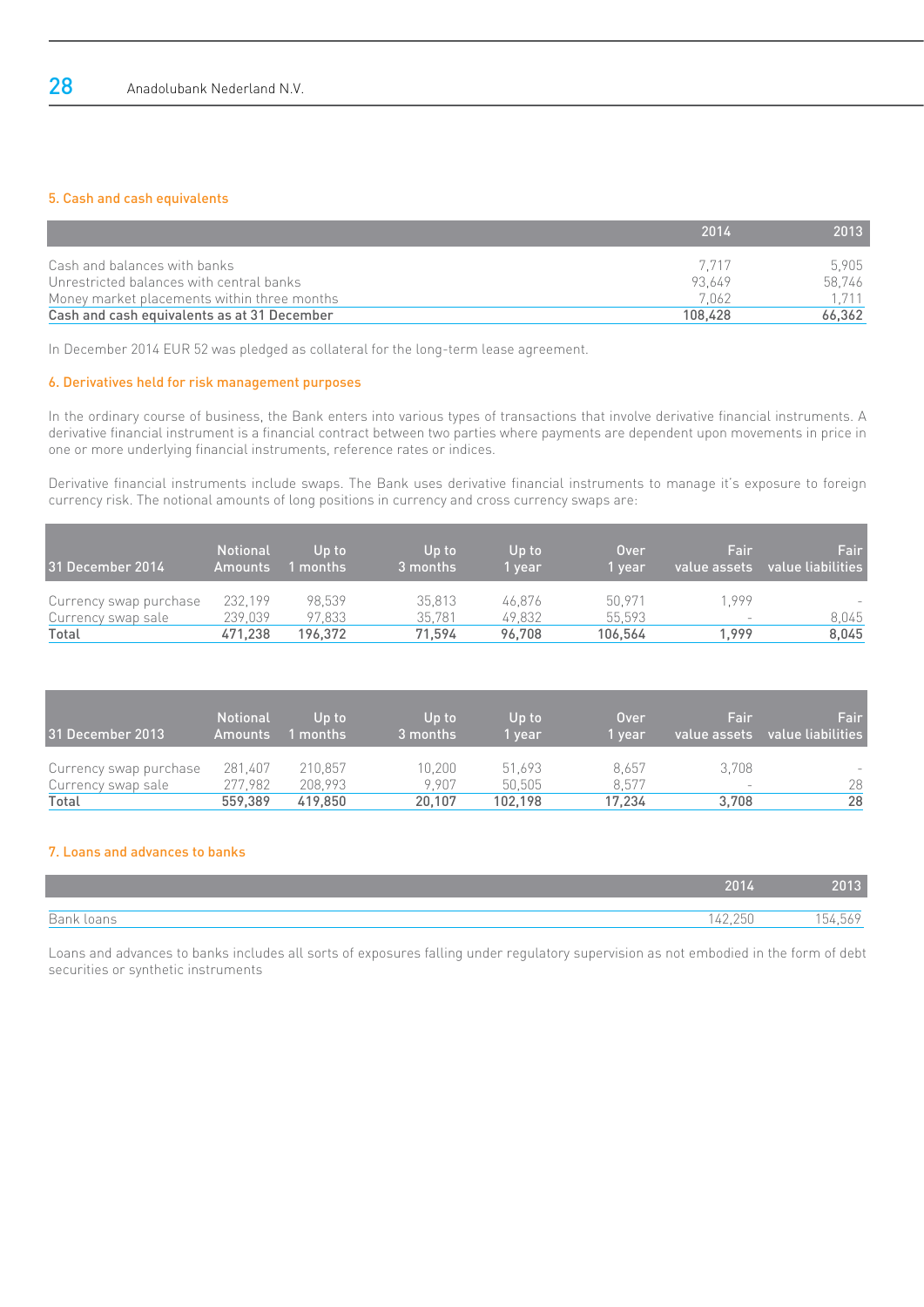# 8. Loans and advances to customers

|                        | 2014    | 2013       |
|------------------------|---------|------------|
|                        |         | Restated * |
| Corporate loans        | 238,577 | 204,691    |
| Retail loans           | 485     | 366        |
| Balance at 31 December | 239.062 | 205,057    |

• See prior year restatement 2.e.i

In 2014, EUR 78 (2013: 1,504) of impairment losses and EUR 340 of reversal of impairment recognized in the profit or loss was related to corporate loans and advances.

# Loan impairment charges and allowances

|                                      | 2014                     | 2013   |
|--------------------------------------|--------------------------|--------|
| Balance at 1 January                 | 13,914                   | 12,981 |
| New impairment allowances            | 78                       | 1,504  |
| Reversal of impaired loans           | (340)                    |        |
| Amounts written off [-]              | $\overline{\phantom{a}}$ |        |
| Effect of foreign currency movements | 1.871                    | (571)  |
| Balance at 31 December               | 15,523                   | 13,914 |

#### Impairment losses on loans and advances

|                                                                       | 2014        | 2013 |
|-----------------------------------------------------------------------|-------------|------|
| Impairment losses on loans and advances<br>Reversal of impaired loans | 78<br>(340) | .504 |
| Balance at 31 December                                                | [262]       | .504 |

# 9. Interest bearing securities

|                              | 2014    | 2013   |
|------------------------------|---------|--------|
| Investment portfolio         | 70.017  | 70,724 |
| Available-for-sale portfolio | 51.493  | 22,880 |
| Trading portfolio            | 5.307   | 5,835  |
| Balance at 31 December       | 126.817 | 99,439 |

In 2014, there were no reclassifications between the portfolios.

The Bank has given the ECB eligible bonds with carrying values of EUR 19,758 as collateral to DNB (De Nederlandsche Bank) (2013: EUR 25,632).

EUR 73,689 of the securities was under repo and TRS transactions. (2013: EUR 55,597)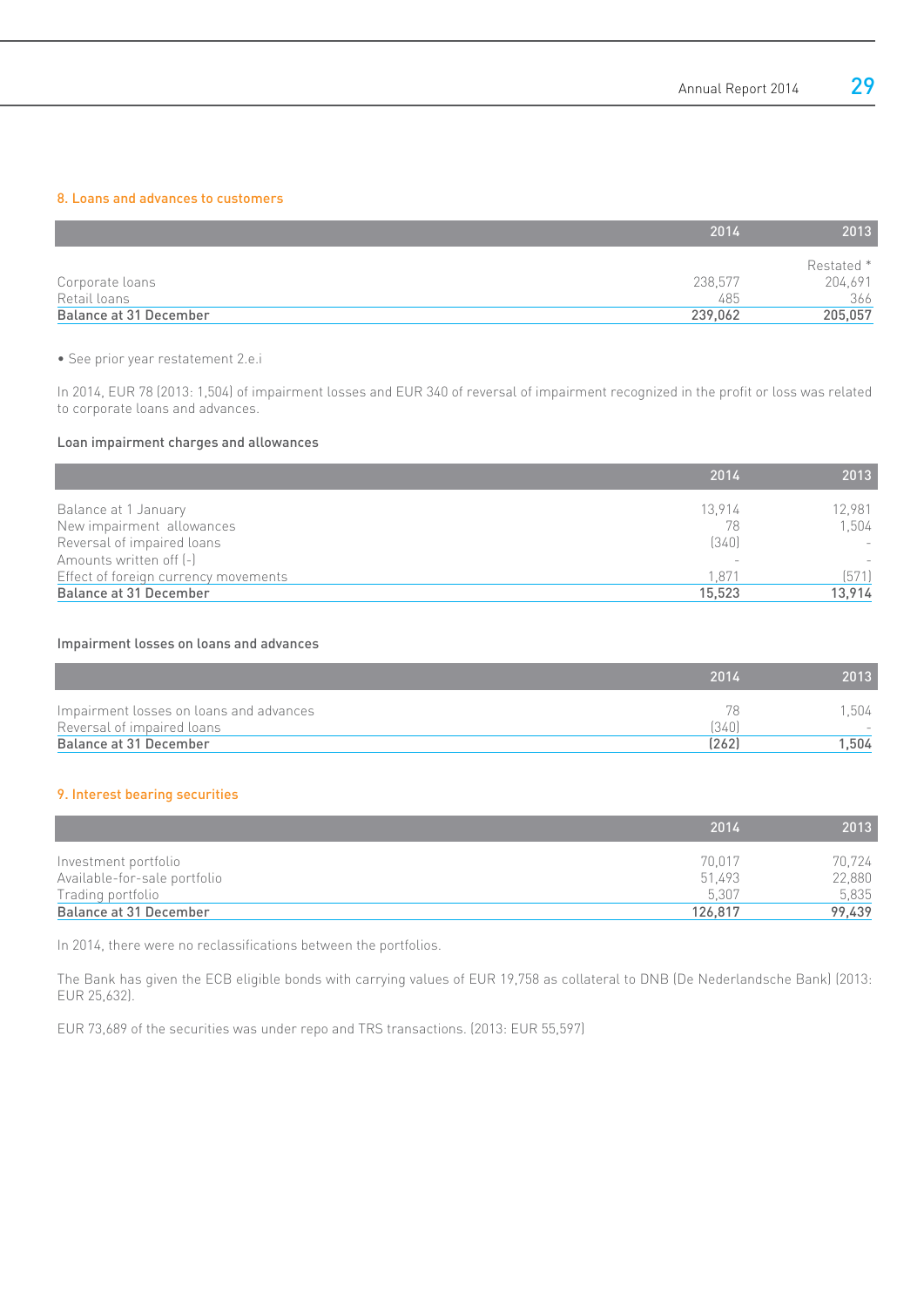| Investment portfolio   | 2014   | 2013   |
|------------------------|--------|--------|
| Government bonds       | 8.186  | 16.094 |
| Corporate bonds        | 10.951 | 7.375  |
| Issued by others       | 50.880 | 47,255 |
| Balance at 31 December | 70.017 | 70,724 |

| Available-for-sale portfolio | 2014   | 2013   |
|------------------------------|--------|--------|
| Government bonds             | 18,163 | 4.297  |
| Corporate bonds              | 5.186  | 1.958  |
| Issued by others             | 28.144 | 16,625 |
| Balance at 31 December       | 51,493 | 22,880 |

# 10. Property and equipment

| Tangible assets             | 2014 | 2013 |
|-----------------------------|------|------|
| Balance at 1 January 2014   | 16   | 159  |
| Additions *                 | 61   | 12   |
| Depreciation                | (37) | (55) |
| Balance at 31 December 2014 | 140  | 116  |

\* EUR 61 additions: EUR 22 computer equipment, EUR 27 power generator and EUR 12 furniture

| Intangible assets           | 2014 | 2013    |
|-----------------------------|------|---------|
| Balance at 1 January 2013   | 76   | 16      |
| Additions                   |      | $\circ$ |
| Depreciation                | (33) | [49]    |
| Balance at 31 December 2013 | 43   | 76      |

All property and equipment are stated at historical cost less depreciation. A historical cost includes expenditure that is directly attributable to the acquisition of the items. Depreciation is calculated by the straight-line method to write off the cost of each asset against to their residual values over their estimated useful life. For intangible assets, amortization is calculated using the straight–line method to write down the cost of intangible assets against to their residual values over their estimated useful lives in 3 years.

# 11. Other assets

|                                            | 2014 | 2013  |
|--------------------------------------------|------|-------|
| Receivable with regard to DGS for DSB Bank | 71 Q | .038  |
| Suspense accounts                          |      | 465   |
| Balance at 31 December                     | 342  | 1.503 |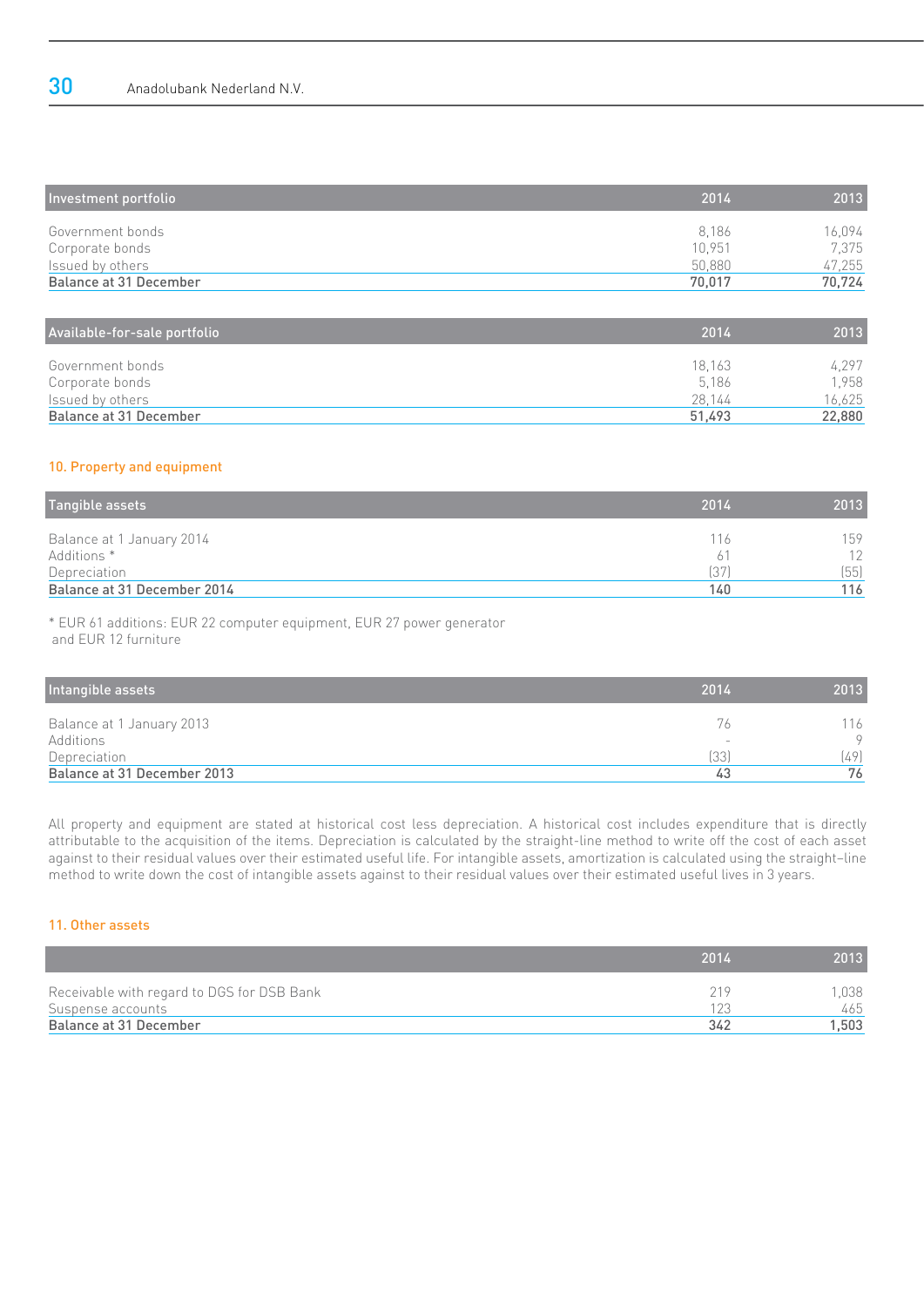# 12. Deposits from banks

|                                                                | 2014    | 2013    |
|----------------------------------------------------------------|---------|---------|
| Sale and repurchase, securities lending and similar agreements | 85.206  | 48,755  |
| Money market deposits                                          | 22 075  | 79.320  |
| Balance at 31 December                                         | 107.281 | 128,075 |

EUR 28,855 of the sale and repurchase, securities lending, loans, and similar agreements was total return swap agreements.

# 13. Deposits from customers

|                        | 2014    | 2013    |
|------------------------|---------|---------|
| Retail customers       | 277,175 | 295,253 |
| Savings                | 113,718 | 131,886 |
| Time deposits          | 163,457 | 163,367 |
| Corporate customers    | 132,110 | 25,870  |
| Demand deposits        | 35,381  | 3,071   |
| Time deposits          | 96.729  | 22,799  |
| Balance at 31 December | 409.285 | 321,123 |

EUR 11,636 of term deposits served as cash collateral for loans and advances extended as of December 31, 2014 (2013: EUR 3,489).

# 14. Other liabilities

|                               | 2014   | 2013<br>Restated * |
|-------------------------------|--------|--------------------|
| Transfer orders               | 35     | 65                 |
| Taxes other than income       | 143    | 140                |
| Short-term employee benefits  | 323    | 85                 |
| Irrevocable letter of credits | 15,459 | 10,661             |
| Others                        | 209    | 98                 |
| <b>Balance at 31 December</b> | 16,169 | 11,049             |

• See prior year restatement 2.e

# 15. Capital and reserves

Dividend payments are subject to approval by the Dutch Central Bank as the regulatory body, and are not accounted for until they have been ratified at the Annual General Meeting. No dividend will be proposed for the year 2014. The profit after tax will be added to 'Other reserves'.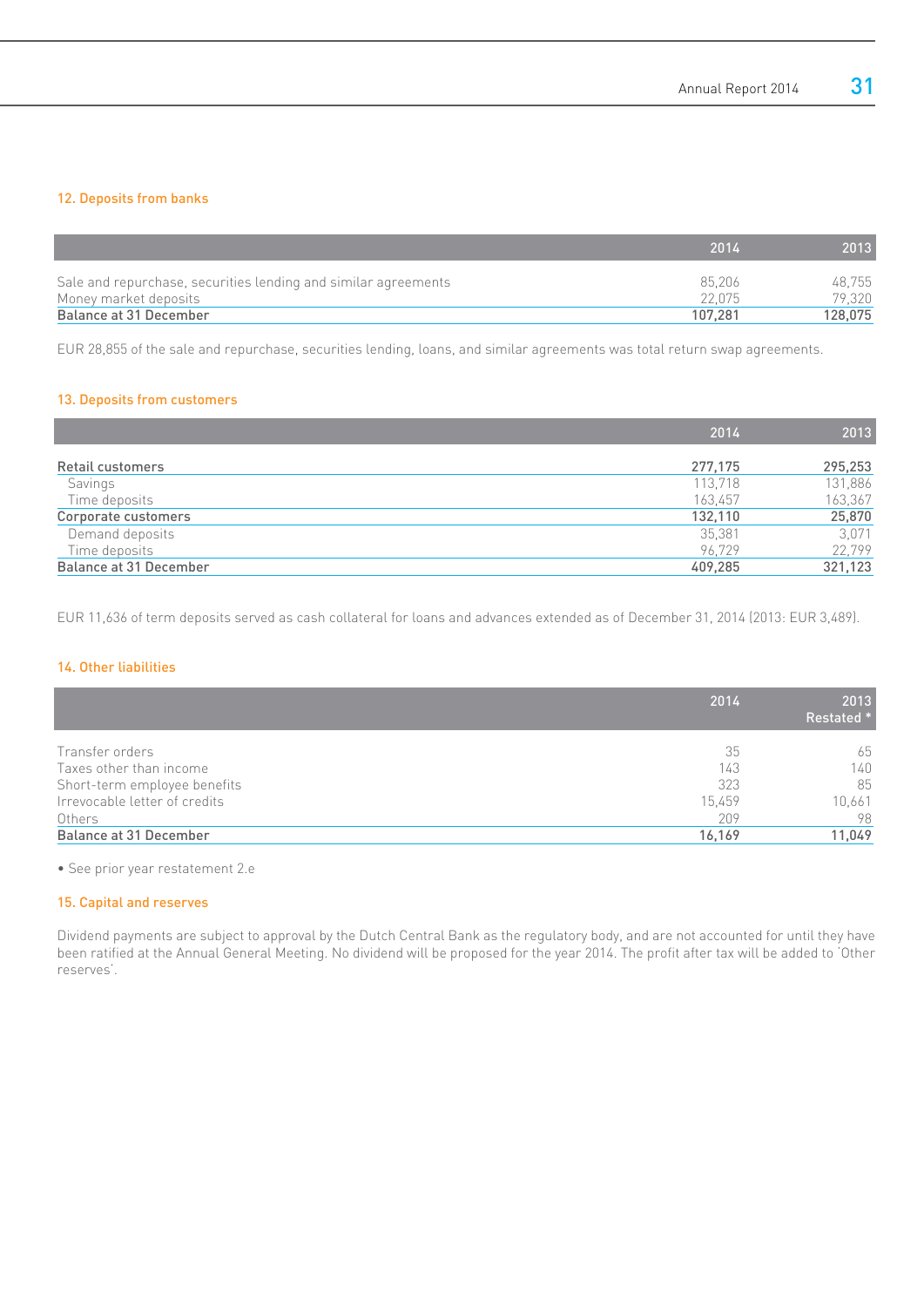# 16. Contingencies

2014

|                               | $\leq$ = 1<br>month      | $1 - 3$<br>months | >3<br>months<br>$\leq$ 1<br>year | >1<br>year<br>$\leq$ 5<br>years | > 5<br>years             | <b>Total</b> |
|-------------------------------|--------------------------|-------------------|----------------------------------|---------------------------------|--------------------------|--------------|
| Guarantee issued              |                          |                   |                                  | $\overline{\phantom{a}}$        | 37                       | 51           |
| Irrevocable letter of credit  | 2.811                    | .171              | 453                              | $\overline{\phantom{a}}$        | $\overline{\phantom{a}}$ | 4,435        |
| Other commitments             | $\overline{\phantom{a}}$ |                   | $\overline{\phantom{a}}$         | 10,000                          | $\overline{\phantom{a}}$ | 10,000       |
| <b>Balance at 31 December</b> | 2.818                    | .171              | 460                              | 10,000                          | 37                       | 14,486       |

# 2013

Restated \*

|                                                                       | $\leq$ = 1<br>month                                           | $1 - 3$<br>months | > 3<br>months<br>$\leq$ = 1<br>year  | >1<br>year<br>$\leq$ 5<br>years                            | > 5<br>years                  | <b>Total</b> |
|-----------------------------------------------------------------------|---------------------------------------------------------------|-------------------|--------------------------------------|------------------------------------------------------------|-------------------------------|--------------|
| Guarantee issued<br>Irrevocable letter of credit<br>Other commitments | $\overline{\phantom{a}}$<br>3,526<br>$\overline{\phantom{a}}$ | 927<br>-          | 4<br>586<br>$\overline{\phantom{a}}$ | 37<br>$\overline{\phantom{a}}$<br>$\overline{\phantom{a}}$ | ۰<br>$\overline{\phantom{a}}$ | 42<br>5,039  |
| Balance at 31 December                                                | 3,526                                                         | 928               | 590                                  | 37                                                         |                               | 5,081        |

• See prior year restatement 2.e.i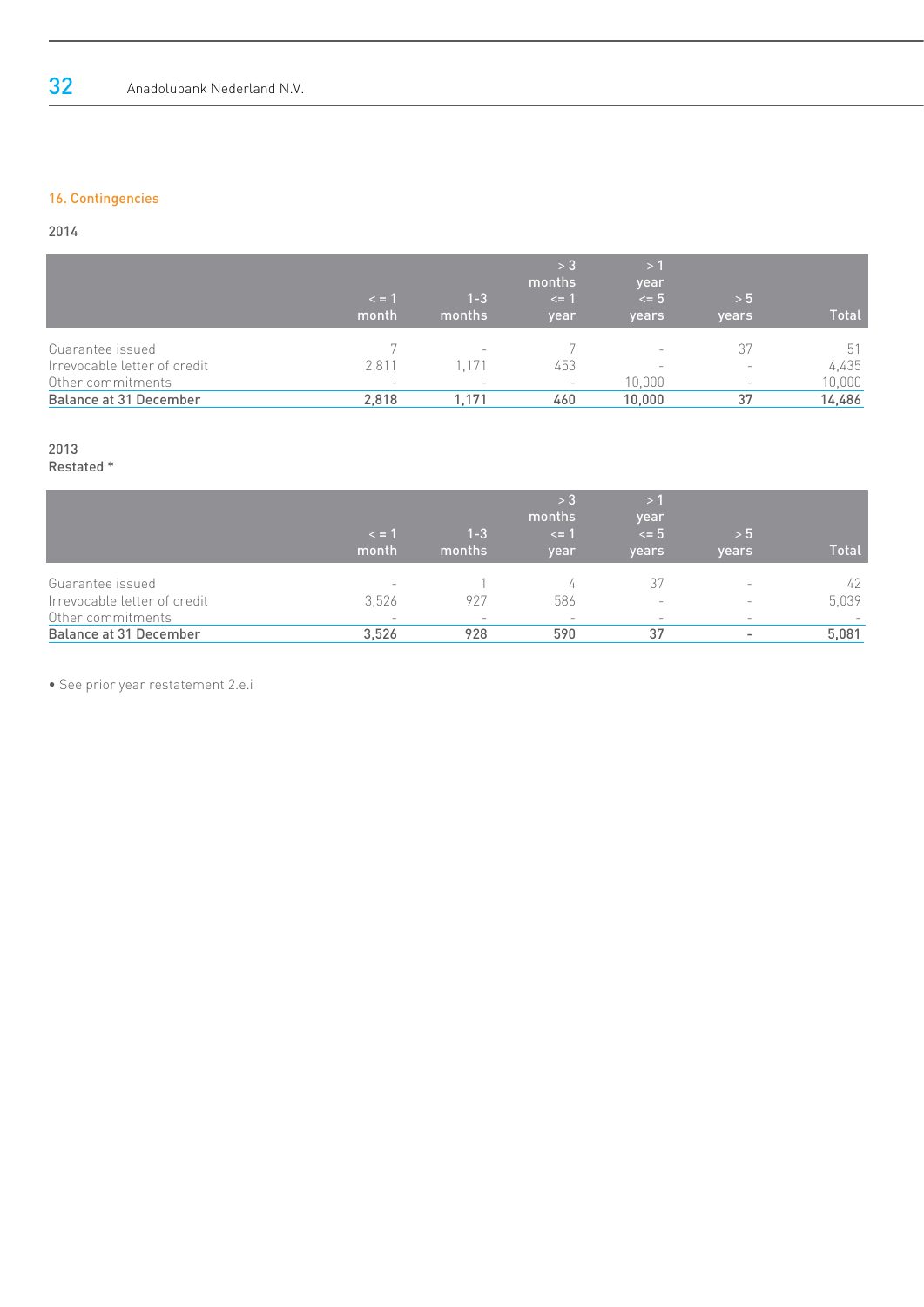# 17. Related parties

Parties are deemed to be related if one party has the ability to control the other party or exercise significant influence over the other party making financial and operating decisions. The Bank is controlled by Anadolubank A.Ş., which owns 100 % of the ordinary shares. Anadolubank belongs to Habaş Bank, controlled by Habaş Sınai ve Tıbbi Gazlar İstihsal Endüstrisi A.Ş. Related parties include members of key management personnel of the Bank or of the Bank's parents include close members of those person's families. Key management personnel are those persons having authority and responsibility for planning and controlling the activities of the Bank directly or individually, namely the Supervisory Board and Management Board.

The following significant balances exist and transactions have been entered into with related parties:

| 31/12/2014               | Parent                   | Control over<br>the entity | Related<br>parties       | Key<br><b>Management</b> | <b>Total</b>             |
|--------------------------|--------------------------|----------------------------|--------------------------|--------------------------|--------------------------|
| Assets                   | 6,261                    |                            | 395                      |                          | 6,656                    |
| Cash and cash equivalent | 762                      | $\overline{\phantom{a}}$   | $\overline{\phantom{a}}$ | $\overline{\phantom{a}}$ | 762                      |
| Banks                    | 5,499                    | $\sim$                     | $\overline{\phantom{a}}$ |                          | 5,499                    |
| Loans and advances       | $\overline{\phantom{a}}$ | ۰                          | 395                      | $\overline{\phantom{a}}$ | 395                      |
| Liabilities              | -                        | 8,993                      | -                        | ٠.                       | 8,993                    |
| Banks                    | $\overline{\phantom{a}}$ | $\overline{\phantom{a}}$   | $\overline{\phantom{a}}$ | $\overline{\phantom{a}}$ | $\overline{\phantom{a}}$ |
| Funds Entrusted          | $\overline{\phantom{a}}$ | 8.993                      | $\overline{\phantom{a}}$ | $\overline{\phantom{a}}$ | 8,993                    |
| Interest income          | 132                      |                            | 690                      | $\overline{\phantom{a}}$ | 822                      |
| Interest expense         | 52                       | 168                        | -                        | $\overline{\phantom{a}}$ | 220                      |

| 31/12/2013               | Parent                   | Control over<br>the entity | Related<br>parties       | Key<br>Management        | <b>Total</b> |
|--------------------------|--------------------------|----------------------------|--------------------------|--------------------------|--------------|
| Assets                   | 3.240                    |                            | 348                      |                          | 3,588        |
| Cash and cash equivalent | 141                      | $\overline{\phantom{a}}$   | $\overline{\phantom{a}}$ | $\overline{\phantom{0}}$ | 141          |
| Banks                    | 3,099                    | $\qquad \qquad$            |                          | $\overline{\phantom{a}}$ | 3.099        |
| Loans and advances       | $\overline{\phantom{a}}$ |                            | 348                      | $\overline{\phantom{0}}$ | 348          |
| Liabilities              | 3,749                    | 7,778                      | 11,867                   | -                        | 23,394       |
| Banks                    | 3,749                    |                            |                          | $\overline{\phantom{0}}$ | 3,749        |
| <b>Funds Entrusted</b>   | ٠                        | 7,778                      | 11,867                   | $\overline{\phantom{0}}$ | 19,645       |
| Interest income          | 57                       |                            | 400                      | ٠.                       | 457          |
| Interest expense         | 186                      | 88                         | 22                       | ٠.                       | 296          |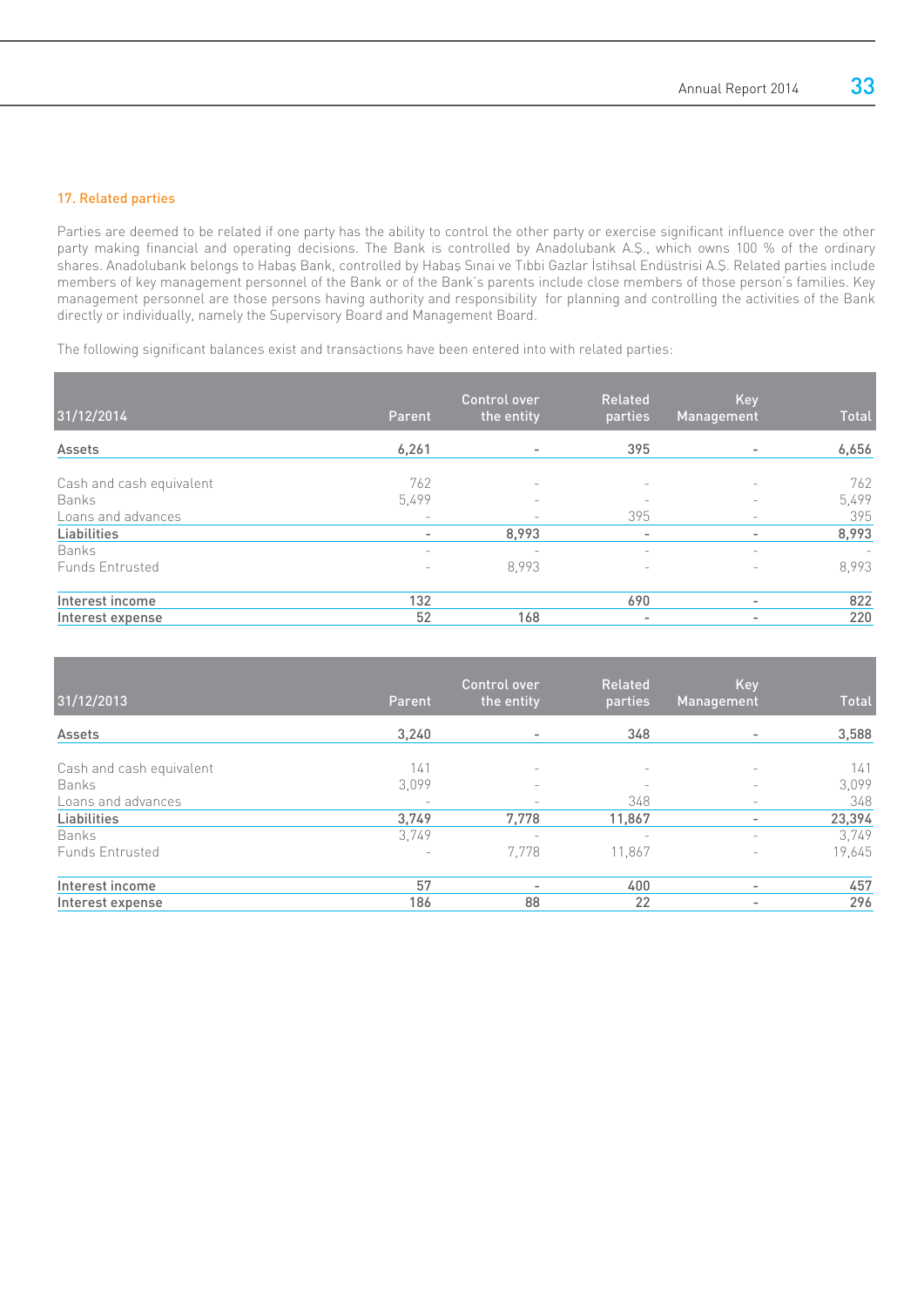The Bank enters into transactions with its parent company and other related parties in the ordinary course of business at arm's-length conditions. Balances are not secured.

No impairment losses have been recorded against balances outstanding during the period with key management personnel, and no specific allowance have been made for impairment losses on balances with the related parties.

Key management personnel compensation comprised the following.

| Key management personnel compensations                   | -2014 | 2013       |
|----------------------------------------------------------|-------|------------|
| Short-term employee benefits<br>Post-employment benefits | 1 623 | .513<br>18 |
|                                                          | 1.664 | 1.531      |

### 18. Lease commitments

The Bank entered into a long-term financial obligation in 2012, with a duration of 5 years, for the rent of the office amounting to EUR 209 a year in 2014 (EUR 209 a year in 2013). The rent contract was renewed for 5 more years in July 2012.

|                            | 2014 | 2013 |
|----------------------------|------|------|
| Less than one year         | 22N  | 206  |
| Between one and five years | 330  | 515  |
| Total lease commitments    | 550  | 721  |

### 19. Net interest income

### Net interest income

| Interest income                 | 2014   | 2013   |
|---------------------------------|--------|--------|
| Cash and cash equivalents       | 13     | 181    |
| Loans and advances to banks     | 5.423  | 8.064  |
| Loans and advances to customers | 14.373 | 10,644 |
| Interest bearing securities     | 4.677  | 3,667  |
| Total interest income           | 24.486 | 22,556 |

| Interest Expense        | 2014   | 2013  |
|-------------------------|--------|-------|
| Deposits from banks     | 1.366  | .578  |
| Deposits from customers | 9472   | 7.643 |
| Total interest expense  | 10.838 | 9.221 |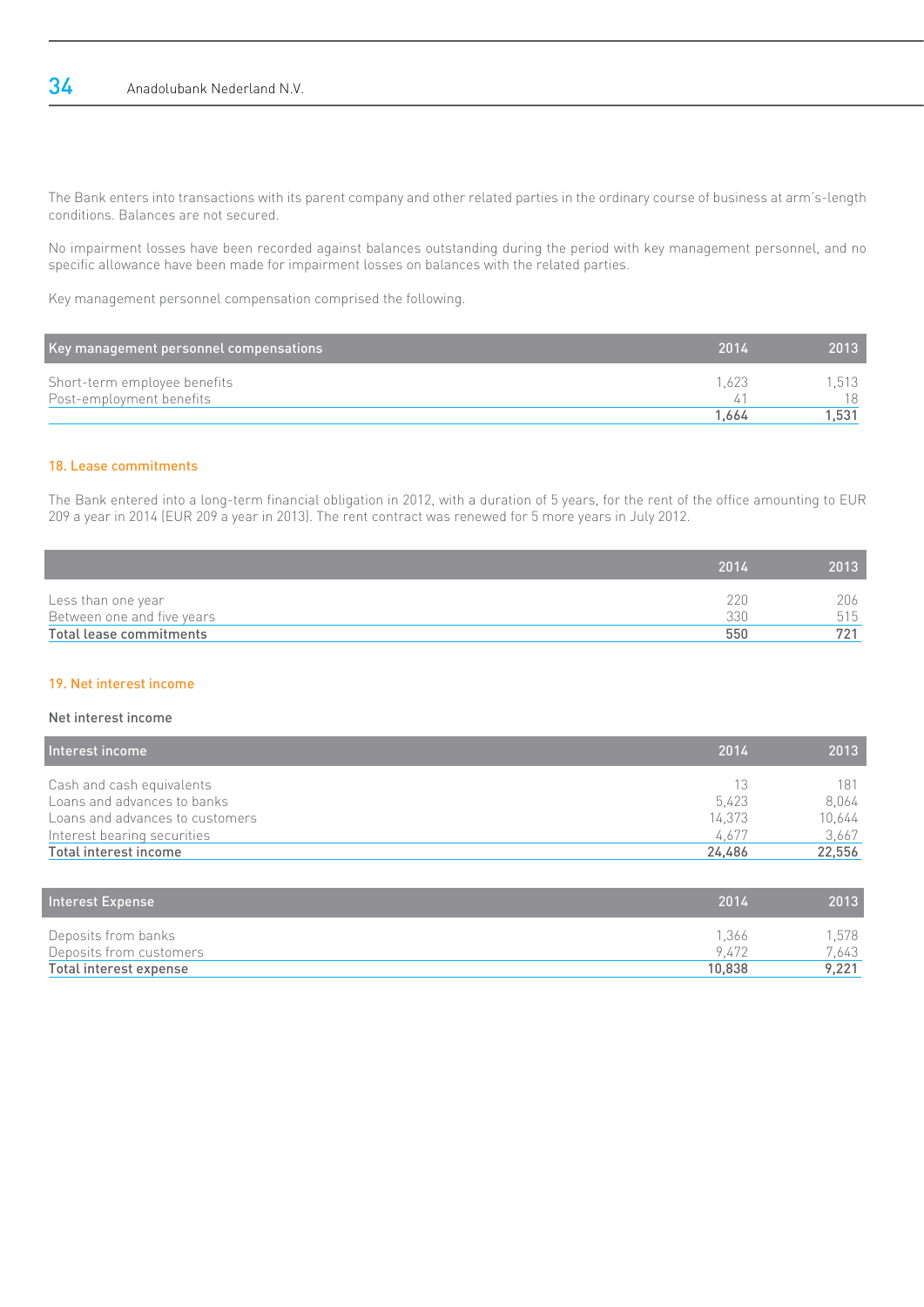# 20. Net fee and commission income

# Net fee and commission income

| <b>Fee and commission income</b>               | 2014       | 2013       |
|------------------------------------------------|------------|------------|
| Corporate/banking credit related fees<br>Other | 97N<br>148 | 679<br>117 |
| Total fee and commission income                | 1.118      | 796        |

| Fee and commission expense                                             | 2014      | 2013 |
|------------------------------------------------------------------------|-----------|------|
| Corporate/banking credit related expense<br>Interbank transaction fees | 187<br>74 |      |
| Total fee and commission expense                                       |           | 118  |

# 21. Net trading income

# Net trading income

|                                             | 2014  | 2013  |
|---------------------------------------------|-------|-------|
| Net income from securities held for trading | 674   | (382) |
| Net income from securities held for AFS     | 2.130 | .358  |
| Total trading income                        | 2.804 | 976   |

EUR 2,130 is realized net income for the available-for-sale portfolio, whereas EUR 700 is realized gain and EUR 26 is unrealized loss for the trading portfolio.

# 22. Results from financial operations

|                             | 2014    | 2013     |
|-----------------------------|---------|----------|
| Foreign exchange gain (net) | (3.848) | (5, 106) |

The foreign exchange gain (net) includes the cost of the derivatives held for risk management purposes.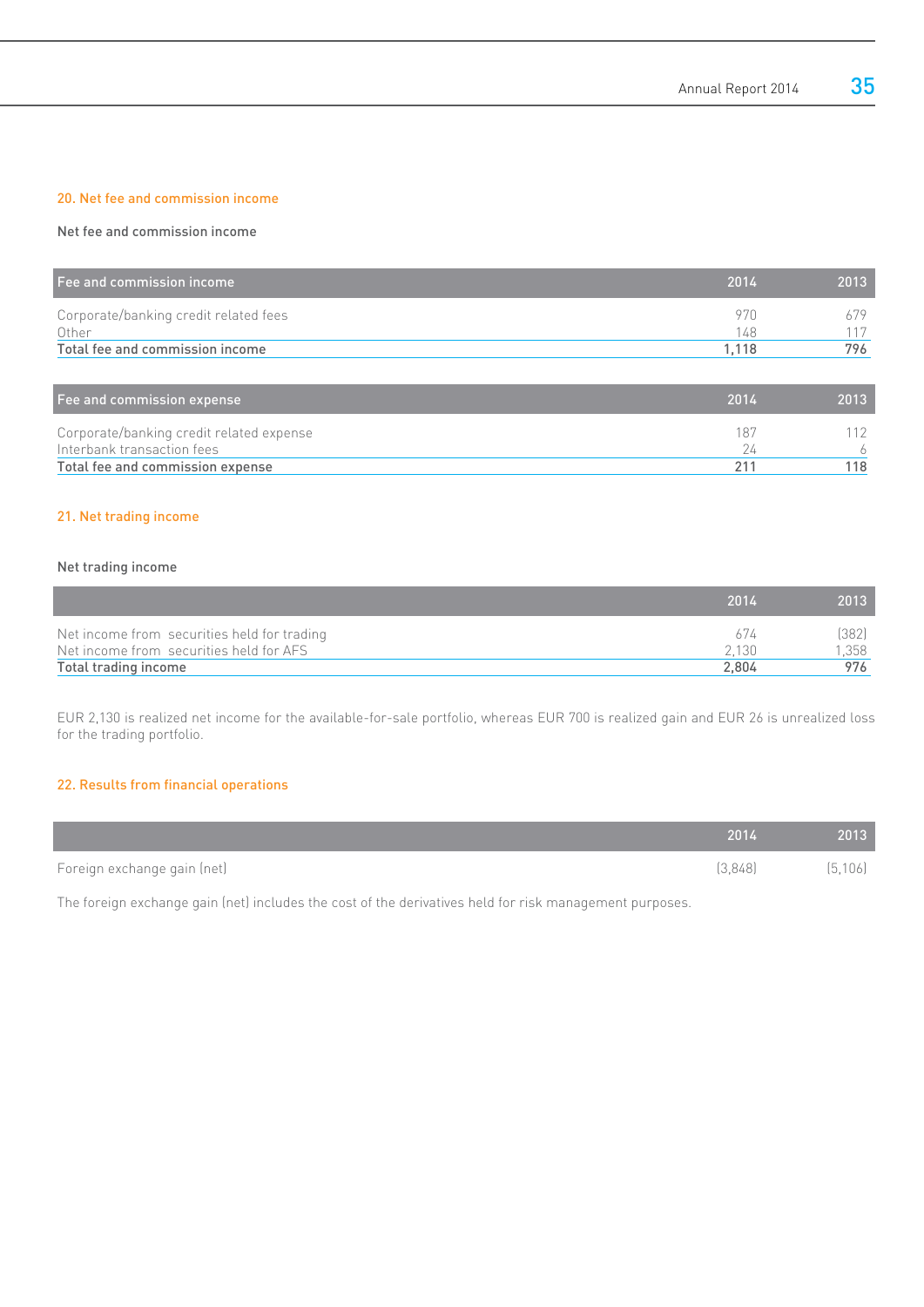# 23. Personnel expenses

|                                             | 2014  | 2013  |
|---------------------------------------------|-------|-------|
| Wages and salaries                          | 2.682 | 2,237 |
| Compulsory social security obligations      | 317   | 485   |
| Contributions to defined contribution plans | 217   | 156   |
| Other fringe benefits                       | 128   | 31    |
| Total                                       | 3,344 | 2.909 |

The number of staff employed by the Bank as of December 31, 2014 is 39. (2013; 35)

The Bank has a defined contribution plan for the majority of staff. The pension scheme is insured through an insurance company.

The remuneration and fees of the members of the Board of Supervisory Directors and Management Board for the year ended December 31, 2014 are as follows:

| 2014                                                              | <b>Base salary</b> | Other benefits | l Variable remuneration i | <b>Total</b> |
|-------------------------------------------------------------------|--------------------|----------------|---------------------------|--------------|
| Board of Supervisory Directors<br><b>Managing Board Directors</b> | 89<br>495          | -              | 65.                       | 89<br>602    |

| 2013                                                       | <b>Base salary</b> | l Other benefits '       | Variable remuneration | <b>Notal</b> |
|------------------------------------------------------------|--------------------|--------------------------|-----------------------|--------------|
| Board of Supervisory Directors<br>Managing Board Directors | 44<br>756          | $\overline{\phantom{a}}$ |                       | 44<br>787    |

The amounts are not disclosed individually since the Bank meets the criteria of article 383b of the Netherlands Civil Code.

# 24. Other expenses

|                                                              | 2014  | 2013<br>Restated * |
|--------------------------------------------------------------|-------|--------------------|
| Operating lease expense                                      | 238   | 238                |
| Communication expenses                                       | 90    | 87                 |
| Business travel & accommodation                              | 41    | 56                 |
| Audit fee                                                    | 84    | 63                 |
| Software licensing and other information technology expenses | 578   | 363                |
| Paid taxes other than income                                 | 82    | 28                 |
| Tax advisory                                                 | 21    | -8                 |
| Other consultancy                                            | 124   | 282                |
| Regulatory supervision expenses                              | 201   | 170                |
| Legal expenses                                               | 107   | 123                |
| Nationalisation of SNS REAAL                                 | 679   |                    |
| Expense related to previous year                             | 30    |                    |
| Other                                                        | 125   | 127                |
| Total                                                        | 2,400 | 1,545              |

• See prior year restatement 2.e.ii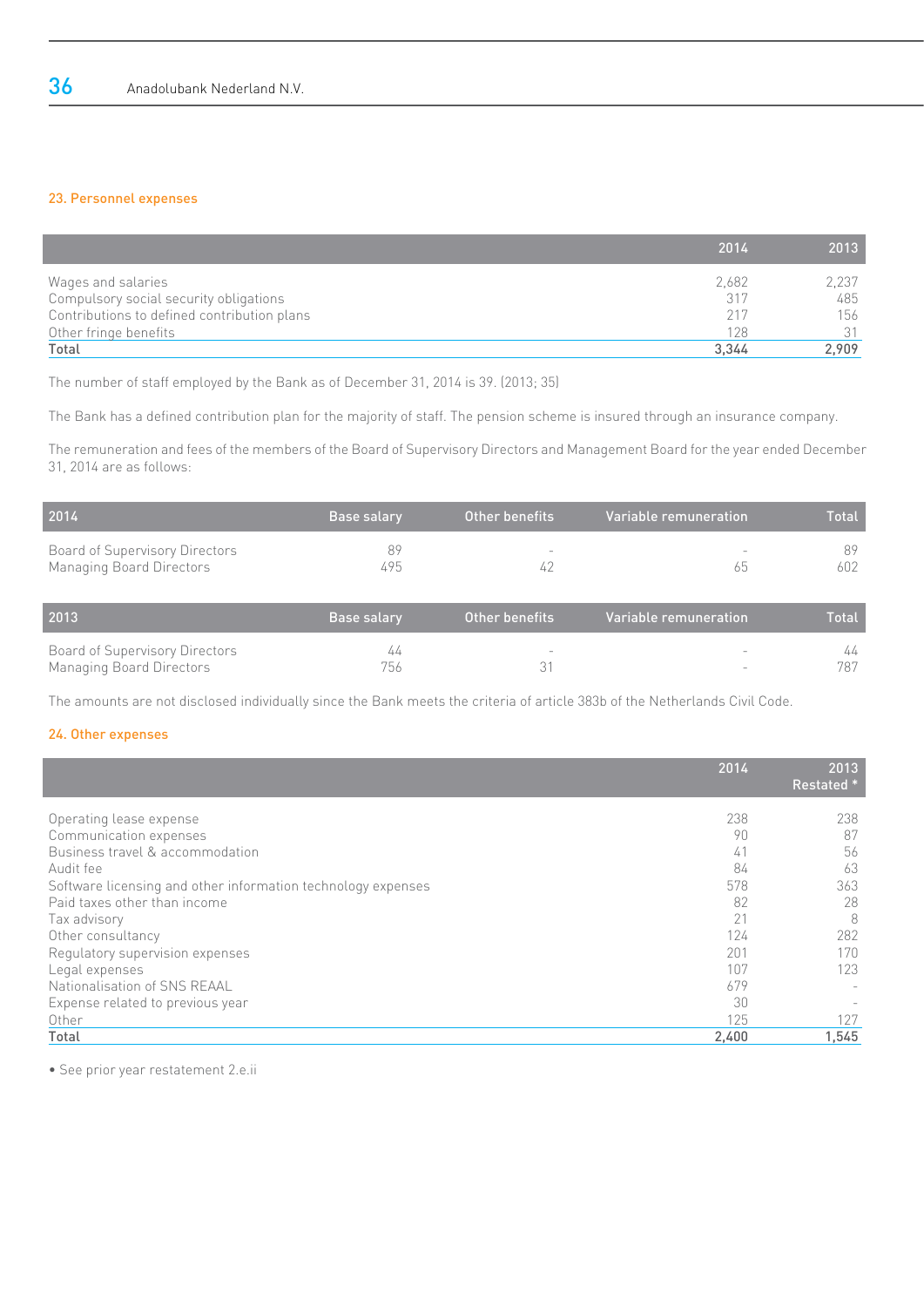| Audit-related fees                      | 2014 | 2013 |
|-----------------------------------------|------|------|
| Audit fees related to the annual report | 84   |      |

# 25. Income tax expense

Major components of income tax expense:

| Reconciliation of income tax             | 2014  | 2013<br><b>Restated</b> |
|------------------------------------------|-------|-------------------------|
|                                          |       |                         |
| Operating profit before tax              | 7.960 | 3,822                   |
| Weighted average statutory tax rate      | 24.9% | 24.7%                   |
| Weighted average statutory tax amount    | 1,980 | 945                     |
| Expenses not deductible for tax purposes | 170   |                         |
| Effective tax amount                     | 2.150 | 945                     |
| Effective tax rate                       | 27.0% | 24.7%                   |

• See prior year restatement 2.e.ii

The corporate income tax has been calculated using the nominal tax rate of 25 % on the Dutch taxable income.

Recognition of deferred tax assets of EUR 1,581 is based on management's profit forecasts, which indicates that is probable that the Bank will have future taxable profits against which these assets can be used. Tax loss-carry forwards of EUR 1,542 are due to the net loss of the year 2012.

| Deferred tax assets                                      | 2014        | 2013         |
|----------------------------------------------------------|-------------|--------------|
| Tax loss-carry forwards<br>Available for sale securities | 1.542<br>39 | 1.542.<br>80 |
|                                                          | 1.581       | .622         |

### 26. Fair value information

See accounting policy in Note 3 (g).

### (a) Valuation models

The Bank measures fair values using the following fair value hierarchy, which reflects the significance of the inputs used in making the measurements.

• Level 1: Inputs that are quoted at market prices (unadjusted) in active markets for identical instruments.

• Level 2: Inputs other than quoted prices included within Level 1 that are observable either directly (i.e. as prices) or indirectly (i.e. derived from prices). This category includes instruments valued using: quoted market prices in active markets for similar instruments; quoted prices for identical or similar instruments in markets that are considered less than active; or other valuation techniques in which all significant inputs are directly or indirectly observable from market data.

• Level 3: Inputs that are unobservable. This category includes all instruments for which the valuation technique includes inputs not based on observable data, and the unobservable inputs have a significant effect on the instrument's valuation. This category includes instruments that are valued based on quoted prices for similar instruments for which significant unobservable adjustments or assumptions are required to reflect differences between the instruments

Valuation techniques include net present value and discounted cash flow models and comparison with similar instruments for which market observable prices exist. Assumptions and inputs used in valuation techniques include benchmark interest rates, credit spreads, bond prices and expected price volatilities and correlations.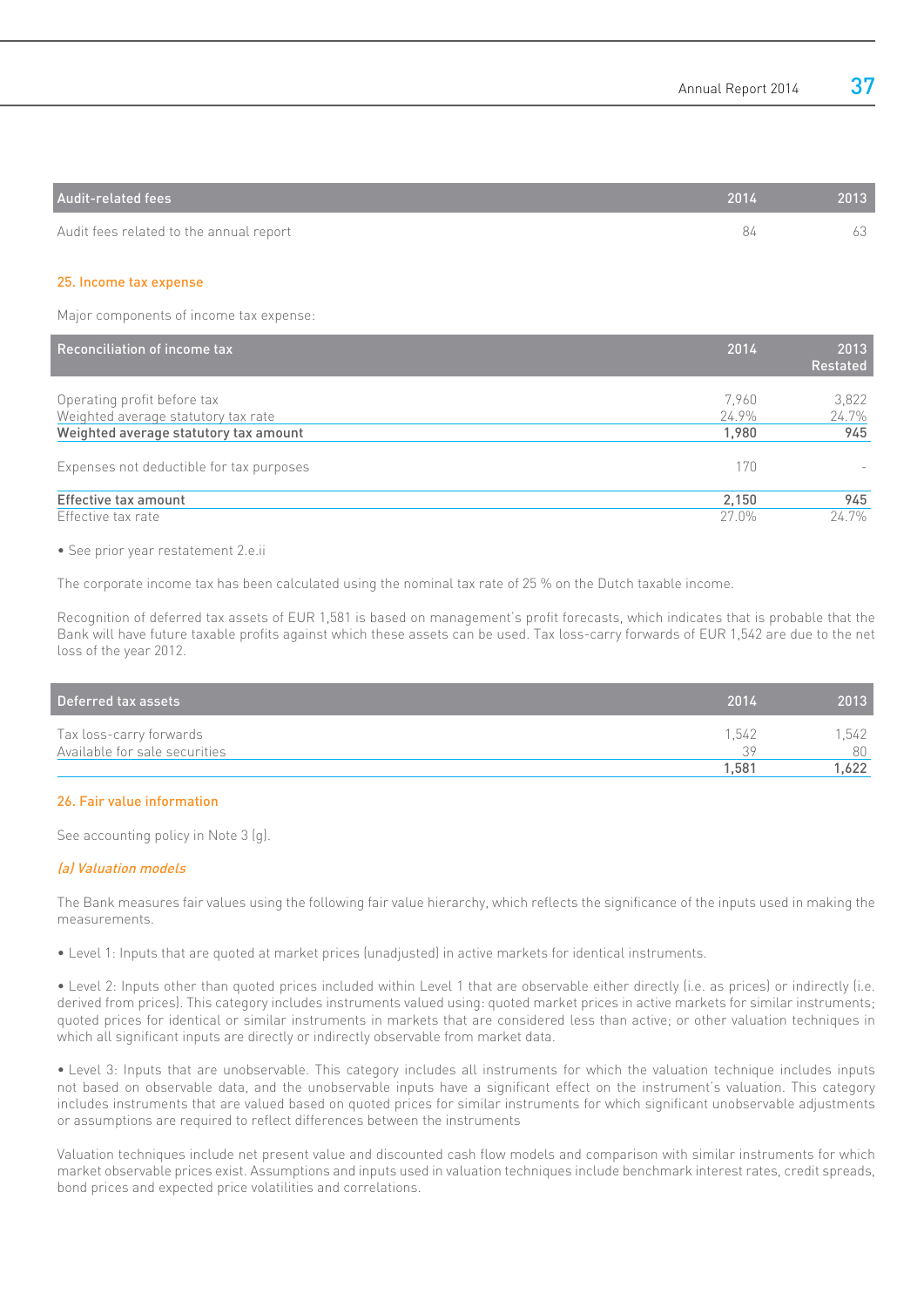The objective of valuation techniques is to arrive at a fair value measurement that reflects the price that would be received to sell the asset or paid to transfer the liability in an orderly transaction between market participants at the measurement date.

As at 31 December 2014 and at 31 December 2013, the fair value of the securities measured at fair value represents closing bid price quoted in an active market. Actively traded quoted securities are classified as Level 1. The Bank also held financial instruments classified as level 2 of the fair value hierarchy. A description of the valuation technique(s) and the inputs used in the fair value measurements in included below.

Investment securities that are valued on the basis of price quotations from an orderly transaction between market participants provided by reputable dealers; and

Derivatives held for risk management that are based on valuation models and the methodology is to calculate the net present value of a series of expected cash flows, taking into account the different terms of each specific contract/instrument (discounted cash flow – DCF). These models use as their basis independently sourced market parameters including, for example, interest rate yield curves. Market parameters are either directly observable or are implied from instrument prices. The model may perform numerical procedures in the pricing such as interpolation when input values do not directly correspond to the most actively traded market trade parameters.

## b) Financial instruments measured at fair value

| 31 December 2014                  | Total  | Level 1                           | Level 2 |
|-----------------------------------|--------|-----------------------------------|---------|
| Assets                            |        |                                   |         |
| Derivative financial assets       | 1,999  |                                   | 1,999   |
| Securities measured at fair value | 56,800 | 19,032                            | 37,768  |
| <b>Total assets</b>               | 58,799 | 19,032                            | 39,767  |
| Liabilities                       |        |                                   |         |
| Derivative financial liabilities  | 8,045  | $\hspace{1.0cm} - \hspace{1.0cm}$ | 8,045   |
| <b>Total liabilities</b>          | 8,045  | $\overline{\phantom{a}}$          | 8,045   |
|                                   |        |                                   |         |
| 31 December 2013                  | Total  | Level 1                           | Level 2 |
| Assets                            |        |                                   |         |
| Derivative financial assets       | 3,708  |                                   | 3,708   |
| Securities measured at fair value | 28,715 | 17,757                            | 10,958  |
| <b>Total assets</b>               | 32,423 | 17,757                            | 14,666  |
| Liabilities                       |        |                                   |         |
| Derivative financial liabilities  | 28     |                                   | 28      |
| <b>Total liabilities</b>          | 28     | $\overline{\phantom{a}}$          | 28      |

The Bank does not have any financial instrument measured at level 3 fair value as of December 31, 2014.

In 2014, there were no transfers between the levels.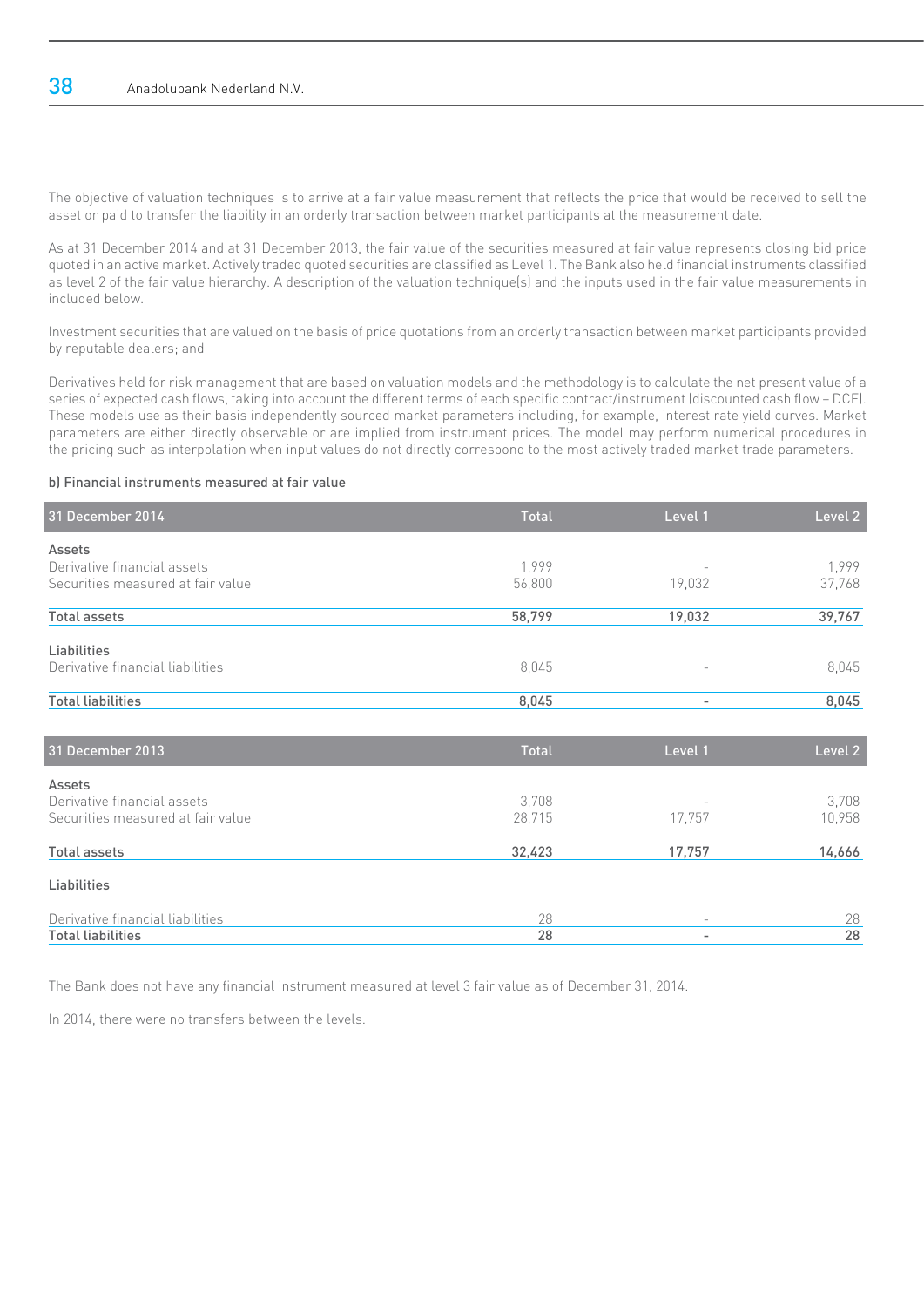The following table sets out the fair values of financial instruments not measured fair value and analyses them by the level in the fair value hierarchy into which each fair value measurement is categorized.

### c) Financial instruments not measured at fair value

| 31 December 2014                      | Fair value | Level 1                  | Level 2                  | Level 3 | Carrying value |
|---------------------------------------|------------|--------------------------|--------------------------|---------|----------------|
| Assets                                |            |                          |                          |         |                |
| Cash and cash equivalents             | 108,428    | 93,657                   | 14,771                   |         | 108,428        |
| Loans                                 | 395.687    | $\overline{\phantom{a}}$ |                          | 395.687 | 381,312        |
| Securities not measured at fair value | 74.940     | 48,450                   | 26,490                   |         | 70,017         |
| <b>Total assets</b>                   | 579.055    | 142.107                  | 41,261                   | 395,687 | 559,757        |
| Liabilities                           |            |                          |                          |         |                |
| Banks                                 | 107,362    | ۰                        | $\overline{\phantom{a}}$ | 107,362 | 107,281        |
| Funds entrusted                       | 415,294    | $\overline{\phantom{a}}$ | $\overline{\phantom{a}}$ | 415,294 | 409,285        |
| <b>Total liabilities</b>              | 522,656    | $\overline{\phantom{a}}$ | $\overline{\phantom{a}}$ | 522,656 | 516,566        |

| 31/12/2013 (Restated)                 | Fair value | Level 1                  | Level 2                  | Level 3                  | Carrying value |
|---------------------------------------|------------|--------------------------|--------------------------|--------------------------|----------------|
| Assets                                |            |                          |                          |                          |                |
| Cash and cash equivalents             | 66,362     | 58.766                   | 7,596                    |                          | 66,362         |
| L <sub>oans</sub>                     | 374,147    | -                        |                          | 374.147                  | 359,626        |
| Securities not measured at fair value | 73,824     | 46.644                   | 27,180                   | $\overline{\phantom{a}}$ | 70,724         |
| Total assets                          | 514,333    | 105,410                  | 34,776                   | 374,147                  | 496,712        |
| Liabilities                           |            |                          |                          |                          |                |
| Banks                                 | 129,038    | $\equiv$                 | $\overline{\phantom{a}}$ | 129,038                  | 128,075        |
| Funds entrusted                       | 326,692    | $\overline{\phantom{a}}$ | $\overline{\phantom{a}}$ | 326,692                  | 321,123        |
| <b>Total liabilities</b>              | 455,730    | $\overline{\phantom{a}}$ |                          | 455,730                  | 449,198        |

• See prior year restatement 2.e.

Where available, the fair value of loans and advances is based on observable market transactions. Where observable market transactions are not available, fair value is estimated using valuation models, such as discounted cash flow techniques. Input into the valuation techniques includes expected lifetime credit losses and interest rates. The fair values of cash and cash equivalents and payable on demand are represented by their carrying value as the reporting date.

### 27. Financial risk management

### (a) Introduction and overview

This note presents information about the Bank's exposure to each of the below-mentioned risks, the Bank's objectives, policies and processes for measuring and managing risks, and the Bank's capital management. The Bank has exposure to the following risks from its use of financial instruments:

- credit risk
- liquidity risk
- market risk
- operational risk
- currency risk
- capital management

## Risk management framework

The Management Board bears overall responsibility for the establishment and oversight of the Bank's risk management framework. The Management Board monitors the effectiveness of the risk management system through several committees, such as the Asset and Liability Committee. These committees are responsible for establishing and monitoring the relevant risk measures on a regular basis. The Bank's Supervisory Board supervises the risk management activities to ensure that such activities pursued by the Management Board are in line with the Bank's risk profile, long-term strategies, and goals. At least once a year, the risk appetite statement is reviewed by the Management Board and submitted to the Supervisory Board for approval.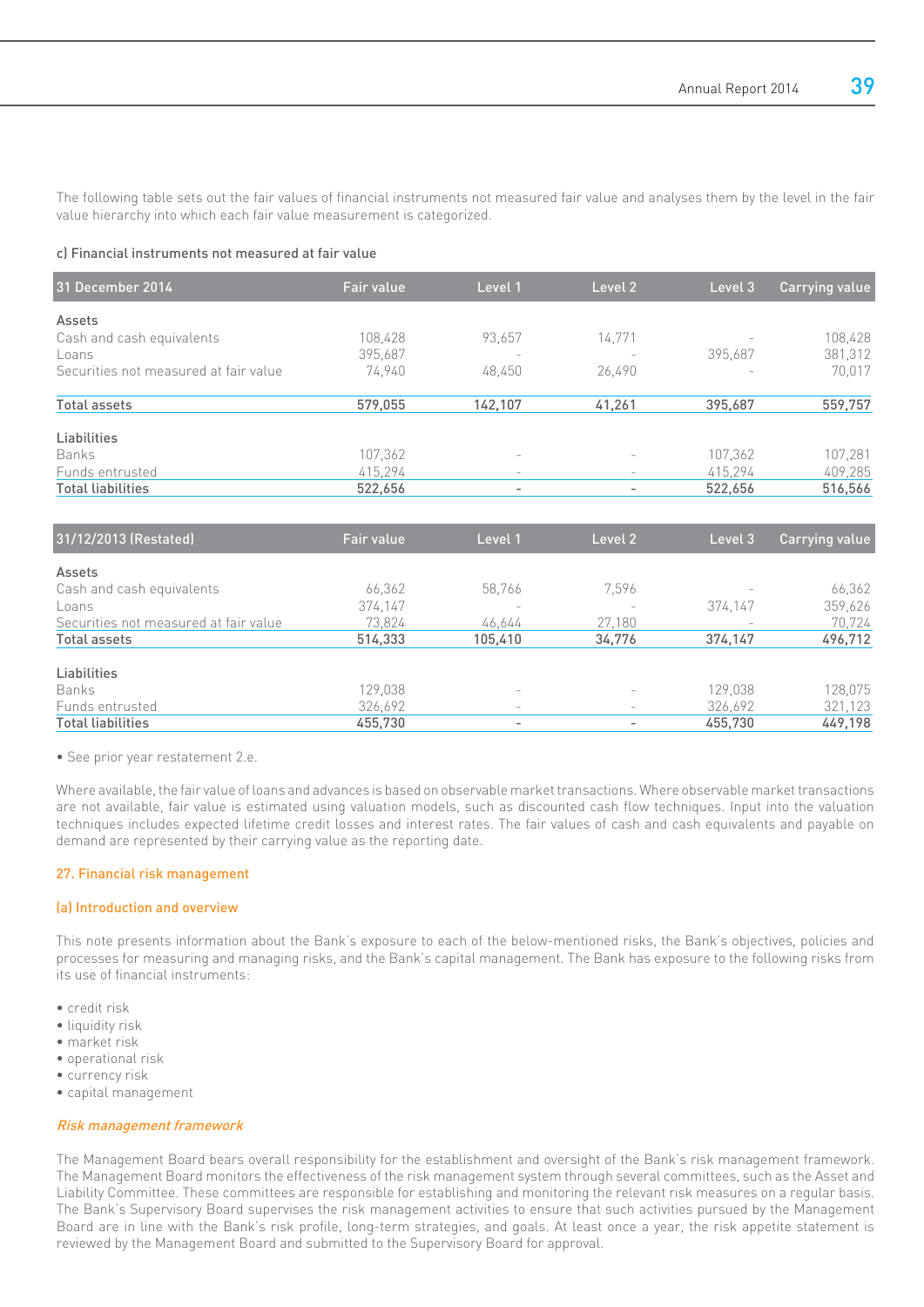The Bank's risk management policies are established to identify and analyze the risks faced by the Bank, to set appropriate risk limits and controls, and to monitor risks and adherence to limits. Risk management policies and systems are reviewed regularly to reflect changes in market conditions, and products and services offered. The Bank, through its training and management standards and procedures, aims to develop a disciplined and constructive control environment, in which all employees understand their roles and obligations.

The risks are measured using internationally accepted methodologies in compliance with domestic and international regulations, the Bank's structure, policy, and procedures. They are effectively managed and assessed in a continuously growing manner. At the same time, studies are also carried out on compliance with international banking applications, such as Basel II and Basel III.

# (b) Credit risk

Credit risk is defined as the probability of loss if the customer or counterparty fails to meet its obligations partially or completely on the terms set. For risk management reporting purposes, the Bank considers and consolidates all elements of credit risk exposure (such as individual obligor default risk, country and sector risk).

# Impaired loans

Impaired loans and securities are loans and advances and investment debt securities (other than those carried at fair value through profit or loss) for which the Bank determines that it is probable that it will be unable to collect all principal and interest due according to the contractual terms of the loan / investment security agreement(s). These loans are graded 6-8 in the Bank's internal credit risk grading system. In 2014, EUR 78 (2013: EUR1,504) of impairment losses and EUR 340 of reversal recognized in the profit or loss was related to corporate loans and advances. ( See Note of impairment.)

# Past due but not impaired loans

The Bank had no past due loans and advances as of December 31, 2014.

# Collateral policy

The Bank holds collateral against loans and advances to customers in the form of cash, mortgage interests over property, other registered securities over assets, and guarantees. Estimates of fair value are based on the value of collateral assessed at the time of borrowing, and are generally not updated except when a loan is individually assessed as impaired.

The breakdown of performing cash loans and advances by type of collateral is as follows:

|                                        |          | <b>Loans and advances</b><br>to customers |                          | <b>Loans and advances</b><br>to banks |                          | Interest bearing<br>securities |  |
|----------------------------------------|----------|-------------------------------------------|--------------------------|---------------------------------------|--------------------------|--------------------------------|--|
| <b>Collateral analysis</b>             | $Dec-14$ | Dec - 13 Restated                         | $Dec-14$                 | $Dec-13$                              | $Dec-14$                 | $Dec-13$                       |  |
| Against neither past due nor impaired: |          |                                           |                          |                                       |                          |                                |  |
| Secured by cash collateral             | 11,636   | 2.362                                     | $\overline{\phantom{a}}$ | $\overline{\phantom{a}}$              | $\overline{\phantom{a}}$ |                                |  |
| Secured by cash bonds                  | $\sim$   |                                           |                          | ٠                                     | $\overline{\phantom{a}}$ |                                |  |
| Secured by mortgages                   | 1.237    | 162                                       |                          | $\overline{\phantom{a}}$              |                          |                                |  |
| Other collateral                       | 160.304  | 140.744                                   |                          |                                       |                          |                                |  |
| Uncollateralized exposure              | 65,885   | 61,789                                    | 142.250                  | 154,569                               | 126.817                  | 99.439                         |  |
| Carrying amount                        | 239,062  | 205.057                                   | 142,250                  | 154,569                               | 126,817                  | 99,439                         |  |

• See prior year restatement 2.e.i

Sectorial and geographical concentration of loans & advances and investment securities

The Bank monitors concentrations of credit risk by sector and geographic location. An analysis of concentrations of credit risk from loans and advances and investments securities at the balance sheet date is shown below: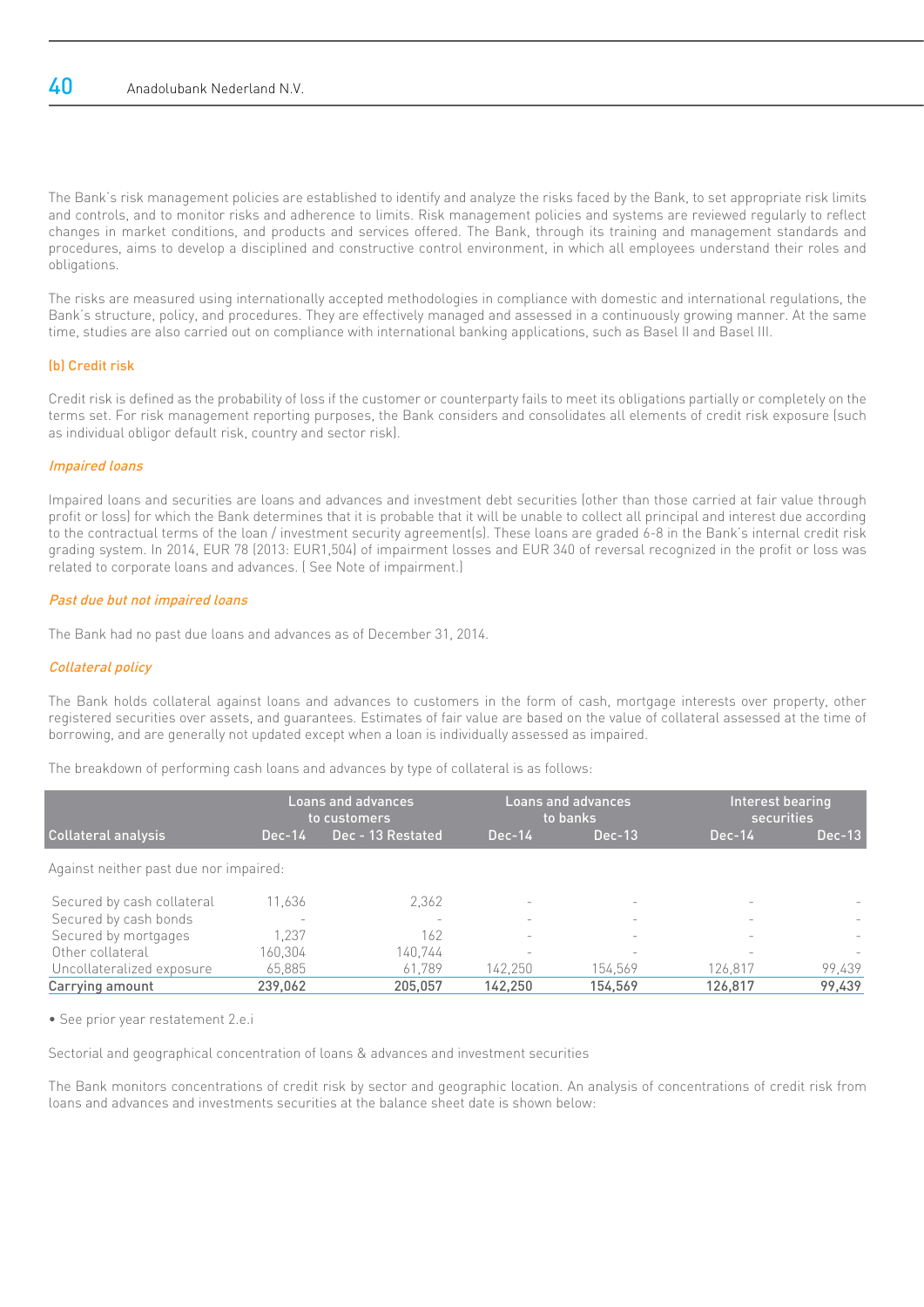|                               |          | Loans and advances<br>to customers |          | <b>Loans and advances</b><br>to banks | Interest bearing<br>securities |        |
|-------------------------------|----------|------------------------------------|----------|---------------------------------------|--------------------------------|--------|
| Concentration by sector       | $Dec-14$ | Dec - 13 Restated                  | $Dec-14$ | Dec-13                                | $Dec-14$                       | Dec-13 |
| Corporate:                    |          |                                    |          |                                       |                                |        |
| Basic materials               | 29,231   | 21,826                             |          |                                       |                                | 645    |
| Consumer products non-food    |          |                                    |          |                                       |                                |        |
| <b>Building materials</b>     | 35,605   | 19,116                             |          |                                       |                                |        |
| Insurance & Pension Funds     |          | 167                                |          |                                       |                                |        |
| Private individuals           | 493      | 373                                |          |                                       |                                |        |
| Technology                    | 12,423   | 13,575                             |          |                                       | 2,207                          | 632    |
| Financial intermediation      | 57,466   | 58,891                             |          |                                       | 13,207                         | 6,772  |
| Construction& Infrastructure  | 11,989   | 3,645                              |          |                                       |                                |        |
| Automotive                    | 9,912    | 17,933                             |          |                                       |                                |        |
| Transport & Logistics         | 19,349   | 14,143                             |          |                                       | 1,052                          | 1,070  |
| Food, Beverages & Tobacco     | 2,315    |                                    |          |                                       | 1,896                          |        |
| Capital goods                 |          |                                    |          |                                       |                                |        |
| Chemicals                     | 24,528   | 27,281                             |          |                                       |                                |        |
| Oil & Gas                     | 7,406    | 12,983                             |          |                                       | 7,166                          | 6,986  |
| Telecom                       | 9,295    | 16,275                             |          |                                       |                                |        |
| Others                        |          | 353                                |          |                                       |                                |        |
| Utilities                     | 18,288   |                                    |          |                                       |                                |        |
| Healthcare (Inc. Social Work) | 2,129    |                                    |          |                                       |                                |        |
| Government                    |          |                                    |          | 5                                     | 26,349                         | 20,391 |
| Bank                          |          |                                    |          |                                       |                                |        |
|                               |          |                                    | 142,250  | 154,564                               | 74,940                         | 62,943 |
| Provisions                    | (1, 367) | (1, 504)                           |          |                                       |                                |        |
| Carrying amount               | 239,062  | 205,057                            | 142,250  | 154,569                               | 126,817                        | 99,439 |

• See prior year restatement 2.e.i

Concentration by location for loans and advances is measured according to the location of the Bank holding the asset, which has a high correlation with the location of the borrower. Concentration by location for investment securities is measured according to the location of the issuer of the security.

|                          |          | Loans and advances<br>to customers | Loans and advances<br>to banks |         | Interest bearing<br>securities |          |
|--------------------------|----------|------------------------------------|--------------------------------|---------|--------------------------------|----------|
|                          | $Dec-14$ | Dec - 13 Restated                  | $Dec-14$                       | Dec-13  | $Dec-14$                       | $Dec-13$ |
| Europe                   | 83,387   | 61,121                             | 37,930                         | 28,372  | 65,440                         | 55,913   |
| Rest of the countries    | 155,675  | 143,936                            | 104,320                        | 126,197 | 61,377                         | 43,526   |
| Turkey                   | 88,419   | 82,915                             | 93,838                         | 76,882  | 45,914                         | 34,192   |
| Russia                   | 6,330    | 26,711                             | 8,002                          | 44,649  |                                |          |
| Switzerland              | 18,965   | 11,776                             |                                |         |                                |          |
| Cayman Islands           |          | 865                                |                                |         | 2,570                          | 2,572    |
| Azerbaijan               |          |                                    | 2,480                          | 4,666   | 4,221                          | 3,733    |
| Marshall Islands         | 15,203   | 4,321                              |                                |         |                                |          |
| United Arab Emirates     | 9,295    | 10,518                             | ÷                              |         |                                |          |
| United States of America | 7,006    | 3,993                              |                                |         |                                |          |
| Panama                   | 2,430    | 1,569                              |                                |         |                                |          |
| Cook Islands             | 2.675    | 1,268                              |                                |         |                                |          |
| Brazil                   |          |                                    |                                |         | 3,033                          | 3,029    |
| Kazakhstan               |          |                                    |                                |         | 374                            |          |
| Qatar                    |          |                                    |                                |         | 4,138                          |          |
| Serbia                   |          |                                    |                                |         | 1,127                          |          |
| <b>Brunei</b>            | 3,037    |                                    |                                |         |                                |          |
| Macedonia                | 2,315    |                                    |                                |         |                                |          |
| Carrying amount          | 239,062  | 205,057                            | 142,250                        | 154,569 | 126,817                        | 99,439   |

• See prior year restatement 2.e.i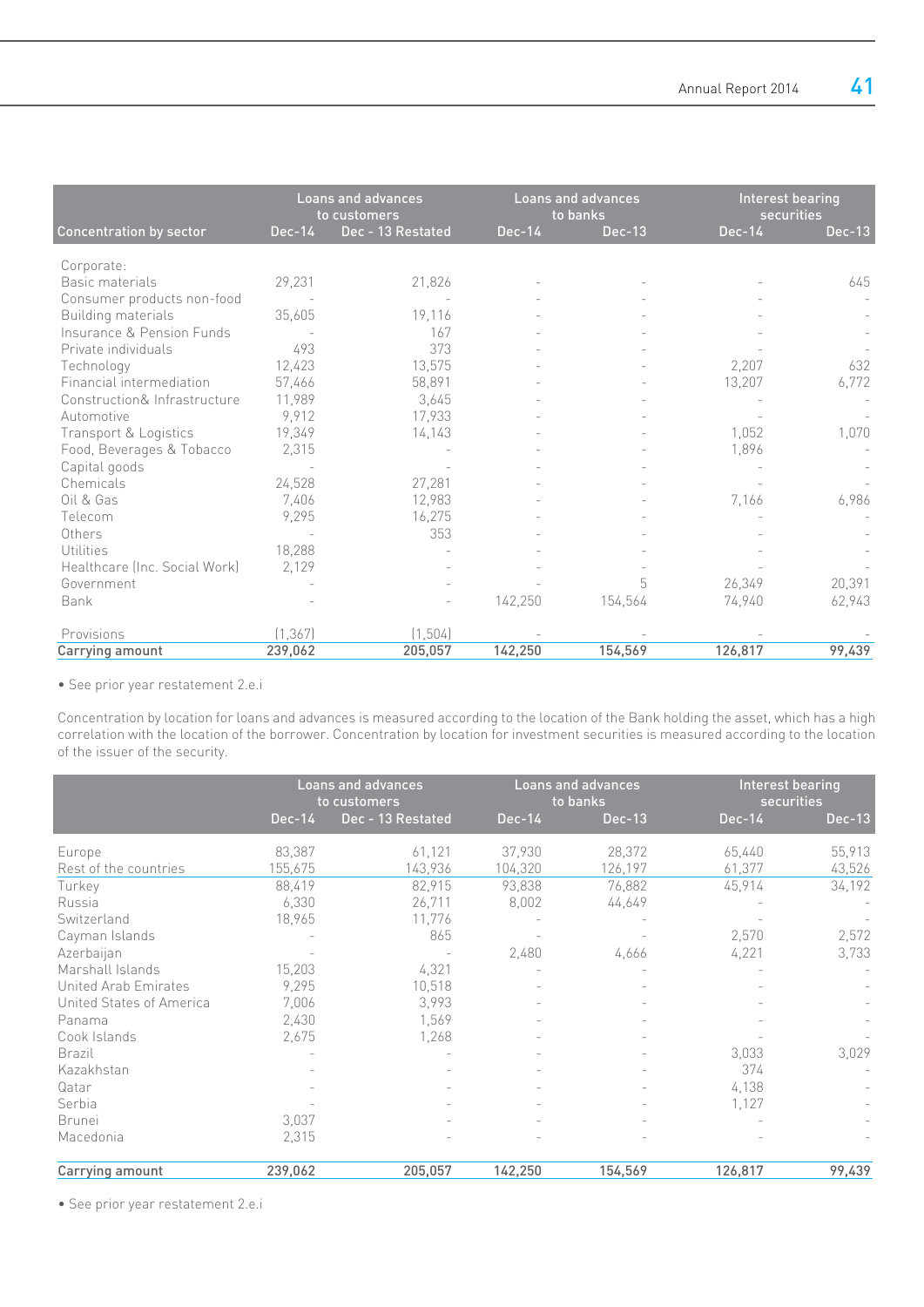|                                                    |                                               | Loans and advances<br>to customers |                   | Loans and advances<br>to banks         | Interest bearing<br><b>securities</b> |                  |
|----------------------------------------------------|-----------------------------------------------|------------------------------------|-------------------|----------------------------------------|---------------------------------------|------------------|
| <b>Credit quality analysis</b>                     | $Dec-14$                                      | Dec - 13 Restated                  | $Dec-14$          | $Dec-13$                               | $Dec-14$                              | $Dec-13$         |
| Rated BBB- to AA<br>Rated B- to BB+                | 14,242<br>8.327                               | 8.582<br>2.913                     | 110.059<br>30.831 | 120.701<br>28.974                      | 91.451<br>32.044                      | 73.049<br>23.270 |
| <b>CCC</b><br>Unrated <sup>[*]</sup><br>Provisions | $\overline{\phantom{a}}$<br>217.860<br>1,367) | 195.066<br>1,504)                  | 399<br>961        | ۰<br>4.894<br>$\overline{\phantom{a}}$ | -<br>3.322<br>$\,$                    | 3,120            |
| Carrying amount                                    | 239.062                                       | 205.057                            | 142.250           | 154.569                                | 126.817                               | 99,439           |

The table below sets out the credit quality of the financial assets.

• See prior year restatement 2.e.i

• The figures do not include the impairment.

(\*) The Bank makes use of vendor rating models provided by Bureau van Dijk in order to assign internal ratings to its customers.

# (c) Liquidity risk

Liquidity risk is commonly defined as the ability of an institution to fund increases in assets and meet obligations as they come due, without incurring unacceptable losses.

The Bank's liquidity risk is managed centrally by the Treasury Department and is monitored by the Risk Management Department, while the Bank's Internal Audit function assesses whether the liquidity management process is designed properly and operating effectively. The Bank monitors intraday liquidity risk, short-term 30-day liquidity risk, liquidity risk for one-year horizon, and risk arising from mismatches of longer term assets and liabilities. The Bank's liquidity management process includes: projecting expected cash flows in a maturity profile rather than relying merely on contractual maturities; monitoring balance sheet liquidity; monitoring and managing the maturity profile of liabilities and off-balance sheet commitments; monitoring the concentration of liquidity risk in order to avoid undue reliance on large financing counterparties projecting cash flows arising from future business; and maintaining liquidity and contingency plans that outline measures to be taken in the event of difficulties arising from liquidity crisis.

The Liquidity Risk Policy is built on international standards on liquidity risk measurements developed by the Basel Committee on Banking Supervision (e.g. the Liquidity Coverage ratio (LCR) and the Net Stable Funding Ratio (NSFR)), and it also applies measurements that best suit the operating environment of the Bank.

Various stress tests have been constructed to measure how different scenarios affect the liquidity position and liquidity risk of the Bank. The stress tests are conducted monthly and measure the Bank's ability to withstand deposit withdrawals under various levels of adverse conditions. These stress tests are set up to measure the Bank's ability to operate in its current economic environment.

The Bank's ALCO sets limits for liquidity risk tolerance through the Liquidity Risk Policy by determining an acceptable level of liquidity position under normal and stressed business conditions. ALCO is also responsible for deciding on strategies, policies and practices on liquidity risk in accordance with the risk tolerance, while taking into account key business units, products, legal structures, and regulatory requirements.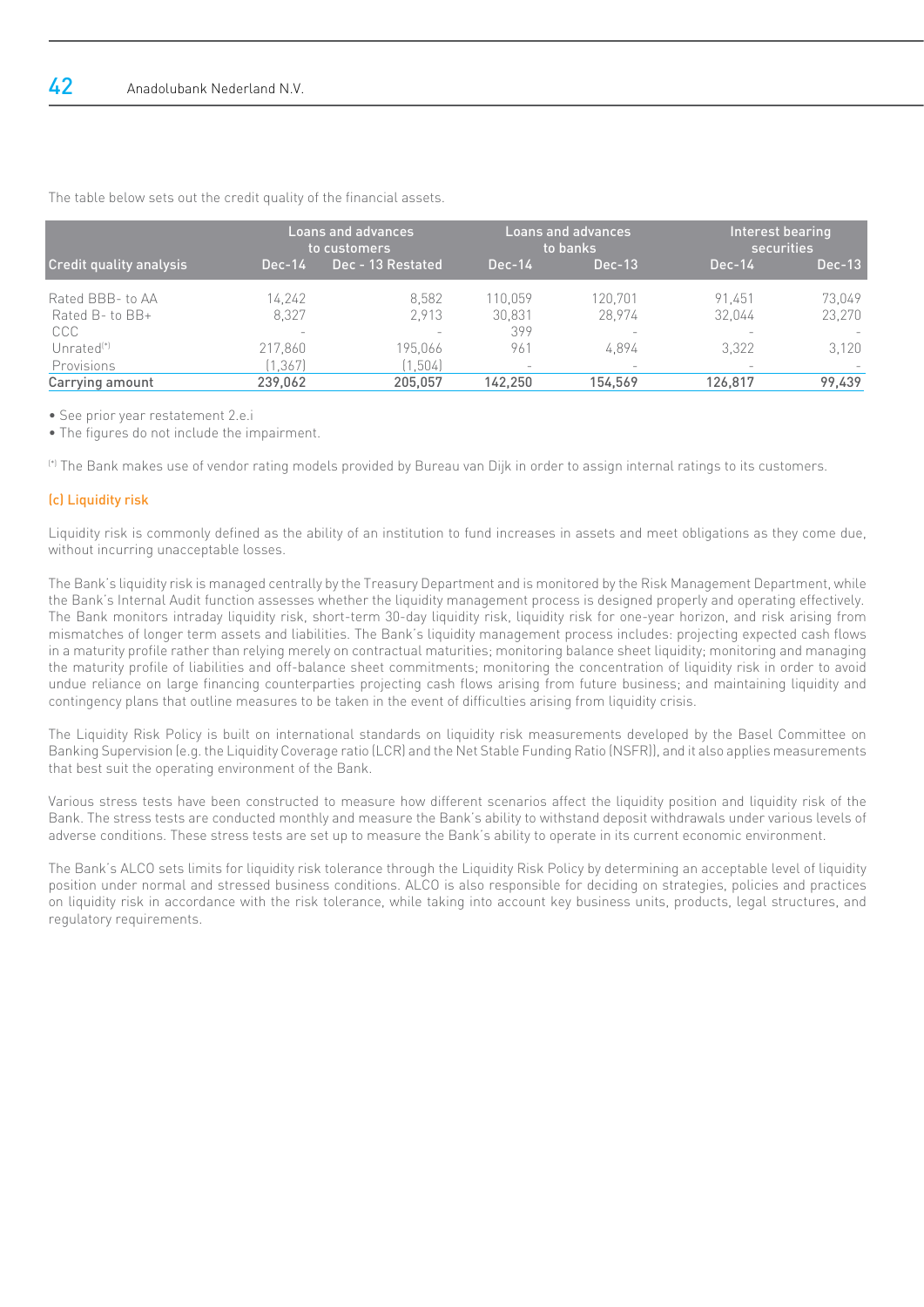Furthermore, the Bank has carried out an internal liquidity adequacy assessment process (ILAAP) based on DNB's ILAAP Policy Rule, and submitted the required documentation to DNB for purposes of Supervisory Review and Evaluation Process (SREP). The internal process, governance, and consultative dialogue with the regulatory supervisory body required to meet the ILAAP rules are similar to the ICAAP.

The ILAAP Supervision Manual is the main reference for the Bank's liquidity risk management. It provides an all-encompassing qualitative and quantitative guidance for liquidity risk management, as well for the implementation of the liquidity regulation with the Basel III accord.

### Residual contractual maturities of financial assets and liabilities

The tables below show the undiscounted cash flows on the Bank's financial liabilities on the basis of their earliest possible contractual maturity, comparing December 31, 2014 figures with those of December 31, 2013. The Bank's expected cash flows on some of these instruments vary significantly from this analysis. For example, demand deposits from customers are expected to maintain a stable balance. EUR 219 under non-distributable items pertains to the DGS apportionment about DSB Bank, which will be disbursed by DNB due to the payment of distribution of assets of DSB Bank. Daily liquidity and the liquidity maturity calendar are part of the Bank's Risk Management. Liquidity tests and stress test scenarios are conducted under ICAAP, ILAAP and the Recovery Plan.

The liquidity test and the stress test scenario indicate that the liquidity is sufficiently above requirements.

The following table provides a maturity analysis of assets and liabilities according to their contractual remaining maturity:

#### 31 December 2014

|                              |          |                          |            |          | >3           |                |                          |                         |
|------------------------------|----------|--------------------------|------------|----------|--------------|----------------|--------------------------|-------------------------|
|                              | Carrying |                          | $\leq$ 1   | $1 - 3$  | months       | $>1$ year      |                          | <b>Not</b>              |
| <b>Assets</b>                | amount   | <b>Demand</b>            | month      | months   | $\le$ 1 year | $\leq$ 5 years |                          | > 5 years distributable |
| Cash and cash equivalents    | 108.428  | 101,386                  | 7.042      |          |              |                |                          |                         |
| <b>Banks</b>                 | 142,250  | $\overline{\phantom{a}}$ | 4.074      | 15,265   | 96,973       | 25,938         |                          |                         |
| Loans and advances           | 239,062  | $\overline{\phantom{a}}$ | 43.913     | 25,903   | 41,530       | 103.310        | 24,406                   |                         |
| Interest bearing securities  | 126,817  |                          |            | 34       | 6,019        | 74,894         | 45,870                   |                         |
| Other assets                 | 4,105    |                          |            |          |              |                |                          | 4,105                   |
| Total assets                 | 620,662  | 101,386                  | 55,029     | 41,202   | 144,522      | 204,142        | 70,276                   | 4,105                   |
| <b>Liabilities</b>           |          |                          |            |          |              |                |                          |                         |
| <b>Banks</b>                 | 107.281  |                          | 38.765     | 32.065   | 25,474       | 10.977         | $\overline{\phantom{0}}$ |                         |
| Funds entrusted              | 409.285  | 35.381                   | 182,055    | 23,537   | 82,084       | 86.228         |                          |                         |
| Current tax liabilites       | 170      |                          |            |          |              |                |                          | 170                     |
| Other liabilites             | 24,214   |                          |            | 4,586    | 10,873       |                | $\sim$                   | 8,755                   |
| <b>Total liabilities</b>     | 540,950  | 35,381                   | 220,818    | 60,188   | 118,431      | 97,206         | ۰.                       | 8,925                   |
| Shareholders' equity         | 79.712   |                          |            |          |              |                | $\sim$                   | 79,712                  |
| Total liabilities and equity | 620,662  | 35,381                   | 220,820    | 60,188   | 118,431      | 97,206         | Ξ.                       | 88,637                  |
| Net liquidity                |          | 66,005                   | (165, 791) | (18,986) | 26,091       | 106,936        | 70,276                   | (84, 532)               |

\* Including on demand saving accounts which has on average a longer term characteristic

| 31 December 2013 (Restated)                        | Carrying<br>amount | Demand                         | $\leq$ 1<br>month            | $1 - 3$<br>months            | > 3<br>months               | $>1$ vear                    |                                                       | <b>Not</b><br>> 5 years distributable |
|----------------------------------------------------|--------------------|--------------------------------|------------------------------|------------------------------|-----------------------------|------------------------------|-------------------------------------------------------|---------------------------------------|
| Total assets<br>Total liabilities<br>Net liquidity | 534.055<br>534.055 | 64.651<br>131.887<br>(67, 236) | 53.957<br>73.984<br>(20.027) | 42.173<br>60.083<br>(17.910) | 144.196<br>75.051<br>69,145 | 180.799<br>118.856<br>61.943 | 42.789<br>$\hspace{1.0cm} - \hspace{1.0cm}$<br>42.789 | 5.490<br>74.194<br>(68, 704)          |

• See prior year restatement 2.e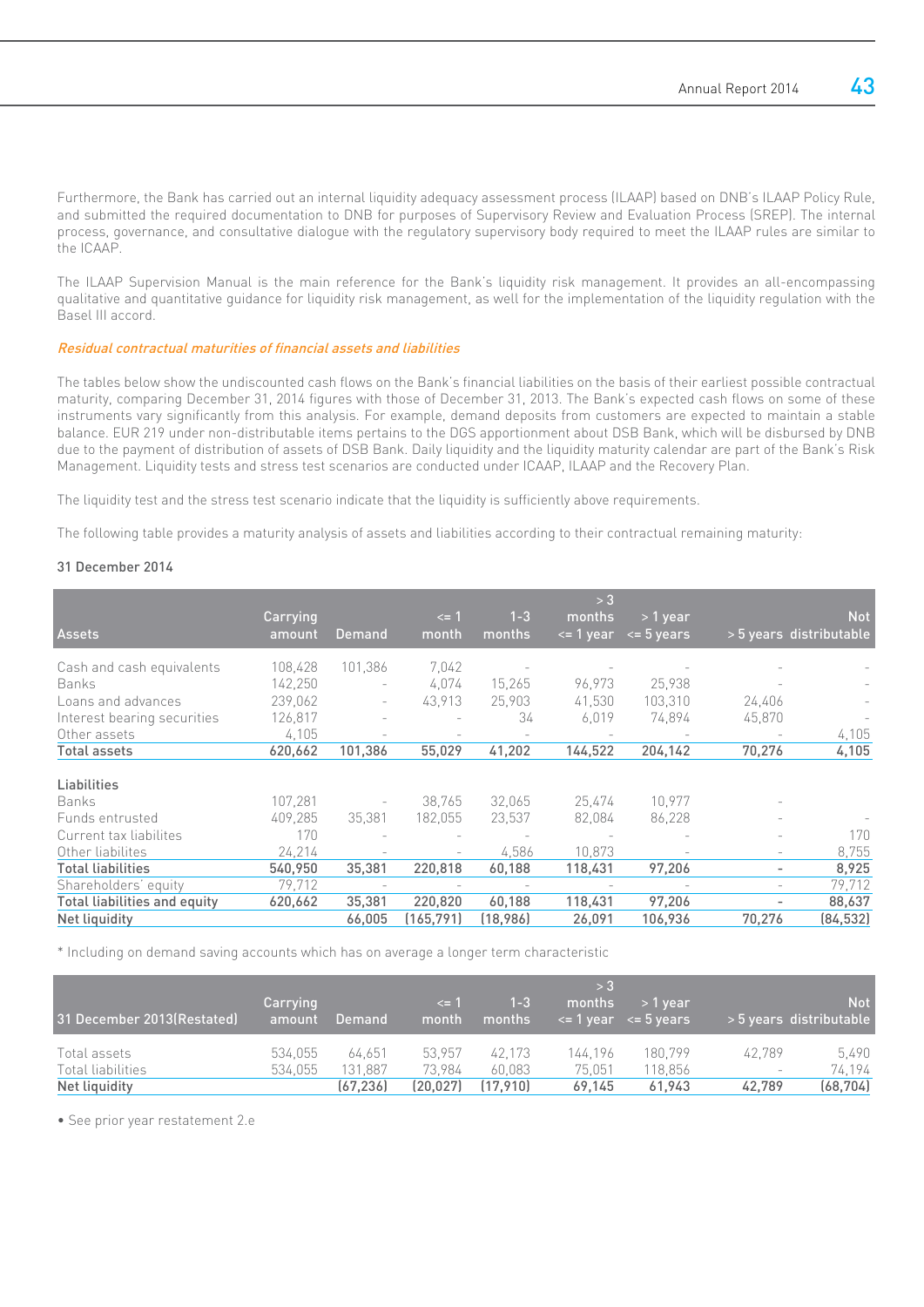# (d) Market risk

Market risk is the risk of changes in market prices. Interest rate, equity prices, foreign exchange rates and credit spreads will affect the Bank's income or the value of its holdings of financial instruments. The objective of market risk management is to manage and control market risk exposures within acceptable parameters, while optimizing the return on risk.

# Management of market risk

The Bank divides its exposure to market risk between trading and non-trading portfolios. Trading portfolios are mainly held by the Treasury Department, and include positions arising from market making and proprietary position taking, together with financial assets and liabilities that are managed on a fair value basis.

# Exposure to interest rate risk – non-trading portfolios

The principal risk to which non-trading portfolios are exposed is the risk of loss from fluctuations in the future cash flows or fair values of financial instruments because of a change in market interest rates. Interest rate risk is managed principally through monitoring interest rate gaps, and by having pre-approved limits for repricing bands. The ALCO is the monitoring body for compliance with these limits, and is assisted by the Treasury Department in its day-to-day monitoring activities. A summary of the Bank's interest rate gap position on non-trading portfolios is as follows:

| 31 December 2014            | Carrying<br>amount | $\leq$ 3<br>months | $3 - 6$<br>months | $>6$ months<br>$\leq$ 1 year | >1<br>year | Non-interest |
|-----------------------------|--------------------|--------------------|-------------------|------------------------------|------------|--------------|
|                             |                    |                    |                   |                              |            |              |
| Assets                      |                    |                    |                   |                              |            |              |
| Cash and cash equivalents   | 108.428            | 7.042              |                   |                              |            | 101,386      |
| Banks                       | 142,250            | 34,306             | 49,179            | 40,828                       | 17,937     |              |
| Loans and advances          | 239,062            | 94,841             | 38,064            | 18,426                       | 87,731     |              |
| Interest bearing securities | 126,817            | 20,561             | 6,019             | 2,081                        | 98,156     |              |
| Current tax assets          |                    |                    |                   |                              |            |              |
| Deferred tax assets         | 1,581              |                    |                   |                              |            | 1,581        |
| Other assets                | 2,524              |                    |                   |                              |            | 2,524        |
| Total assets                | 620,662            | 156,750            | 93,262            | 61,335                       | 203,824    | 105,491      |
| Liabilities                 |                    |                    |                   |                              |            |              |
| Banks                       | 107.281            | 70.905             | 25,474            |                              | 10.902     |              |
| Funds entrusted             | 409,285            | 193.709            | 32,903            | 61,063                       | 86,229     | 35,381       |
| Current tax liabilities     | 170                |                    |                   |                              |            | 170          |
| Other liabilities           | 24,214             |                    |                   |                              |            | 24,214       |
| <b>Total liabilities</b>    | 540,950            | 264,614            | 58,377            | 61,063                       | 97,131     | 59,765       |
| Surplus/deficit             | 79,712             | (107,864)          | 34,885            | 274                          | 106,693    | 45,726       |

| 31 December 2013 (Restated)          | Carrying<br>amount | $\leq$ 3<br>months   | $3 - 6$<br>months | $>6$ months<br>$\leq$ 1 vear | vear            | Non-interest     |
|--------------------------------------|--------------------|----------------------|-------------------|------------------------------|-----------------|------------------|
| Total assets                         | 534.055            | 200.192              | 91.017            | 47.039                       | 125.666         | 70.141           |
| Total liabilities<br>Surplus/deficit | 460.275<br>73.780  | 263.385<br>(63, 193) | 31.833<br>59.184  | 34.907<br>12.132             | 19.073<br>6.593 | 11.077<br>59,064 |

• See prior year restatement 2.e

# Sensitivity of reported equity to interest rate movements

# (e) Currency risk

Currency risk arises when an entity's equity is under threat as a result of exchange rate fluctuations. Naturally, a bank doing business in multiple currencies would be exposed to currency risk unless these risks are properly hedged. Any sizeable transaction that may incur currency risk is immediately hedged with a banking counterpart, while smaller transactions are gathered until they form a sizeable amount for hedging.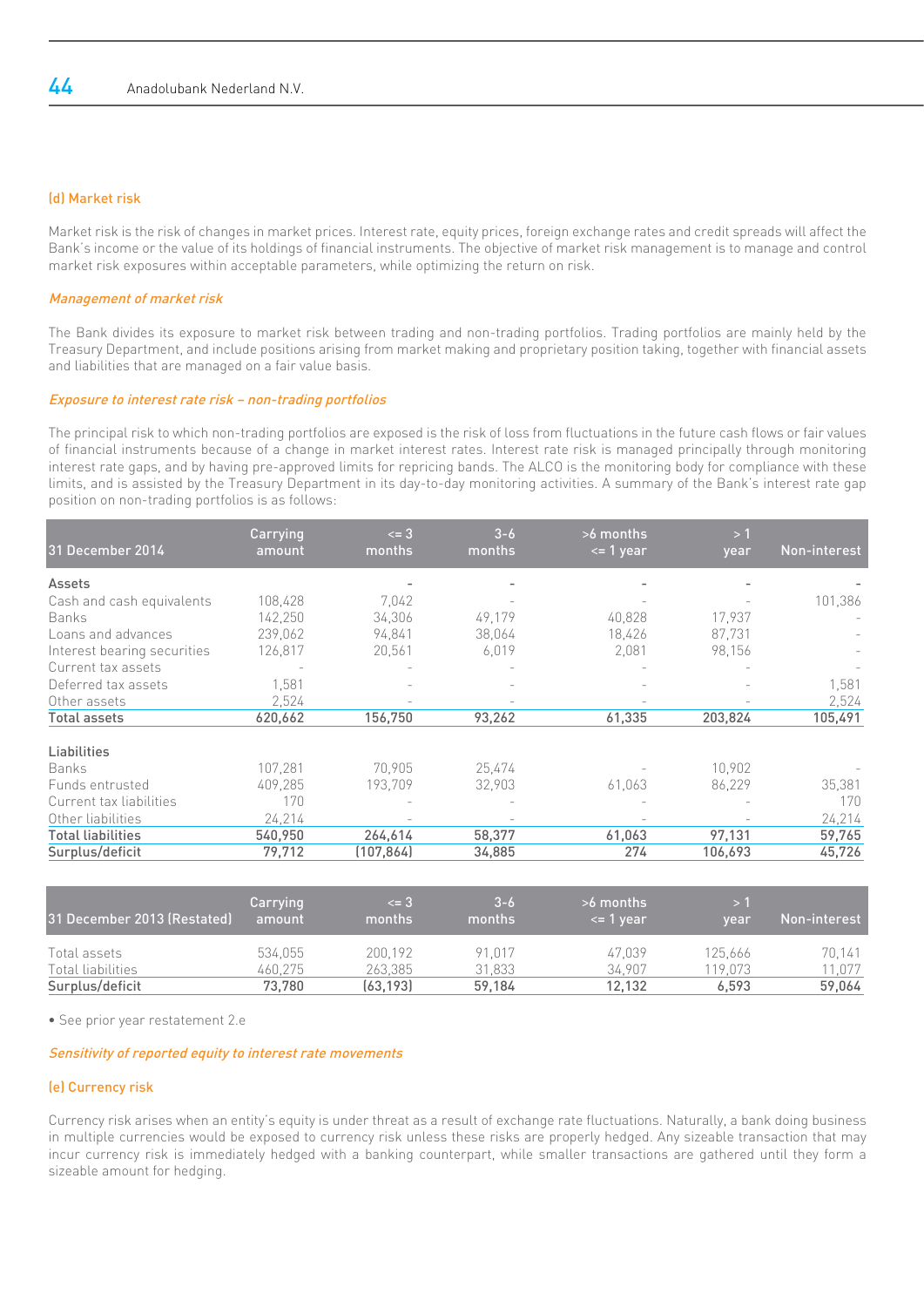Foreign exchange gains and losses arising from foreign currency transactions are recorded at the transaction dates. At the end of the periods, foreign currency assets and liabilities are evaluated with the Bank's spot purchase rates, and the differences are recorded as foreign exchange gain or loss in the profit or loss.

The Bank bears exposure to the effects of fluctuations in the prevailing foreign currency exchange rates on its financial position and cash flows. Management Board sets limits on the level of exposure by currency and in total for both overnight and intra-day positions, which are monitored daily. The Bank's exposure to foreign currency exchange rate risk as of December 31, 2014, on the basis of the Bank's assets and liabilities at carrying amounts, categorized by currency, is shown in the following table:

For the purposes of the evaluation of the table below, the figures present the EUR-equivalent of the related currencies.

### 31 December 2014

| <b>Assets</b>                      | Euro       | <b>USD</b> | <b>TRY</b> | <b>Other</b> | <b>Total</b> |
|------------------------------------|------------|------------|------------|--------------|--------------|
| Cash and cash equivalents          | 94,802     | 6,027      | 7,587      | 12           | 108,428      |
| Banks                              | 82,035     | 59,924     |            | 291          | 142,250      |
| Loans and advances                 | 91,792     | 121,005    | 25,493     | 772          | 239,062      |
| Interest bearing securities        | 64,028     | 62,789     |            |              | 126,817      |
| Current tax assets                 |            |            |            |              |              |
| Deferred tax assets                | 1,581      |            |            |              | 1,581        |
| Property and equipment             | 140        |            |            |              | 140          |
| Derivative financial assets        | 1,999      |            |            |              | 1,999        |
| Intangible assets                  | 43         |            |            |              | 43           |
| Other assets                       | 342        |            |            |              | 342          |
| <b>Total assets</b>                | 336,762    | 249,745    | 33,080     | 1,075        | 620,662      |
| Liabilities                        |            |            |            |              |              |
| Banks                              | 62,387     | 44,893     |            | 1            | 107,281      |
| Funds entrusted                    | 288,162    | 105,288    | 15,788     | 47           | 409,285      |
| Current tax liabilities            | 170        |            |            |              | 170          |
| Deferred tax liabilities           | $\bar{a}$  |            |            |              |              |
| Derivative financial liabilities   | 8,045      |            |            |              | 8,045        |
| Share capital and share premium    | 70,000     |            |            |              | 70,000       |
| Retained earnings                  | 4,019      |            |            |              | 4,019        |
| Revaluation reserves               |            | (117)      |            |              | (117)        |
| Net Profit                         | 5,810      |            |            |              | 5,810        |
| Other liabilities                  | 710        | 15,459     |            |              | 16,169       |
| <b>Total liabilities</b>           | 439,303    | 165,523    | 15,788     | 48           | 620,662      |
| Net on balance sheet position      | (102, 541) | 84,222     | 17,292     | 1,027        |              |
|                                    |            |            |            |              |              |
| Net notional amount of derivatives | 95,253     | (83, 763)  | (17, 391)  | (939)        | (6, 839)     |
| Net position                       | (7, 288)   | 459        | (99)       | 88           | (6, 839)     |
|                                    |            |            |            |              |              |
| 31 December 2013 (Restated)        | Euro       | <b>USD</b> | <b>TRY</b> | <b>Other</b> | <b>Total</b> |
| Total assets                       | 257,398    | 224,292    | 44,978     | 7,387        | 534,055      |
| Total liabilities                  | 446,697    | 79,141     | 5,824      | 2,394        | 534,055      |
| Net on balance sheet position      | (189, 299) | 145,151    | 39,154     | 4,993        |              |
| Net notional amount of derivatives | 191,606    | (145, 417) | (38, 341)  | (4, 420)     | 3,429        |
| Net position                       | 2.307      | (266)      | 813        | 573          | 3,429        |

• See prior year restatement 2.e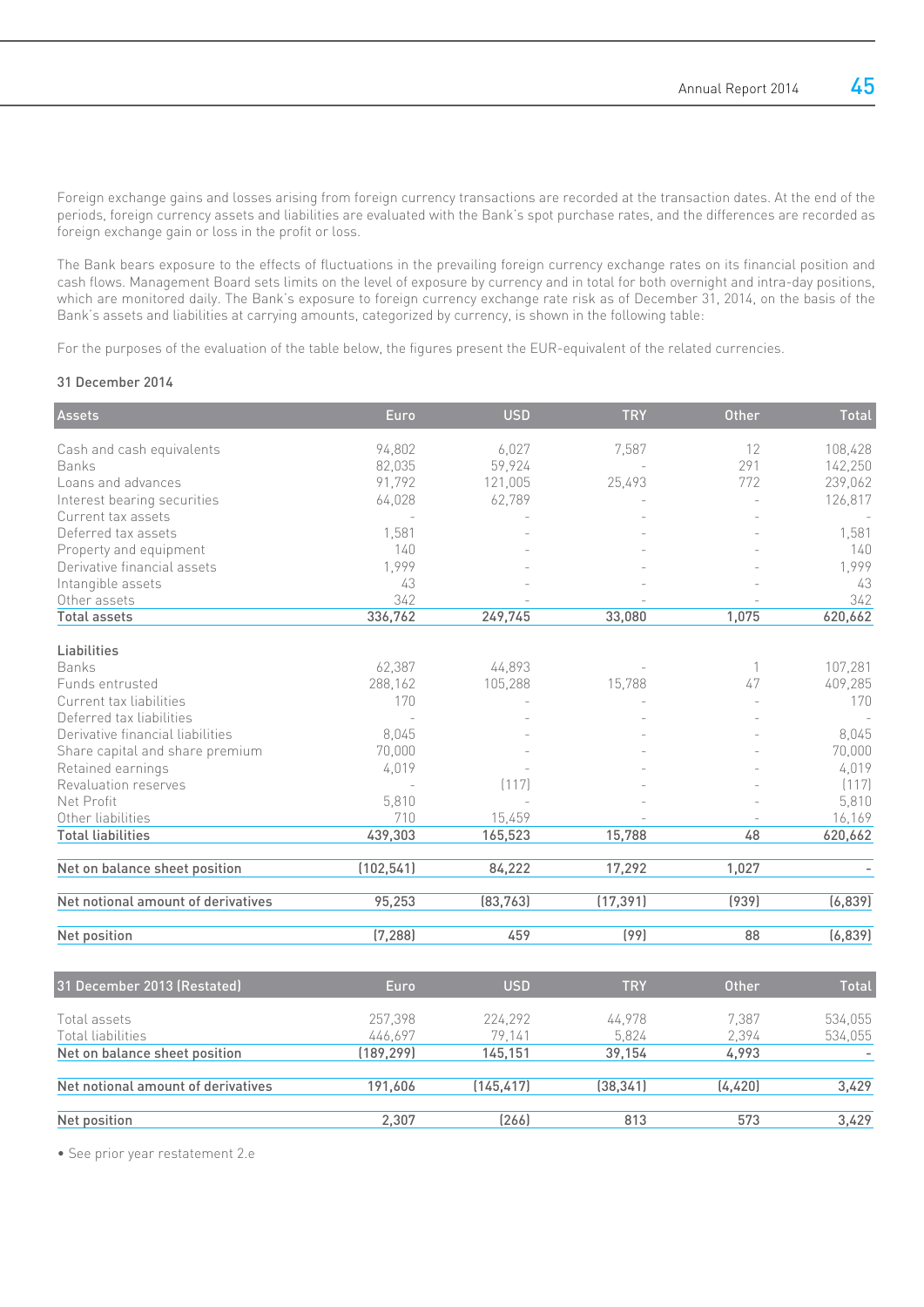# (f) Capital management

Management uses regulatory capital ratios in order to monitor its capital base, and the capital ratios remain within the international standards for measuring capital adequacy. The Bank ensures that regulatory capital requirements are met during its business planning process, and as such controls compliance throughout the year.

The Bank has taken part in the Basel III Monitoring Exercises since 2011, supervised by DNB and the Basel Committee. The results of these analyses indicate that the Bank is well placed for the regulatory changes. The impact of the changes on the definition of capital, as well as the minimum capital requirements, is expected to be limited given that the Bank has a high Common Equity Tier I ratio. The Bank meets the leverage ratio requirement, as determined in the monitoring exercises. Finally, the Bank maintains a high liquidity buffer, and given its strong retail funding base, the Bank expects to have a smooth transition and meet both liquidity requirements.

|                        | 2014   | 2013   |
|------------------------|--------|--------|
| Tier 1 capital         | 78,990 | 72,985 |
| Paid-in capital        | 70,000 | 70,000 |
| Retained earnings      | 4.019  | 1,142  |
| Revaluation reserves   | (117)  | (239)  |
| Net profit             | 5,810  | 2,877  |
| Regulatory adjustments | [722]  | (795)  |
| Tier 2 capital         | ۰.     |        |
| Regulatory capital     | 78,990 | 72,985 |

The Bank's regulatory capital consists of the sum of Common Equity Tier 1 capital, which includes ordinary share capital, related share premiums, retained earnings, reserves, net profit and deductions for intangible assets and other regulatory adjustments relating to items that are included in equity but treated differently for capital adequacy purposes.

# 28. Comparative figures

Certain comparative figures have been updated, please refer to 2 (e) in the accounting policies.

# 29. Other information

# Subsequent events

There has been no subsequent event in 2015 during the preparation of the annual accounts.

# Proposed profit appropriation

The profit is appropriated is pursuant to Article 23 of the Articles of Association of the Bank; the relevant stipulations are as follows:

• The company may make distributions to the shareholders and to other persons entitled to distributable profits only to the extent that its shareholders' equity exceeds the sum of the amount of the paid and called up part of the capital and the reserves which must be maintained under the law.

• Every year the supervisory board shall adopt a resolution fixing the portion of the profits, as evidenced by the profit and loss accounts adopted by the general meeting of shareholders, which shall be reserved.

• Any profits which remain after application of the above shall be at the disposal of the general meeting of shareholders. The general meeting of shareholders may resolve to make interim distributions from profits or reserves, but only to the extent the provisions of section 1 of this article permits, provided that the provisions of Section 105 subsection 4 of book 2 of the Netherlands Civil Code have been observed, have been complied with and further provided that it has obtained the prior approval of the supervisory board.

• Distributions (including interim distributions) shall be made payable at the company's office on the date on which the distribution is declared, unless the resolution concerned shall provide for a different date or place.

• Any shareholder's claim for payment of distributions expires five years after the dividend has been made payable.

It is proposed to appropriate net profit pursuant to the Articles of Association, as follows;

# Proposed profit appropriation

Net profit 5,810 Addition to retained earnings pursuant to Article 23 of the Articles of Association 5,810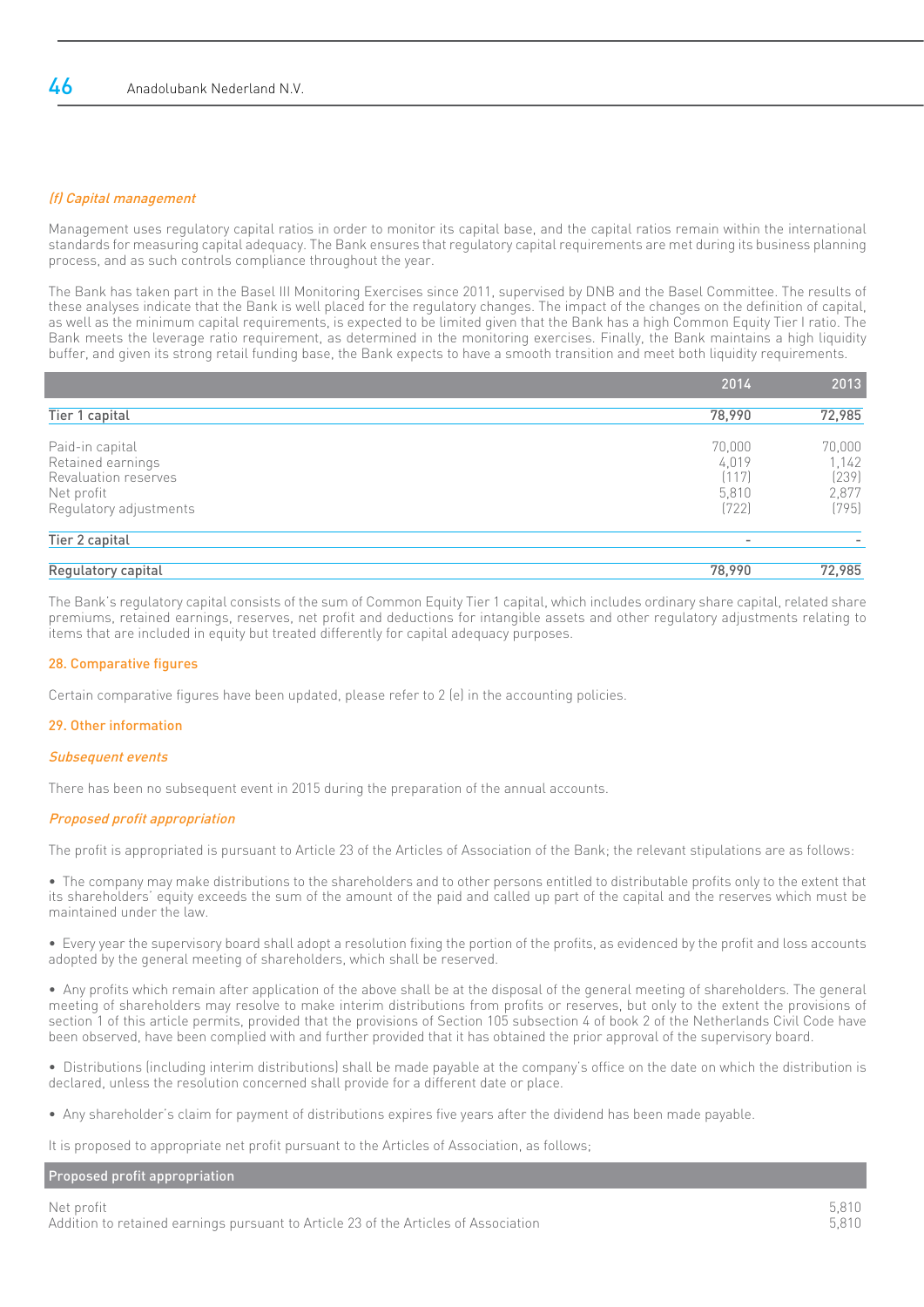#### Independent auditor's report

To: the General Meeting of Anadolubank Netherlands N.V. Report on the audit of the financial statements 2014

#### Our opinion

We have audited the financial statements 2014 of Anadolubank Netherlands N.V. (hereafter; 'Anadolubank'), based in Amsterdam.

In our opinion the financial statements give a true and fair view of the financial position of Anadolubank as at 31 December 2014, and of its result and its cash flows for 2014 in accordance with International Financial Reporting Standards as adopted by the European Union (EU-IFRS) and with Part 9 of Book 2 of the Netherlands Civil Code.

The financial statements comprise:

- 1 the statement of financial position as at 31 December 2014;
- 2 the following statements for 2014: the statements of profit and loss and comprehensive income, changes in equity and cash flows; and
- 3 the notes comprising a summary of the significant accounting policies and other explanatory information.

#### Basis for our opinion

We conducted our audit in accordance with Dutch law, including the Dutch Standards on Auditing. Our responsibilities under those standards are further described in the "Our responsibilities for the audit of the financial statements" section of our report.

We are independent of Anadolubank Netherlands N.V. in accordance with the Verordening inzake de onafhankelijkheid van accountants bij assurance-opdrachten (ViO) and other relevant independence regulations in the Netherlands. Furthermore, we have complied with the Verordening gedrags- en beroepsregels accountants (VGBA).

We believe that the audit evidence we have obtained is sufficient and appropriate to provide a basis for our opinion.

#### **Materiality**

Misstatements can arise from fraud or errors and are considered material if, individually or in the aggregate, they could reasonably be expected to influence the economic decisions of users taken on the basis of these financial statements. The materiality affects the nature, timing and extent of our audit procedures and the evaluation of the effect of identified misstatements on our opinion.

Based on our professional judgement we determined the materiality for the financial statements as a whole at EUR 420 thousand. The materiality is determined with reference to the profit before tax. The materiality is 5% of this benchmark. We have also taken into account misstatements and/or possible misstatements that in our opinion are material for qualitative reasons for the users of the financial statements.

We agreed with the Supervisory Board that unadjusted misstatements which are identified during the audit in excess of EUR 21 thousand, are reported to them, as well as smaller misstatements that in our view must be reported on qualitative grounds.

#### Our key audit matters

Key audit matters are those matters that, in our professional judgement, were of most significance in our audit of the financial statements. We have communicated the key audit matters to the Supervisory Board. The key audit matters are not a comprehensive reflection of all matters discussed.

These matters were addressed in the context of our audit of the financial statements as a whole and in forming our opinion thereon, and we do not provide a separate opinion on these matters.

#### Loan loss impairments

Certain aspects of the accounting for loan loss impairments require significant management judgment, such as the identification of loans that are deteriorating, the assessment of objective evidence for impairment and the assessment of the recoverable amount. We have therefore identified loan loss impairments as a key audit matter.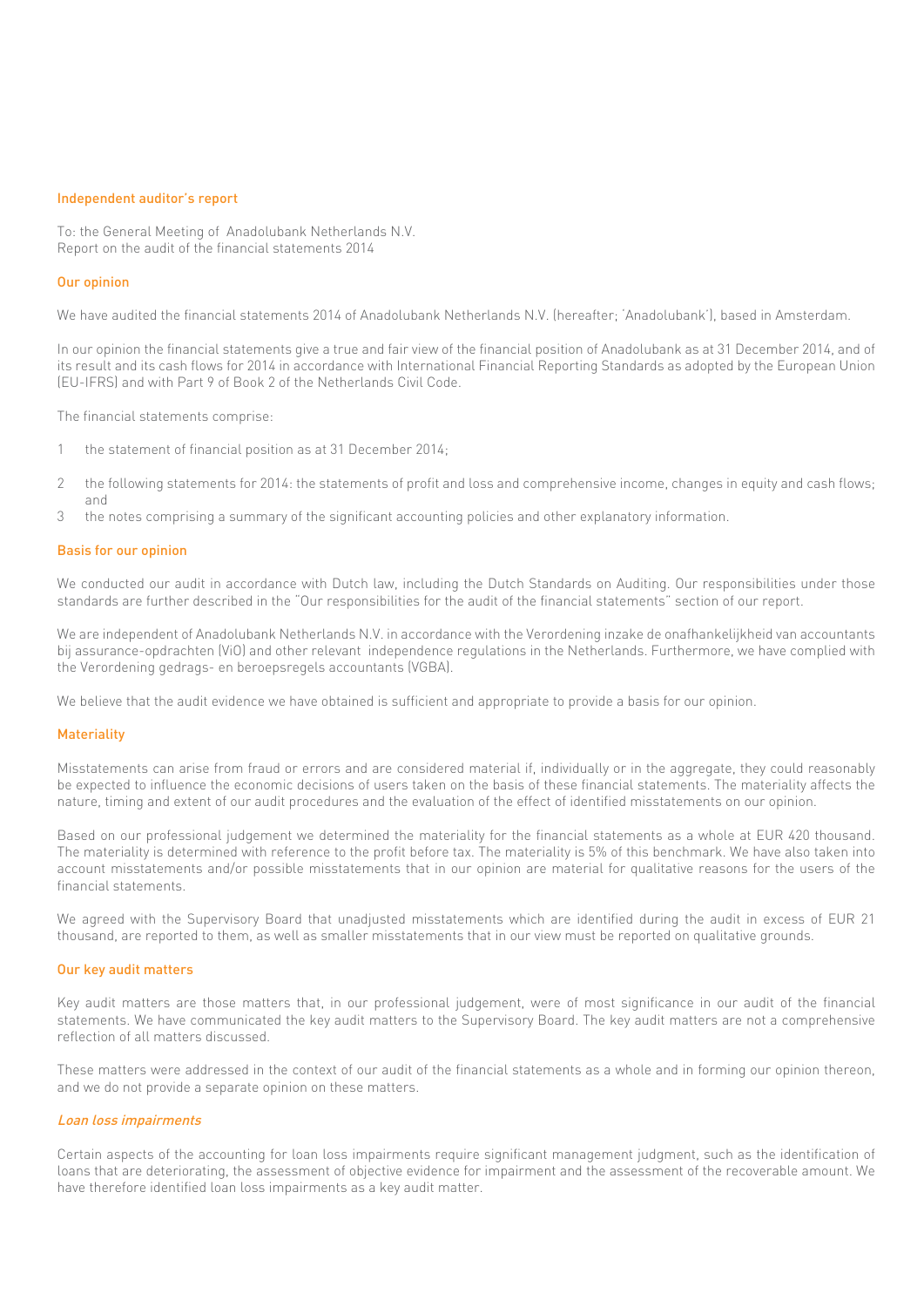### Audit approach

We have reviewed a sample of the credit files of which we have tested the appropriateness of management's impairment assessment. We also inspected the impairment calculations for impaired loans as performed by management and engaged KPMG specialists of Corporate Finance to perform a sensitivity analysis on the calculation performed by management. In addition we have inspected the results of the delinquent payment monitoring.

### Observation

We assess the valuation of loans including loan loss impairments as neutral and in accordance with the applicable accounting principles. We concur with the loan disclosures in the financial statements as included in Note 8.

### Financial instruments

The Bank has entered into several financial instruments including interest bearing securities and derivative financial instruments. As this introduces valuation uncertainty, we have identified the fair value of financial instruments as a key audit matter.

#### Audit approach

As disclosed in note 26, Anadolubank has no financial instruments with level 3 fair values. Most part of the portfolio measured at fair value consists of level 1 valuations. We have tested all valuations with publicly available market data. For level 2 model based valuations, we tested the appropriateness of the model used and challenged the underlying assumptions and the reliability of the data used as input to these models by comparing this data with comparable publicly available market data.

### Observation

Overall, we assess the valuation of the financial instruments as neutral and in accordance with the applicable accounting principles. We concur with the disclosures in the financial statements as included in note 26.

## Responsibilities of the Management Board and the and Supervisory Board for the financial statements

The Management Board is responsible for the preparation and fair presentation of the financial statements in accordance with EU-IFRS and Part 9 of Book 2 of the Netherlands Civil Code and for the preparation of the management board report in accordance with Part 9 of Book 2 of the Netherlands Civil Code. Furthermore, the Management Board is responsible for such internal control as the Management Board determines is necessary to enable the preparation of the financial statements that are free from material misstatement, whether due to errors or fraud.

As part of the preparation of the financial statements, the Management Board is responsible for assessing the company's ability to continue as a going concern. Based on the financial reporting frameworks mentioned, the Management Board should prepare the financial statements using the going concern basis of accounting unless the Management Board either intends to liquidate the Bank or to cease operations, or has no realistic alternative but to do so. the Management Board should disclose events and circumstances that may cast significant doubt on the company's ability to continue as a going concern in the financial statements.

The Supervisory Board is responsible for overseeing the company's financial reporting process.

### Our responsibilities for the audit of the financial statements

Our objective is to plan and perform the audit assignment in a manner that allows us to obtain sufficient and appropriate audit evidence for our opinion.

Our audit has been performed with a high, but not absolute, level of assurance, which means we may not have detected all errors and fraud.

We have exercised professional judgement and have maintained professional skepticism throughout the audit, in accordance with Dutch Standards on Auditing, ethical requirements and independence requirements. Our audit included e.g.:

• Identifying and assessing the risks of material misstatement of the financial statements, whether due to errors or fraud, designing and performing audit procedures responsive to those risks, and obtaining audit evidence that is sufficient and appropriate to provide a basis for our opinion. The risk of not detecting a material misstatement resulting from fraud is higher than for one resulting from errors, as fraud may involve collusion, forgery, intentional omissions, misrepresentations, or the override of internal control.

• Obtaining an understanding of internal control relevant to the audit in order to design audit procedures that are appropriate in the circumstances, but not for the purpose of expressing an opinion on the effectiveness of the Bank's internal control.

• Evaluating the appropriateness of accounting policies used and the reasonableness of accounting estimates and related disclosures made by the Management Board.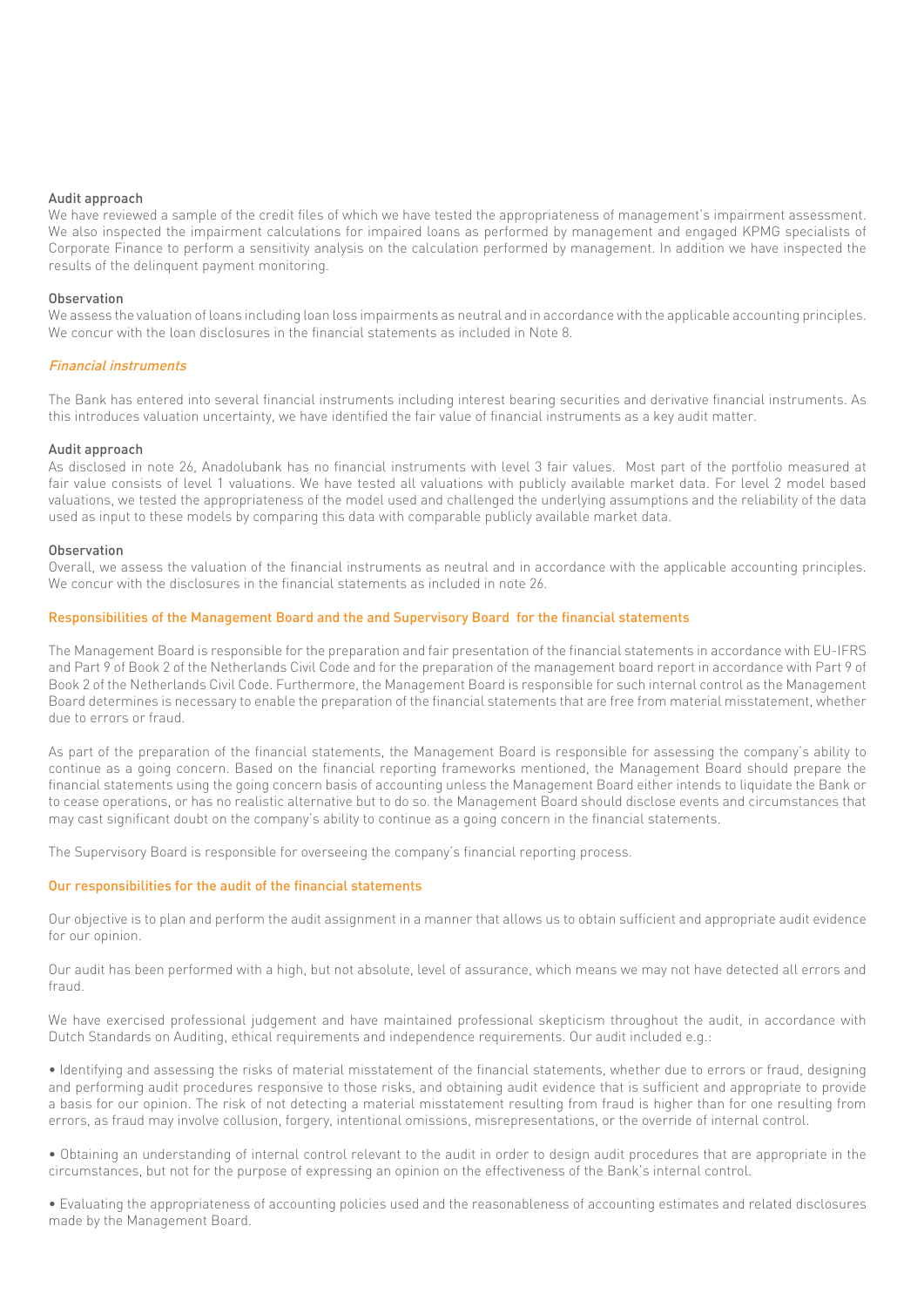• Concluding on the appropriateness of management's use of the going concern basis of accounting, and based on the audit evidence obtained, whether a material uncertainty exists related to events or conditions that may cast significant doubt on the Bank's ability to continue as a going concern. If we conclude that a material uncertainty exists, we are required to draw attention in our auditor's report to the related disclosures in the financial statements or, if such disclosures are inadequate, to modify our opinion. Our conclusions are based on the audit evidence obtained up to the date of our auditor's report. However, future events or conditions may cause the company ceasing to continue as a going concern.

• Evaluating the overall presentation, structure and content of the financial statements, including the disclosures; and

• Evaluating whether the financial statements represent the underlying transactions and events in a manner that achieves fair presentation.

We communicate with the Supervisory Board regarding, among other matters, the planned scope and timing of the audit and significant audit findings, including any significant findings in internal control that we identify during our audit.

We provide the Supervisory Board with a statement that we have complied with relevant ethical requirements regarding independence. and to communicate with them all relationships and other matters that may reasonably be thought to bear on our independence, and where applicable, related safeguards.

From the matters communicated with the Supervisory Board, we determine those matters that were of most significance in the audit of the financial statements of the current period and are therefore the key audit matters. We describe these matters in our auditor's report unless law or regulation precludes public disclosure about the matter or when, in extremely rare circumstances, not mentioning it is in the public interest.

### Report on other legal and regulatory requirements

#### Report on the management board report and the other information

Pursuant to legal requirements of Part 9 of Book 2 of the Netherlands Civil Code (concerning our obligation to report about the management board report and other information),:

• We have no deficiencies to report as a result of our examination whether the management board report, to the extent we can assess, has been prepared in accordance with Part 9 of Book 2 of the Netherlands Civil Code, and whether the information as required by Part 9 of Book 2 of the Netherlands Civil Code has been annexed.

• We report that the management board report, to the extent we can assess, is consistent with the financial statements.

#### **Engagement**

We were engaged by the the General Meeting of Bank as auditor of Anadolubank on 6 May 2014, as of the audit for year 2014.We have been the auditor of Anadolubank since 2007.

Amsterdam, 11 June 2015 KPMG Accountants N.V.

M.A. Huiskers RA